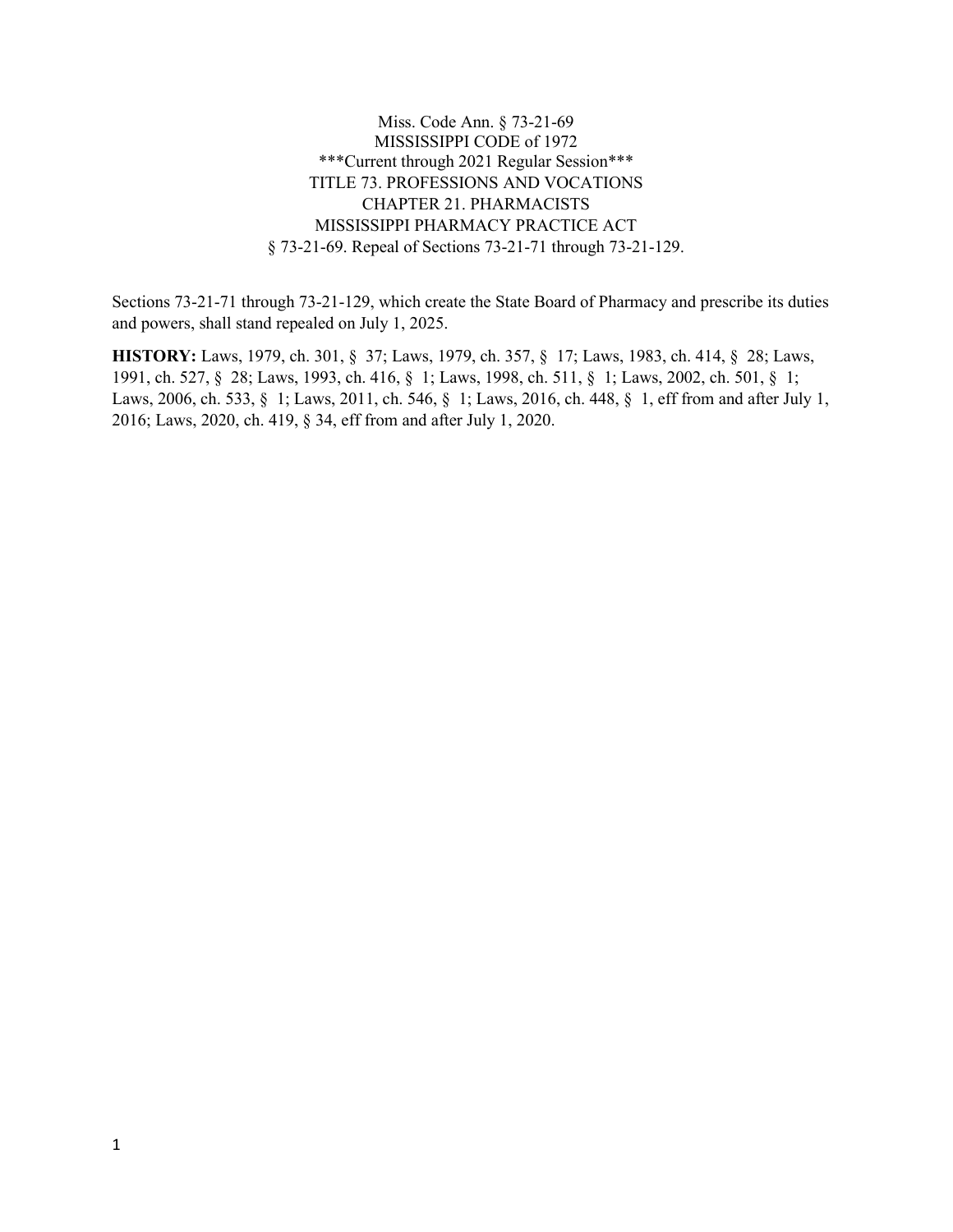## Miss. Code Ann. § 73-21-129 MISSISSIPPI CODE of 1972 \*\*\*Current through 2021 Regular Session\*\*\* TITLE 73. PROFESSIONS AND VOCATIONS CHAPTER 21. PHARMACISTS MISSISSIPPI PHARMACY PRACTICE ACT Miss. Code Ann. § 73-21-129

§ 73-21-129. Certain drug manufacturers required to make provision for return of outdated drugs from pharmacies; investigation and discipline of noncompliant manufacturers; exemption; definitions [Repealed effective July 1, 2025].

**(1)** Each manufacturer whose products are distributed within the State of Mississippi shall make adequate provision for the return of outdated drugs from pharmacies, both full and partial containers, excluding biological, infused or intravenously injected drugs and drugs that are inhaled during surgery, within six (6) months after the labeled expiration date, for prompt full credit or refund.

**(2)** Wholesale distributors and reverse distributors that are required to register with the board and have a permit under Section 73-21-105 shall implement and administer the return policies established by the manufacturer.

**(3)** If the board receives information that a manufacturer has failed to comply with this section, the board shall investigate the matter and present any evidence of the manufacturer's failure to comply to a review committee composed of the Dean of the University of Mississippi School of Pharmacy, the Executive Director of the State Board of Pharmacy and the Director of the Pharmacy Bureau of the Division of Medicaid, or the designee of any of those officials. The committee shall review the evidence of the manufacturer's failure to comply with this section and make a recommendation to the board regarding the discipline of the manufacturer for its failure to comply. After the board has received the recommendation of the committee, the board may discipline the manufacturer by providing that the manufacturer's products shall be ineligible for use in product selection in any state drug assistance programs.

**(4)** A pharmacist may not dispense a prescription drug or controlled drug unless the pharmacist has satisfactory evidence that the manufacturer of the drug has a procedure for the return of expired drugs.

**(5)** Any manufacturer that had a repurchase program in place on January 1, 2008, shall be exempt from the provisions of this section, provided that the repurchase program makes provision for the repurchase of outdated drugs in either full or partial amounts within six (6) months after the labeled expiration date.

**(6)** As used in this section, the term "biological drug" or "biological product" means a virus, therapeutic serum, toxin, antitoxin, vaccine, blood, blood component or derivative, allergenic product or analogous product, or arsphenamine or derivative of arsphenamine or any other trivalent organic arsenic compound, applicable to the prevention, treatment or cure of a disease or condition of human beings.

**History:** Laws, 2008, ch. 512, § 1; Laws, 2011, ch. 546, § 28; Laws, 2016, ch. 448, § 34, eff from and after July 1, 2016; reenacted without change, Laws, 2020, ch. 419, § 33, eff from and after July 1, 2020.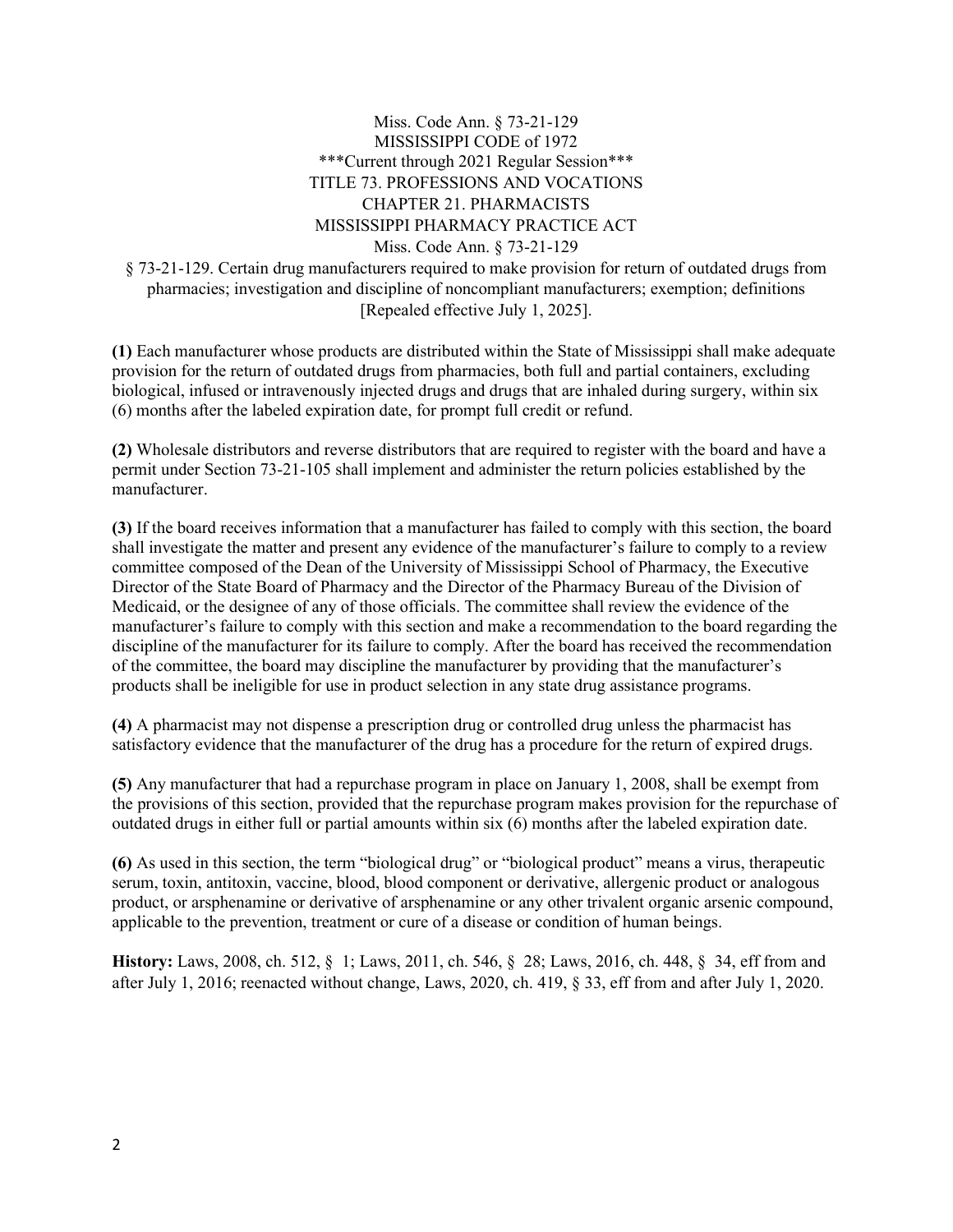Miss. Code Ann. § 73-21-73 MISSISSIPPI CODE of 1972 \*\*\*Current through 2021 Regular Session\*\*\* TITLE 73. PROFESSIONSAND VOCATIONS CHAPTER21. PHARMACISTS MISSISSIPPI PHARMACYPRACTICE ACT § 73-21-71. Definitions. [Repealed effective July 1, 2025].

As used in this chapter, unless the context requires otherwise:

(a) "Administer" means the direct application of a prescription drug pursuant to a lawful order of a practitioner to the body of a patient by injection, inhalation, ingestion or any other means.

(b) ) "Biological product" means the same as that term is defined in 42 USC Section 262.

(c) ) "Board of Pharmacy," "Pharmacy Board," "MSBP" or "board" means the State Board of Pharmacy.

(d) ) "Compounding" means (i) the production, preparation, propagation, conversion or processing of a sterile or nonsterile drug or device either directly or indirectly by extraction from substances of natural origin or

independently by means of chemical or biological synthesis or from bulk chemicals or the preparation, mixing,

measuring, assembling, packaging or labeling of a drug or device as a result of a practitioner's prescription drug order or initiative based on the

practitioner/patient/pharmacist relationship in the course of professional practice, or (ii) for the purpose of, as an incident to, research, teaching or chemical analysis and not for sale or dispensing. Compounding also includes the preparation of drugs or devices in anticipation of prescription drug orders based on routine regularly observed prescribing patterns.

(e) ) "Continuing education unit" means ten  $(10)$  clock hours of study or other such activity as may be approved by the board, including, but not limited to, all programs which have been approved by the American Council on Pharmaceutical Education.

(f) ) "Deliver" or "delivery" means the actual, constructive or attempted transfer in any manner of a drug or device from one person to another, whether or not for a consideration, including, but not limited to, delivery by mailing or shipping.

 $(g)$  ) "Device" means an instrument, apparatus, implement, machine, contrivance, implant, in vitro reagent or other similar or related article, including any component part or accessory which is required under federal or state law to be prescribed by a practitioner and dispensed by a pharmacist.

(h) ) "Dispense" or "dispensing" means the interpretation of a valid prescription of a practitioner by a pharmacist and the subsequent preparation of the drug or device for administration to or use by a patient or other individual entitled to receive the drug.

(i) ) "Distribute" means the delivery of a drug or device other than by administering or dispensing to persons other than the ultimate consumer.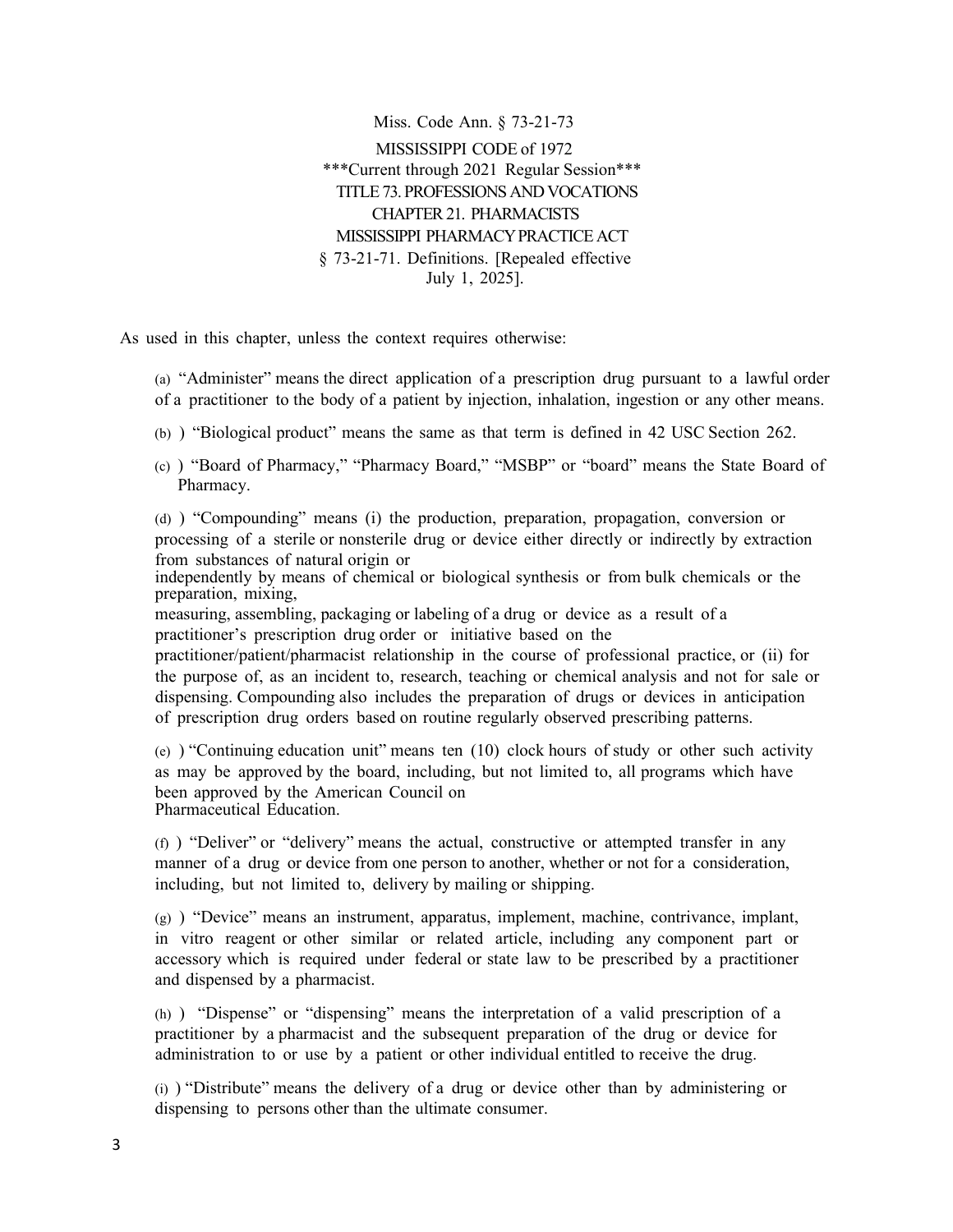$(i)$  ) "Drug" means:

(i) ) Articles recognized as drugs in the official United States Pharmacopeia, official National Formulary, official Homeopathic Pharmacopeia, other drug compendium or any supplement to any of them;

(ii) ) Articles intended for use in the diagnosis, cure, mitigation, treatment or prevention of disease in man or other animals;

(iii) ) Articles other than food intended to affect the structure or any function of the body of man or other animals; and

(iv) ) Articles intended for use as a component of any articles specified in subparagraph (i), (ii) or (iii) of this paragraph.

(k) ) "Drugroom" means a business, which does not require the services of a pharmacist, where prescription drugs or prescription devices are bought, sold, maintained or provided to consumers. "Extern" means a student in the professional program of a school of pharmacy accredited by the American Council on Pharmaceutical Education who is making normal progress toward completion of a professional degree in pharmacy.

(l) "Foreign pharmacy graduate" means a person whose undergraduate pharmacy degree was conferred by a

recognized school of pharmacy outside of the United States, the District of Columbia and Puerto Rico. Recognizedschools of pharmacy are those colleges and universities listed in the World Health Organization's World Directory of Schools of Pharmacy, or otherwise approved by the Foreign Pharmacy Graduate Examination Committee (FPGEC) certification program as established by the National Association of Boards of Pharmacy.

(m) ) "Generic equivalent drug product" means a drug product which (i) contains the identical active chemical ingredient of the same strength, quantity and dosage form; (ii) is of the same generic drug name as determined by the United States Adoptive Names and accepted by the United States Food and Drug Administration; and (iii) conforms to such rules and regulations as may be adopted by the board for the protection

(n) ) "Interchangeable biological product" or "I.B." means a biological product that the

of the public to assure that such drug product is therapeutically equivalent.

- federal Food and Drug Administration: (i) Has licensed and determined as meeting the standards for interchangeability under
	- 42 USC Section  $262(k)(4)$ ; or
	- (ii) Has determined is therapeutically equivalent as set forth in the latest edition of or supplement to the federal Food and Drug Administration's Approved Drug Products with Therapeutic Equivalence Evaluations.

(o) ) "Internet" means collectively the myriad of computer and telecommunications facilities, including equipment and operating software, which comprise the interconnected worldwide network of networks that employ the

Transmission Control Protocol/Internet Protocol, or any predecessor or successor protocol to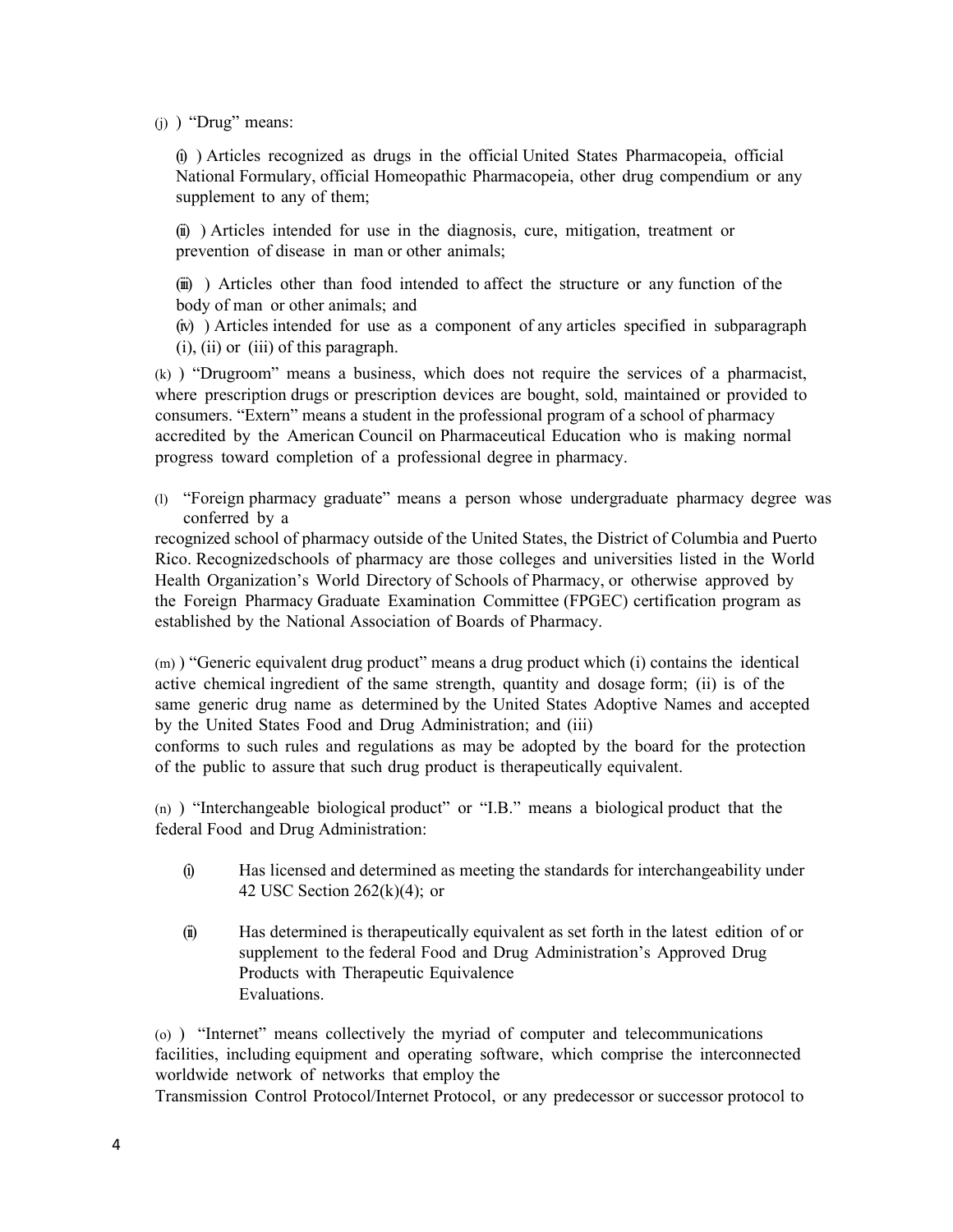such protocol, to communicate information of all kinds by wire or radio.

(p) ) "Interested directly" means being employed by, having full or partial ownership of, or control of, any facility permitted or licensed by the Mississippi State Board of Pharmacy.

(q) ) "Interested indirectly" means having a spouse who is employed by any facility permitted or licensed by the Mississippi State Board of Pharmacy.

(r) ) "Intern" means a person who has graduated from a school of pharmacy but has not yet become licensed asa pharmacist.

(s) ) "Manufacturer" means a person, business or other entity engaged in the production, preparation, propagation, conversion or processing of a prescription drug or device, if such actions are associated with promotion and marketing of such drugs or devices.

(t) ) "Manufacturer's distributor" means any person or business who is not an employee of a manufacturer, but who distributes sample drugs or devices, as defined under subsection (i) of this section, under contract or business arrangement for a manufacturer to practitioners.

(u) ) "Manufacturing" of prescription products means the production, preparation, propagation, conversion or

processing of a drug or device, either directly or indirectly, by extraction from substances from natural origin or independently by means of chemical or biological synthesis, or from bulk chemicals and includes any packaging or repackaging of the substance(s) or labeling or relabeling of its container, if such actions are associated with promotion and marketing of such drug or devices.

(v) ) "Misappropriation of a prescription drug" means to illegally or unlawfully convert a drug, as definedin subsection (i) of this section, to one's own use or to the use of another.

(w) ) "Nonprescription drugs" means nonnarcotic medicines or drugs that may be sold without a prescription and are prepackaged and labeled for use by the consumer in accordance with the requirements of the statutes and regulations of this state and the federal government.

(x) ) "Person" means an individual, corporation, partnership, association or any other legal entity.

(y) ) "Pharmacist" means an individual health care provider licensed by this state to engage in the practice of pharmacy. This recognizes a pharmacist as a learned professional who is authorized to provide patient services.

( aa) "Pharmacy" means any location for which a pharmacy permit is required and in which prescription drugsare maintained, compounded and dispensed for patients by a pharmacist. This definition includes any location where pharmacy-related services are provided by a pharmacist.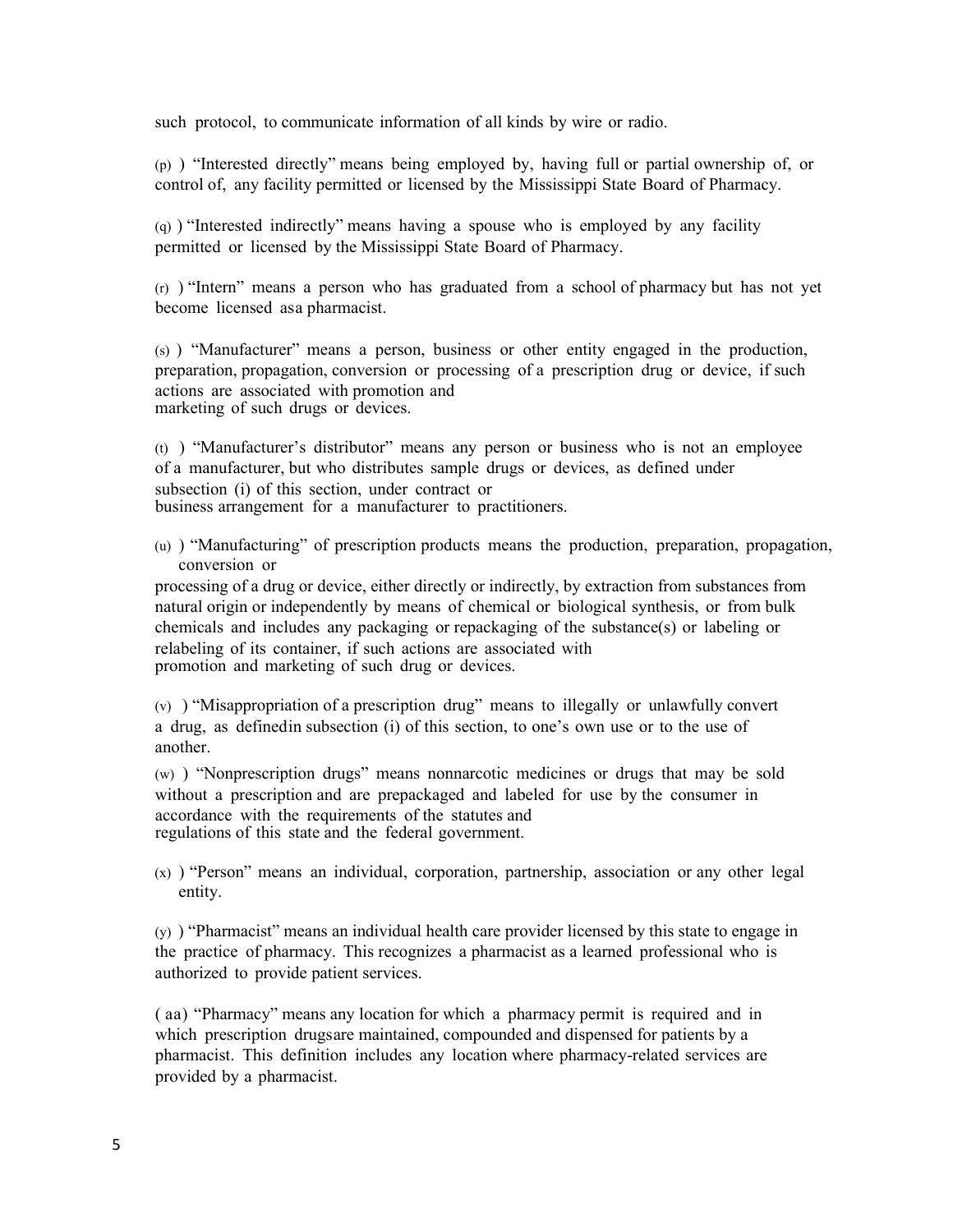( bb) "Prepackaging" means the act of placing small precounted quantities of drug products in containers suitablefor dispensing or administering in anticipation of prescriptions or orders.

( cc) "Unlawful or unauthorized possession" means physical holding or control by a pharmacist of a controlledsubstance outside the usual and lawful course of employment.

( dd) "Practice of pharmacy" means a health care service that includes, but is not limited to, the compounding,dispensing, and labeling of drugs or devices; interpreting and evaluating prescriptions; administering and

distributing drugs and devices; the compounding, dispensing and labeling of drugs and devices; maintaining prescription drug records; advising and consulting concerning therapeutic values, content, hazards and uses of drugs and devices; initiating or modifying of drug therapy in accordance with written guidelines or protocols previously established and approved by the board; selecting drugs; participating in drug utilization reviews; storing prescription drugs and devices; ordering lab work in accordance with written guidelines or protocols as

defined by paragraph (nn) of this section; providing pharmacotherapeutic consultations; supervising supportive personnel and such other acts, services, operations or transactions necessary or incidental to the conduct of the foregoing.

( ee) "Practitioner" means a physician, dentist, veterinarian, or other health care provider authorized by law to diagnose and prescribe drugs.

( ff) "Prescription" means a written, verbal or electronically transmitted order issued by a practitioner for a drug or device to be dispensed for a patient by a pharmacist. "Prescription" includes a standing order issued by a

practitioner to an individual pharmacy that authorizes the pharmacy to dispense an opioid antagonist to certain persons without the person to whom the opioid antagonist is dispensed needing to have an individual

prescription, as authorized by Section 41-29-319(3).

( gg) "Prescription drug" or "legend drug" means a drug which is required under federal law to be labeled with either of the following statements prior to being dispensed or delivered:

(i) ) "Caution: Federal law prohibits dispensing without prescription," or (ii) ) "Caution: Federal law restricts this drug to use by or on the order of a licensed veterinarian"; or a drugwhich is required by any applicable federal or state law or regulation to be dispensed on prescription only oris restricted to use by practitioners only.

( hh) "Product selection" means the dispensing of a generic equivalent drug product or an interchangeable biological product in lieu of the drug product ordered by the prescriber.

( ii) "Provider" or "primary health care provider" includes a pharmacist who provides health care services within his or her scope of practice pursuant to state law and regulation.

( jj) "Registrant" means a pharmacy or other entity which is registered with the Mississippi State Board ofPharmacy to buy, sell or maintain controlled substances.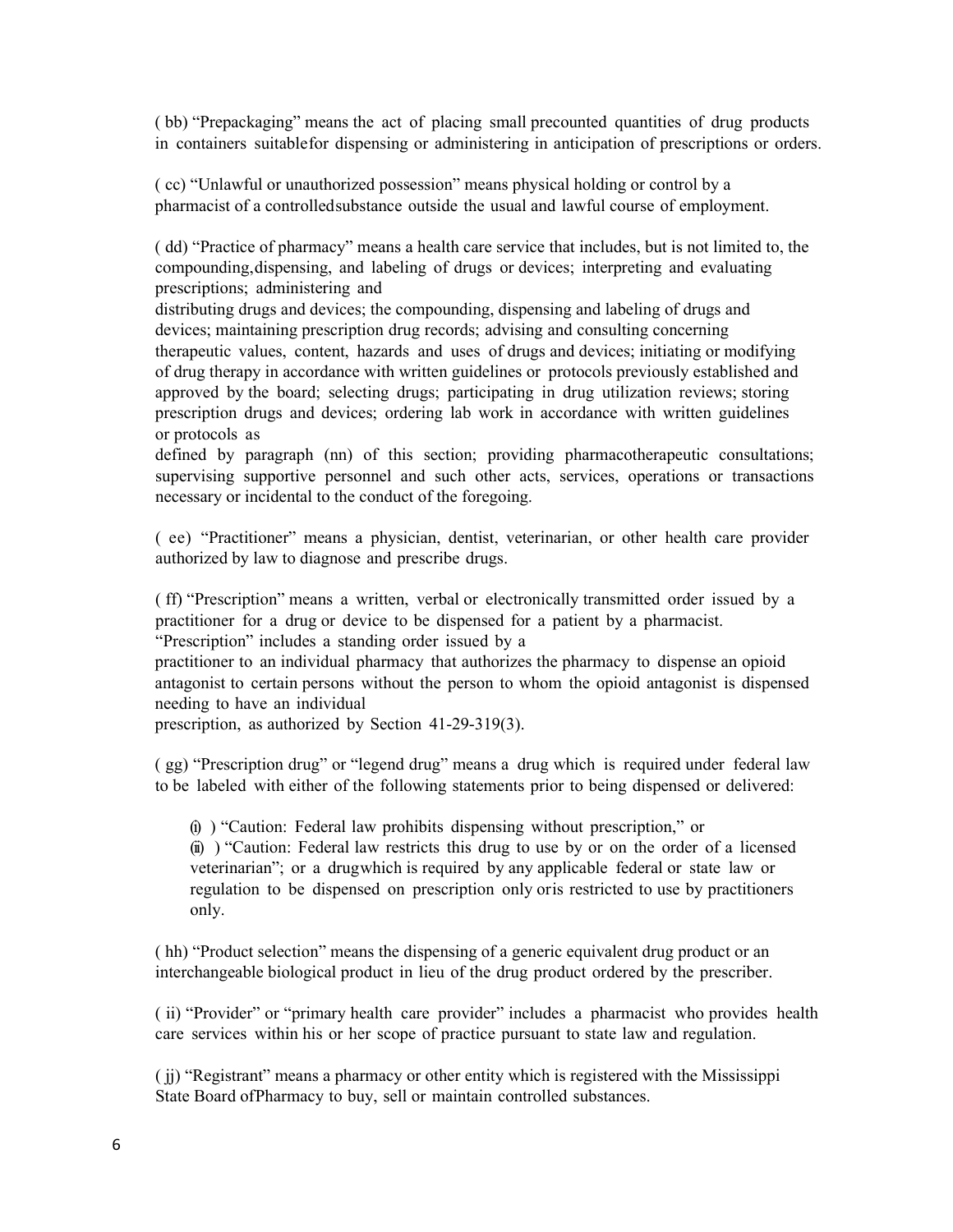( kk) "Repackager" means a person registered by the Federal Food and Drug Administration as a repackager whoremoves a prescription drug product from its marketed container and places it into another, usually of smaller size, to be distributed to persons other than the consumer.

( ll) "Reverse distributor" means a business operator that is responsible for the receipt and appropriate return ordisposal of unwanted, unneeded or outdated stocks of controlled or uncontrolled drugs from a pharmacy.

(mm) "Supportive personnel" or "pharmacist technician" means those individuals utilized in pharmacies whose

responsibilities are to provide nonjudgmental technical services concerned with the preparation and distribution of drugs under the direct supervision and responsibility of a pharmacist.

( nn) "Written guideline or protocol" means an agreement in which any practitioner authorized to prescribe drugs delegates to a pharmacist authority to conduct specific prescribing functions in an institutional setting, or with individual patients, provided that a specific protocol agreement is signed on each patient and is filed as required by law or by rule or regulation of the board.

( oo) "Wholesaler" means a person who buys or otherwise acquires prescription drugs or prescription devices for resale or distribution, or for repackaging for resale or distribution, to persons other than consumers.

( pp) "Pharmacy benefit manager" has the same meaning as defined in Section 73-21-153.

History: Laws, 1983, ch. 414, § 2; Laws, 1984, ch. 354, § 1; Laws, 1991, ch. 527, § 2; Laws, 1993, ch. 416, § 3; Laws, 1994, ch. 513, § 1; Laws, 1995, ch. 513, § 1; reenacted without change, Laws, 1998, ch. 511, § 3; reenacted without change, Laws, 2002, ch. 501, § 3; reenacted without change, Laws, 2006, ch. 533, § 3; Laws, 2008, ch. 512, § 2; Laws, 2009, ch. 469, § 1; reenacted and amended, Laws, 2011, ch. 546, § 3; reenacted and amended, Laws, 2016, ch. 448, § 3; Laws, 2017, ch. 346, § 3, eff from and after July 1, 2017; Laws, 2019, ch. 366, § 1, eff from and after July 1, 2019;

reenacted without change, Laws, 2020, ch. 419, § 2, eff from and after July 1, 2020.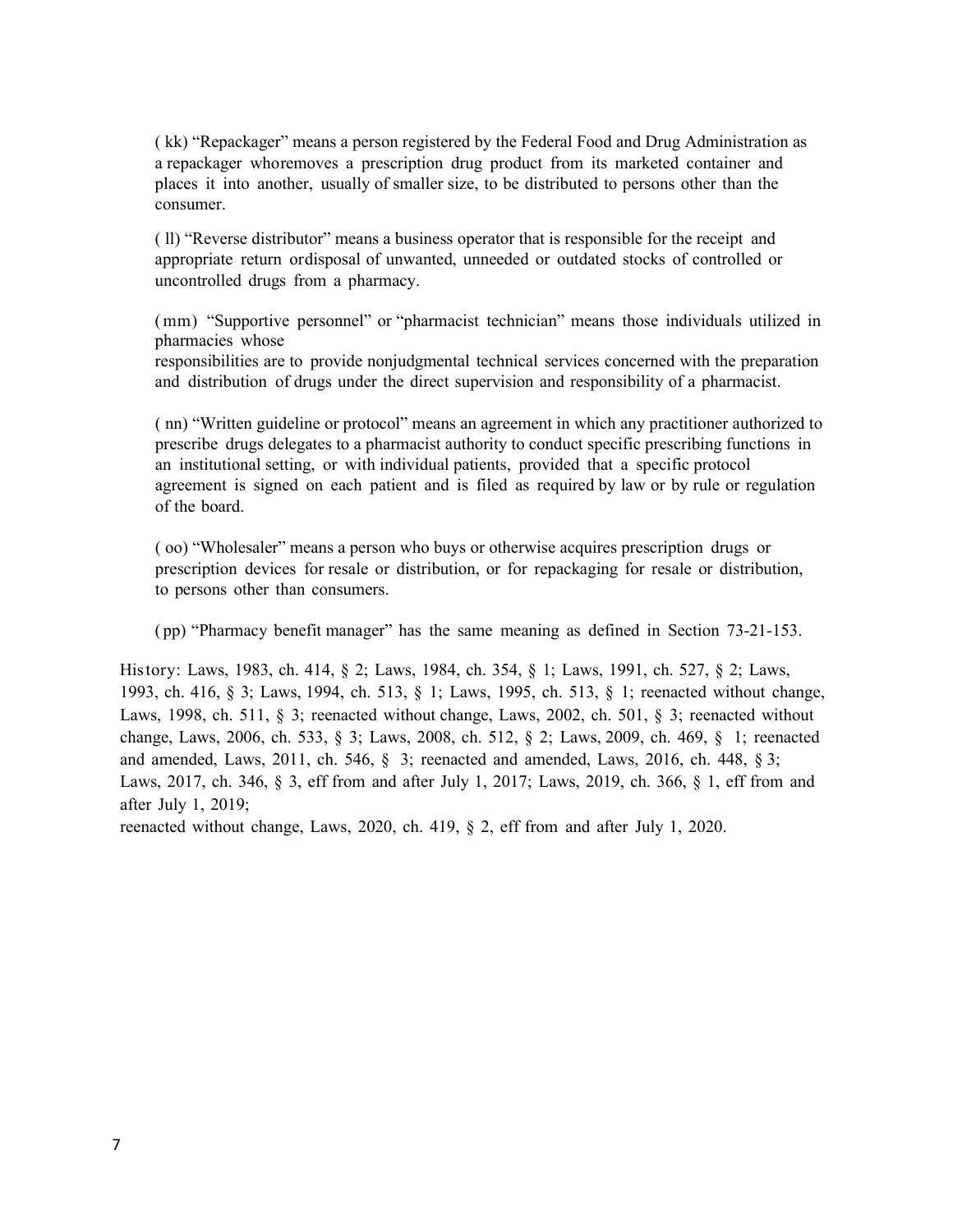Miss. Code Ann. § 73-21-75 MISSISSIPPI CODE of 1972 \*\*\*Current through 2021 Regular Session\*\*\* TITLE 73. PROFESSIONSAND VOCATIONS CHAPTER21. PHARMACISTS MISSISSIPPI PHARMACYPRACTICE ACT Miss. Code Ann. § 73-21-75

§ 73-21-75. State Board of Pharmacy; number, qualifications, appointment and terms of members; appointments made from names submitted by pharmacist association; filling of vacancies; removal ofmembers [Repealed July 1, 2020].

**(1)** The State Board of Pharmacy created by former Section 73-21-9 is continued and reconstituted as follows: The boardshall consist of seven (7) appointed members. At least one (1) appointment shall be made from each congressional district. Each appointed member of the board shall be appointed by the Governor, with the advice and consent of the Senate, from a list of five (5) names submitted by the Mississippi Pharmacists Association, with input from the Magnolia Pharmaceutical Society, the Mississippi Independent Pharmacies Association (MIPA), Mississippi Society of Health- System Pharmacists (MSHP) and Mississippi College of Clinical Pharmacy (MCCP) and other pharmacist associations or societies. Of the members appointed, one (1) shall, at the time of appointment, have had five (5) years' experience as a pharmacist at a facility holding an institutional permit, and one (1) shall, at the time of appointment, have had five (5) years' experience as a pharmacist at a facility holding a retail permit. Any person appointed to the board shall be limited to two (2) full terms of office during any fifteen-year period, including any member serving on May 14, 1992.

**(2)** The members of the board appointed and serving prior to July 1, 1983, whose terms have not expired by July 1, 1983,shall serve the balance of their terms as members of the reconstituted board, and they shall be considered to be from the same congressional districts from which they were originally appointed if they still reside therein, even if the district boundaries have changed subsequent to their original appointments. The Governor shall appoint the remaining membersof the reconstituted board in the manner prescribed in subsection (1) of this section on July 1, 1983. The initial members of the reconstituted board shall serve terms of office as follows:

**(a)** The term of the member from the First Congressional District shall expire on July 1, 1984; and from and after July1, 1996, this appointment shall be designated as Post 1.

**(b)** The term of the member from the Second Congressional District shall expire on July 1, 1988; and from and afterJuly 1, 1996, this appointment shall be designated as Post 2.

**(c)** The term of the member from the Third Congressional District shall expire on July 1, 1986; and from and afterJuly 1, 1996, this appointment shall be designated as Post 3.

**(d)** The term of the member from the Fourth Congressional District shall expire on July 1, 1985; and from and afterJuly 1, 1996, this appointment shall be designated as Post 4.

**(e)** The term of the member from the Fifth Congressional District shall expire on July 1, 1987; and from and after July1, 1996, this appointment shall be designated as Post 5.

**(f)** The term of one (1) of the members from the state at large shall expire on July 1, 1985; and from and after July 1,1996, this appointment shall be designated as Post 6.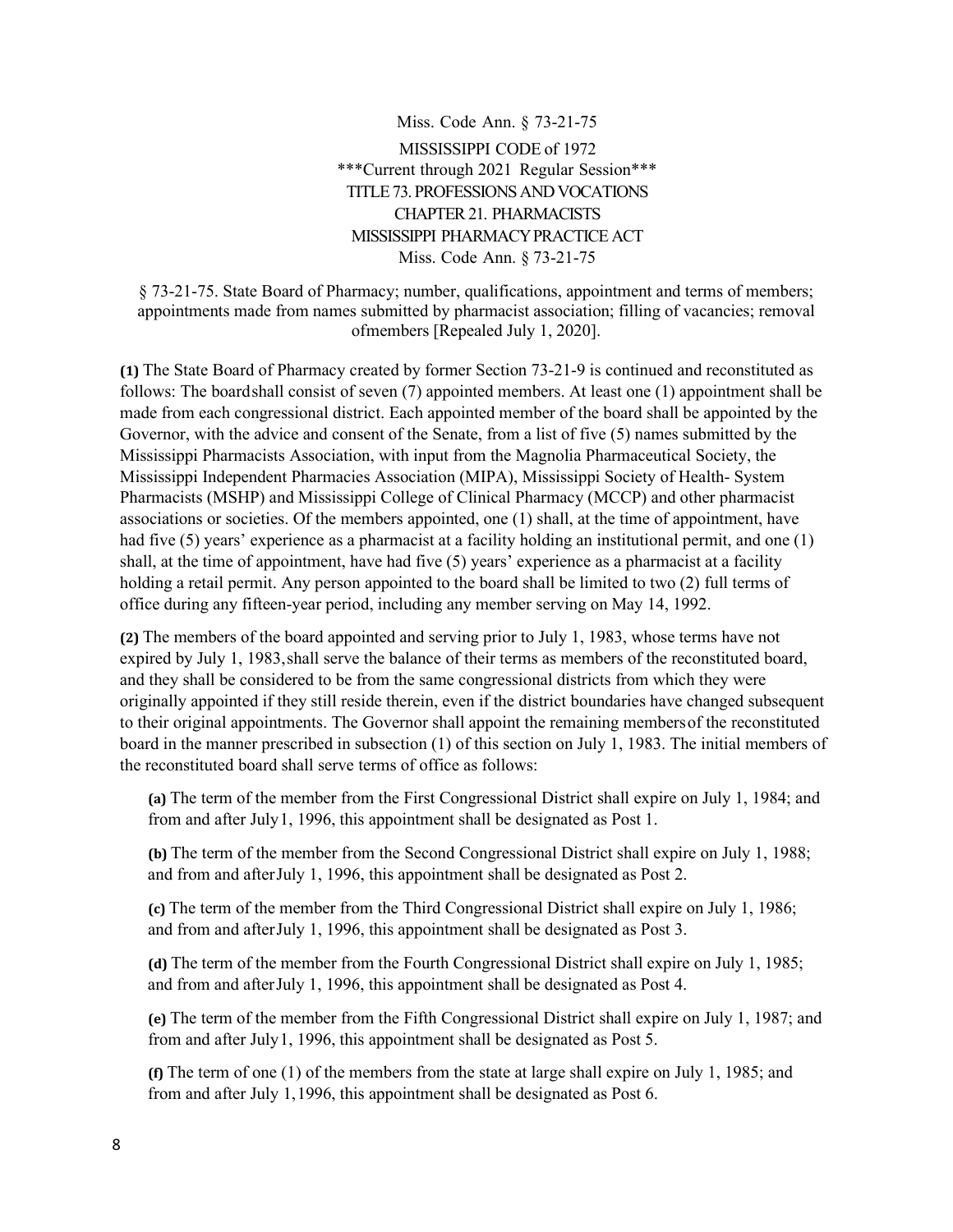**(g)** The term of the other member from the state at large shall expire on July 1, 1988; and from and after July 1, 1996,this appointment shall be designated as Post 7.

The appointments of members from congressional districts as provided under this section shall be made from thecongressional districts as they existed on July 1, 2001.

**(3)** At the expiration of a term, members of the board shall be appointed in the manner prescribed in subsection (1) of this section for terms of five (5) years from the expiration date of the previous terms. Any vacancy on the board prior to the expiration of a term for any reason, including resignation, removal, disqualification, death or disability, shall be filledby appointment of the Governor in the manner prescribed in subsection (1) of this section for the balance of the unexpired term. The Mississippi Pharmacists Association, with input from the Magnolia Pharmaceutical Society, the

Mississippi Independent Pharmacies Association (MIPA), Mississippi Society of Health-System Pharmacists (MSHP) andMississippi College of Clinical Pharmacy (MCCP) and other pharmacist associations or societies, shall submit a list of nominees no more than thirty (30) days after a vacancy occurs, and the Governor shall fill such vacancies within ninety (90) days after each such vacancy occurs. If an election is required to narrow the number of potential candidates for nominations to the board, the Mississippi Pharmacists Association shall provide a ballot to each pharmacist holding avalid Mississippi license.

**(4)** To be qualified to be a member of the board, a person shall:

- **(a)** Be an adult citizen of Mississippi for a period of at least five (5) years preceding his appointment to the board;
- **(b)** Be a pharmacist licensed and in good standing to practice pharmacy in the State of Mississippi; and
- **(c)** Have actively engaged in the practice of pharmacy in Mississippi for a period of at least five (5) years.

**(5)** The Governor may remove any or all members of the board on proof of unprofessional conduct, continued absence from the state, or for failure to perform the duties of his office. Any member who shall not attend two (2) consecutive meetings of the board for any reason other than illness of such member shall be subject to removal by the Governor. Thepresident of the board shall notify the Governor in writing when any such member has failed to attend two (2) consecutive regular meetings. No removal shall be made without first giving the accused an opportunity to be heard in refutation of the charges made against him, and he shall be entitled to receive a copy of the charges at the time of filing.

**History**: Laws, 1983, ch. 414, § 3; Laws, 1991, ch. 527, § 3; Laws, 1992, ch. 531 § 1; reenacted, Laws, 1993, ch. 416, § 4;Laws, 1995, ch. 513, § 2; reenacted and amended, Laws, 1998, ch. 511, § 4; reenacted and amended, Laws, 2002, ch. 501,§ 4; reenacted without change, Laws, 2006, ch. 533, § 4; reenacted and amended, Laws, 2011, ch. 546, § 4; reenacted and amended, Laws, 2016, ch. 448, § 4, eff from and after July 1, 2016; reenacted without change, Laws, 2020, ch. 419, § 3, eff from and after July 1, 2020.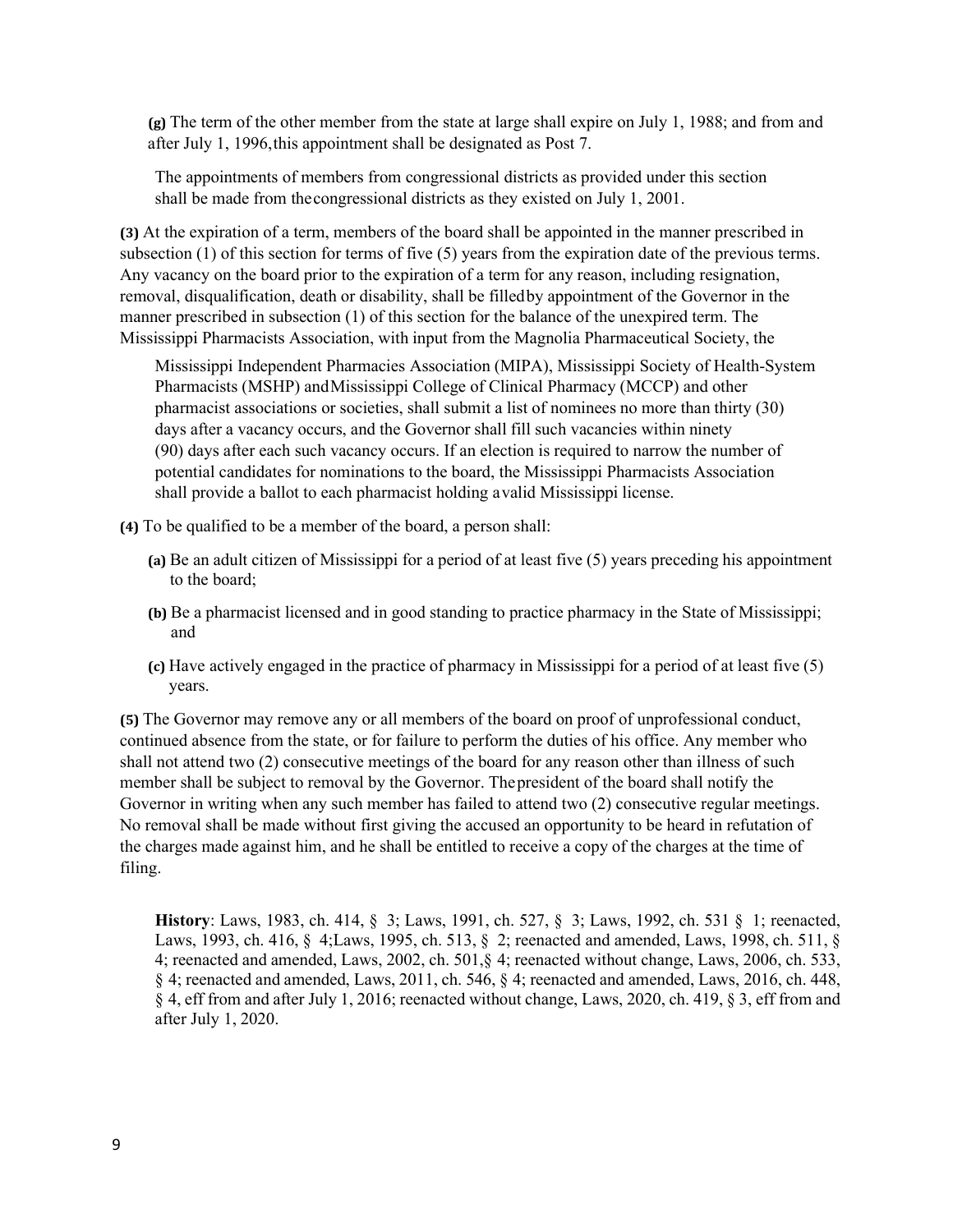Miss. Code Ann. § 73-21-77 MISSISSIPPI CODE of 1972 \*\*\*Current through 2021 Regular Session\*\*\* TITLE 73. PROFESSIONS AND VOCATIONS CHAPTER21. PHARMACISTS MISSISSIPPI PHARMACYPRACTICE ACT Miss. Code Ann. § 73-21-77

§ 73-21-77. Organization of board; oath; meetings; compensation and expenses of members [Repealed effective July 1, 2025].

**(1)** Each person appointed as a member of the board shall qualify by taking the oath prescribed by the Constitution forthe state officers, and shall file certificate thereof in the Office of the Secretary of State within fifteen (15) days after hisappointment.

**(2)** There shall be a president of the board and such other officers as deemed necessary by the board elected by and fromits membership.

**(3)** The board shall meet at least once each quarter to transact business, and may meet at such additional times as it may deem necessary. Such additional meetings may be called by the president of the board or a majority of the members of the board.

**(4)** The place for each meeting shall be determined prior to giving notice of such meeting and shall not be changed aftersuch notice is given without adequate subsequent notice.

**(5)** A majority of the members of the board shall constitute a quorum for the conduct of the meeting and all actions of theboard shall be by a majority.

**(6)** Each member of the board shall receive a per diem as provided in Section 25-3-69, not to exceed thirty (30) days in any one (1) period of twelve (12) months, for each day actually engaged in meetings of the board, together with necessarytraveling and other expenses as provided in Section 25-3-41.

**History:** Laws, 1983, ch. 414, § 4; reenacted without change, Laws, 1991, ch. 527, § 4; Laws, 1992, ch. 531 § 2; reenacted, Laws, 1993, ch. 416, § 5; reenacted without change, Laws, 1998, ch. 511, § 5; reenacted without change, Laws,2002, ch. 501, § 5; reenacted without change, Laws, 2006, ch. 533, § 5; reenacted without change, Laws, 2011, ch. 546, § 5; reenacted without change, Laws, 2016, ch. 448, § 5, eff from and after July 1, 2016; reenacted without change, Laws, 2020, ch. 419, § 4, eff from and after July 1, 2020.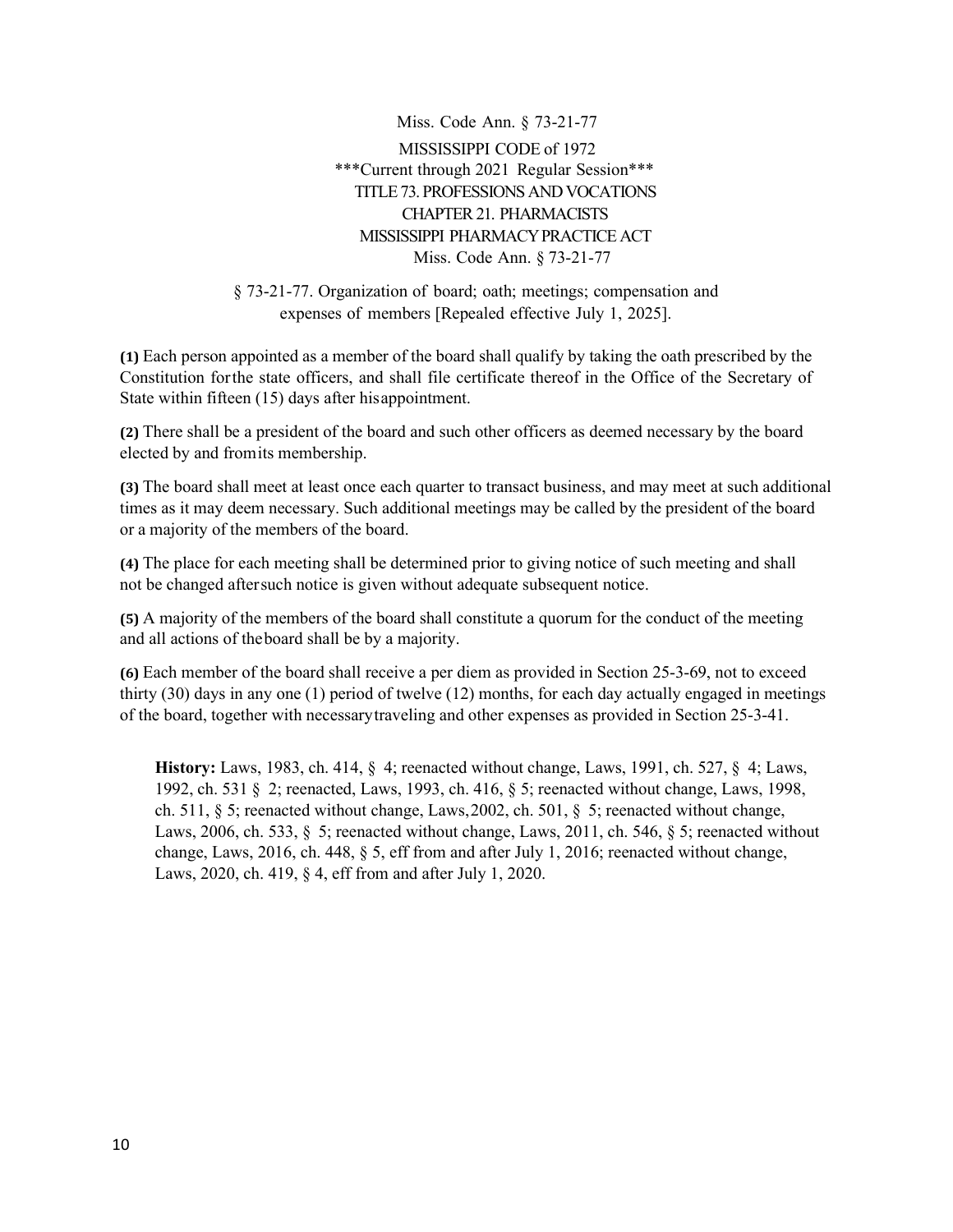Miss. Code Ann. § 73-21-79 MISSISSIPPI CODE of 1972 \*\*\*Current through 2021 Regular Session\*\*\* TITLE 73. PROFESSIONS AND VOCATIONS CHAPTER21. PHARMACISTS MISSISSIPPI PHARMACYPRACTICE ACT Miss. Code Ann. § 73-21-79 § 73-21-79. Executive director; additional employees; legal counsel [Repealed effective July 1, 2025].

**(1)** The board shall employ an executive director of the board. The executive director shall be a citizen of Mississippi anda pharmacist licensed and in good standing to practice pharmacy in the State of Mississippi, who has had five (5) years' experience as a pharmacist.

**(2)** The executive director shall receive a salary to be set by the board, subject to the approval of the State Personnel Board, and shall be entitled to necessary expenses incurred in the performance of his official duties. He shall devote fulltime to the duties of his office and shall not be engaged in any other business that will interfere with the duties of his office.

**(3)** The duties and responsibilities of the executive director shall be defined by rules and regulations prescribed by the board.

**(4)** The board may, in its discretion, employ persons in addition to the executive director in such other positions or capacities as it deems necessary to the proper conduct of board business. Any pharmacistinvestigator employed by the board may have other part-time employment, provided that he shall not accept any employment that would cause a conflict of interest in his pharmacist-investigator duties. The board may employ legal counsel to assist in the conduct of its business.

**History:** Laws, 1983, ch. 414, § 5; reenacted without change, Laws, 1991, ch. 527, § 5; Laws, 1992, ch. 531 § 3; Laws, 1993, ch. 416, § 6; reenacted without change, Laws, 1998, ch. 511, § 6; reenacted without change, Laws, 2002, ch. 501, § 6; reenacted and amended, Laws, 2006, ch. 533, § 6; reenacted without change, Laws, 2011, ch. 546, § 6; reenacted without change, Laws, 2016, ch. 448, § 6, eff from and after July 1, 2016; reenacted without change, Laws, 2020, ch. 419, §5, eff from and after July 1, 2020.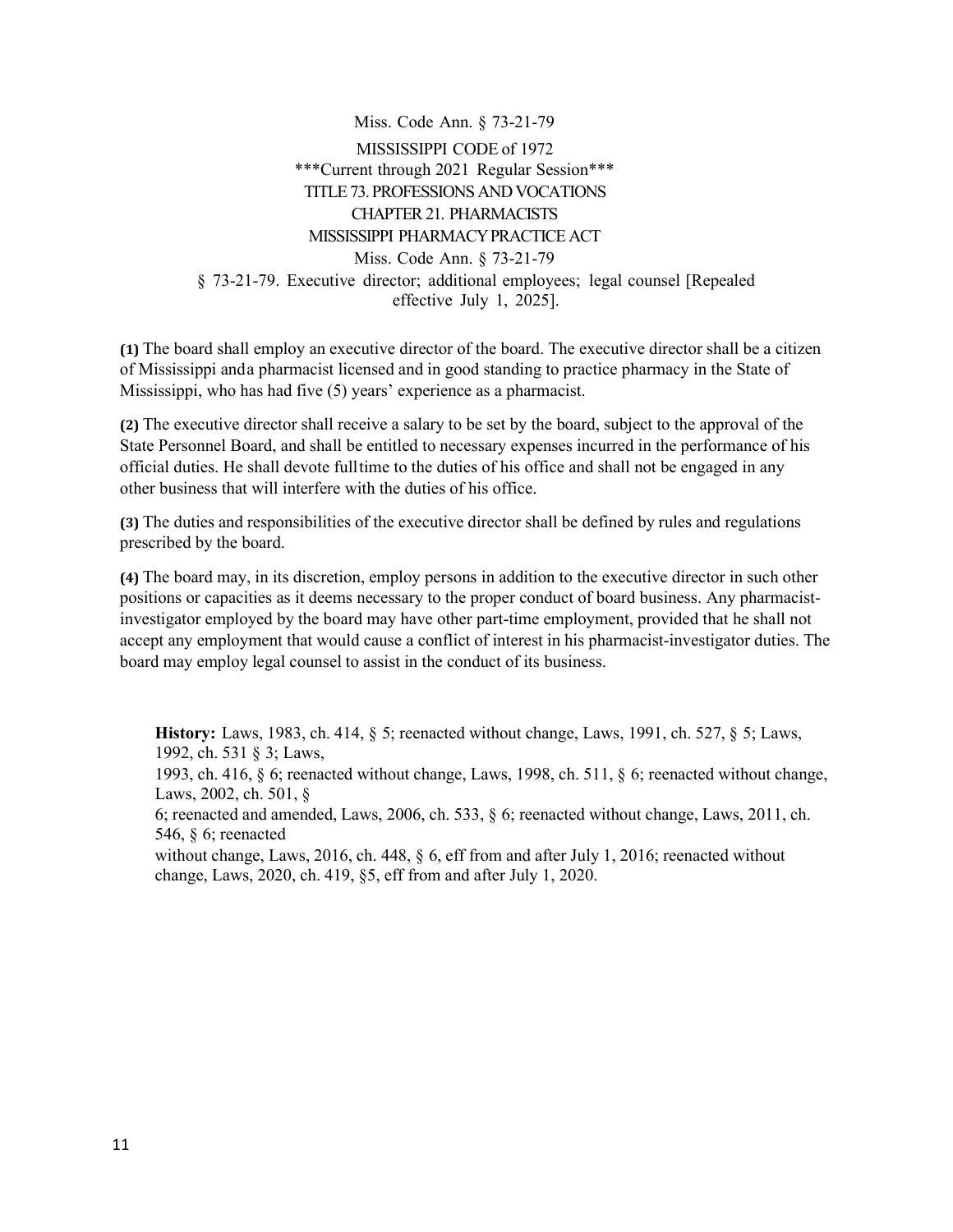Miss. Code Ann. § 73-21-81 MISSISSIPPI CODE of 1972 \*\*\*Current through 2021 Regular Session\*\*\* TITLE 73. PROFESSIONSAND VOCATIONS CHAPTER21. PHARMACISTS MISSISSIPPI PHARMACYPRACTICE ACT Miss. Code Ann. § 73-21-81 § 73-21-81. General powers and duties of board; enforcement of chapter; rules and regulations [Repealed effective July 1, 2025].

The responsibility for the enforcement of the provisions of this chapter shall be vested in the board.The board shall have all of the duties, powers and authority specifically granted by and necessary tothe enforcement of this chapter. The board may make, adopt, amend and repeal such rules and regulations as may be deemed necessary by the board, from time to time, for the proper administration and enforcement of this chapter, in accordance with the provisions of the Mississippi Administrative Procedures Law (Section 25-43-1 et seq.).

**History:** Laws, 1983, ch. 414, § 6; reenacted without change, Laws, 1991, ch. 527, § 6; reenacted without change, Laws, 1993, ch. 416, § 7, (approved March 18, 1993); reenacted without change, Laws, 1998, ch. 511, § 7; reenacted without change, Laws, 2002, ch. 501, § 7; reenacted without change, Laws, 2006, ch. 533, § 7; reenacted without change, Laws, 2011, ch. 546, § 7; reenacted without change, Laws, 2016, ch. 448, § 7, eff from and after July 1, 2016; reenacted and amended, Laws, 2020, ch. 419, § 6, eff from and after July 1, 2020.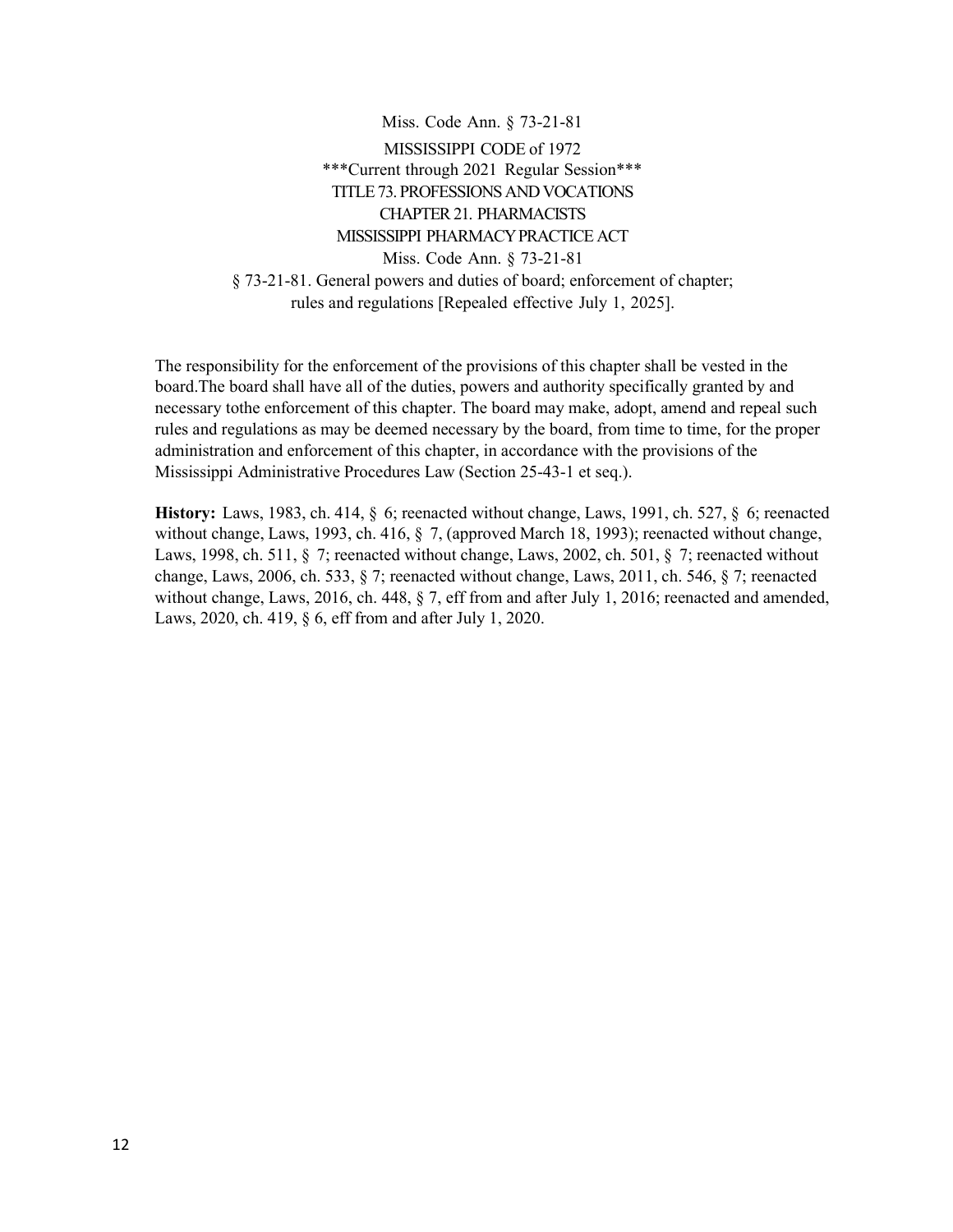Miss. Code Ann. § 73-21-83 MISSISSIPPI CODE of 1972 \*\*\*Current through 2021 Regular Session\*\*\* TITLE 73. PROFESSIONS AND VOCATIONS CHAPTER21. PHARMACISTS MISSISSIPPI PHARMACYPRACTICE ACT Miss. Code Ann. § 73-21-83 § 73-21-83. Board to regulate practice of pharmacy; licensing of pharmacists; fees; persons holdinglicense on July 1, 1991 [Repealed effective July 1, 2025].

**(1)** The board shall be responsible for the control and regulation of the practice of pharmacy, to include the regulation of pharmacy externs or interns and pharmacist technicians, in this state, the regulation of the wholesaler distribution of drugs and devices as defined in Section 73-21-73, the distribution of sample drugs or devices by manufacturer's distributors as defined in Section 73-21-73 by persons other than the original manufacturer or distributor in this state and the regulation of pharmacy benefit managers as defined in Section 73-21-153.

**(2)** A license for the practice of pharmacy shall be obtained by all persons prior to their engaging in the practice of pharmacy. However, the provisions of this chapter shall not apply to physicians, dentists, veterinarians, osteopaths or other practitioners of the healing arts who are licensed under the laws of the State of Mississippi and are authorized to dispense and administer prescription drugs inthe course of their professional practice.

**(3)** The initial licensure fee shall be set by the board but shall not exceed Two Hundred Dollars (\$200.00), except the initial licensure fee for pharmacy benefit managers shall be set by the board but shall not exceed Five Hundred Dollars (\$500.00).

**(4)** All students actively enrolled in a professional school of pharmacy accredited by the American Council on Pharmaceutical Education who are making satisfactory progress toward graduation and who act as an extern or intern under the direct supervision of a pharmacist in a location permitted by the Board of Pharmacy must obtain a pharmacy student registration prior to engaging in such activity. The student registration fee shall be set by the board but shall not exceed One Hundred Dollars (\$100.00).

**(5)** All persons licensed to practice pharmacy prior to July 1, 1991, by the State Board of Pharmacy under Section 73-21-89 shall continue to be licensed under the provisions of Section 73-21-91.

**History:** Laws, 1983, ch. 414, § 7; Laws, 1991, ch. 527, § 7; Laws, 1993, ch. 416, § 8; Laws, 1994,

ch. 513, § 2; Laws, 1997, ch. 441, § 1; reenacted without change, Laws, 1998, ch. 511, § 8; reenacted without change, Laws, 2002, ch. 501, § 8; reenacted without change, Laws, 2006, ch. 533,

§ 8; reenacted and amended, Laws, 2011, ch. 546, § 29; Laws, 2013, ch. 541, § 1; reenacted and amended, Laws, 2016, ch. 448, § 8, eff from and after July 1, 2016; reenacted without change, Laws,2020, ch. 419, § 7, eff from and after July 1, 2020.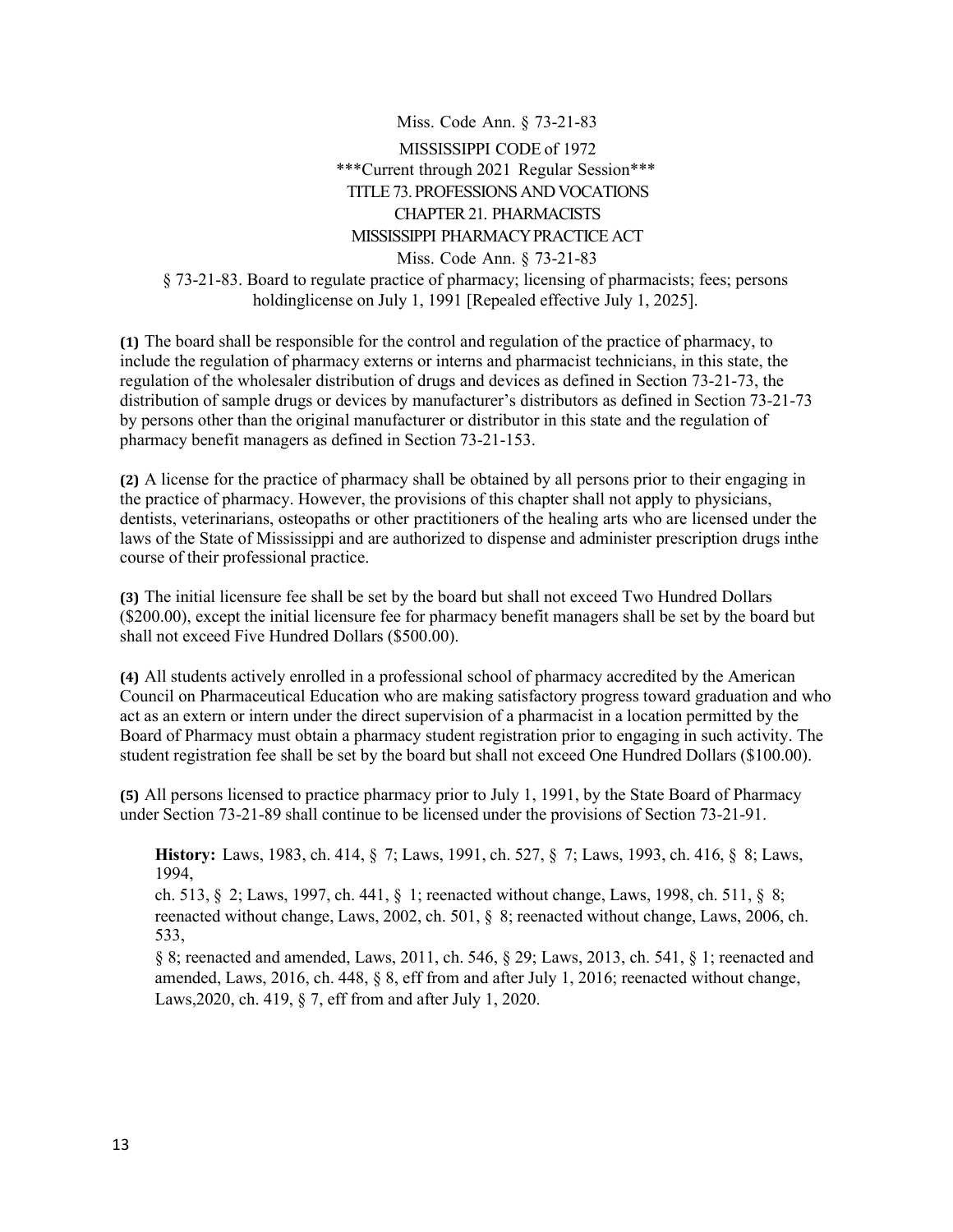Miss. Code Ann. § 73-21-85 MISSISSIPPI CODE of 1972 \*\*\*Current through 2021 Regular Session\*\*\* TITLE 73. PROFESSIONS AND VOCATIONS CHAPTER 21. PHARMACISTS MISSISSIPPI PHARMACY PRACTICE ACT Miss. Code Ann. § 73-21-85 § 73-21-85. Requirements for pharmacist's license by examination or score transfer; licensing of foreign pharmacy graduates; criminal background checks [Repealed effective July 1, 2025].

**(1)** To obtain a license to engage in the practice of pharmacy by examination, or by score transfer, the applicant shall:

**(a)** Have submitted a written application on the form prescribed by the board;

**(b)** Be of good moral character;

**(c)** Have graduated from a school or college of pharmacy accredited by the American Council ofPharmaceutical Education and have been granted a pharmacy degree therefrom;

**(d)** Have successfully passed an examination approved by the board;

**(e)** Have paid all fees specified by the board for examination, not to exceed the cost to the board of administering the examination;

**(f)** Have paid all fees specified by the board for licensure; and

**(g)** Have submitted evidence of externship and/or internship as specified by the board.

**(2)** To obtain a license to engage in the practice of pharmacy, a foreign pharmacy graduate applicant shall obtain the National Association of Boards of Pharmacy's Foreign Pharmacy Graduate ExaminationCommittee's certification, which shall include, but not be limited to, successfully passing the Foreign Pharmacy Graduate Equivalency Examination and attaining a total score of at least five hundred fifty

(550) on the Test of English as a Foreign Language (TOEFL), and shall:

**(a)** Have submitted a written application on the form prescribed by the board;

**(b)** Be of good moral character;

**(c)** Have graduated and been granted a pharmacy degree from a college or school of pharmacy recognized and approved by the National Association of Boards of Pharmacy's Foreign Pharmacy Graduate Examination Committee;

**(d)** Have paid all fees specified by the board for examination, not to exceed the cost to the board of administering the examination;

**(e)** Have successfully passed an examination approved by the board;

**(f)** Have completed the number of internship hours as set forth by regulations of the board; and

**(g)** Have paid all fees specified by the board for licensure.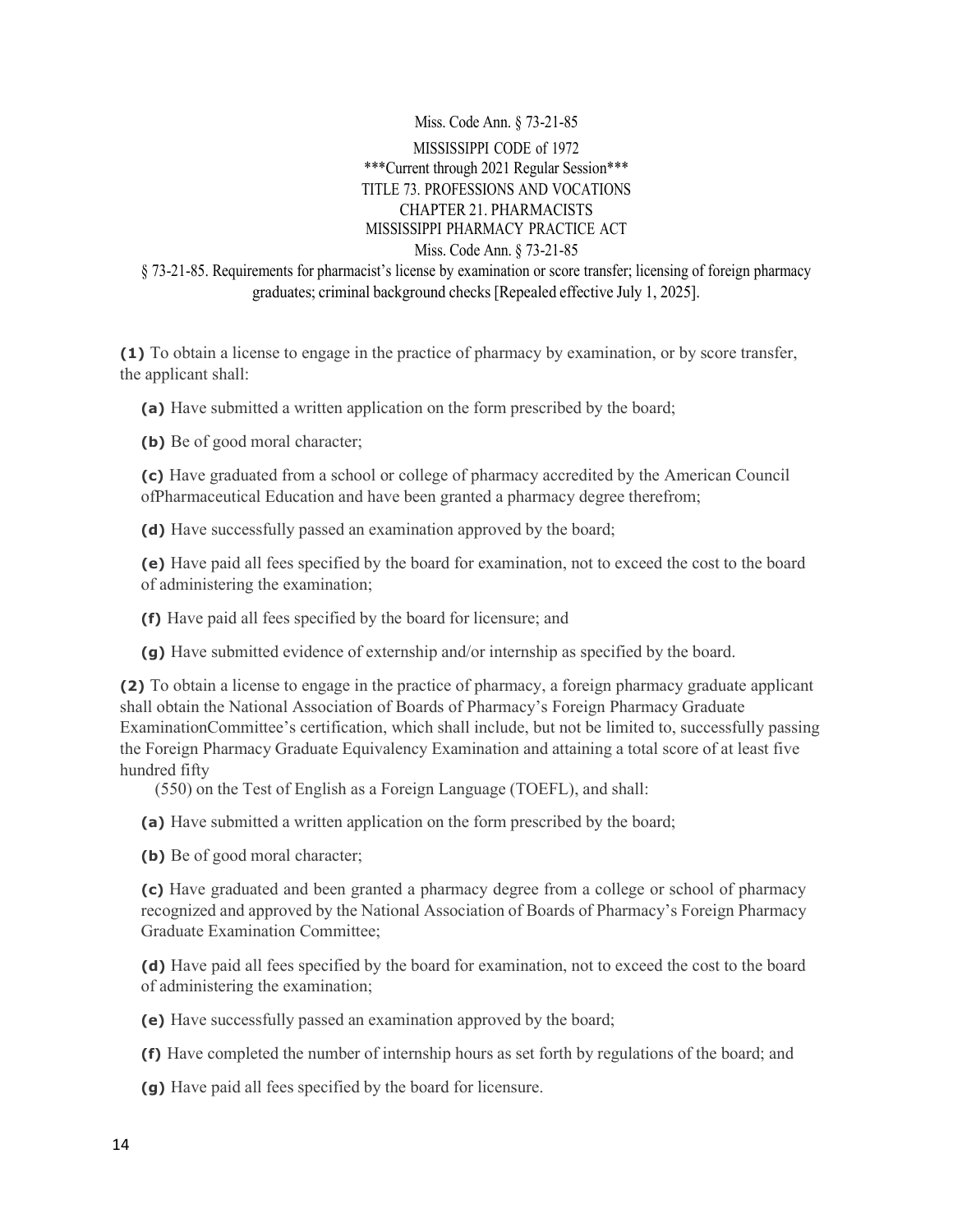**(3)** Each application or filing made under this section shall include the social security number(s) of the applicant in accordance with Section 93-11-64.

**(4)** To insure that all applicants are of good moral character, the board shall conduct a criminal history records check on all applicants for a license. In order to determine the applicant's suitability for licensing, the applicant shall be fingerprinted. The board shall submit the fingerprints to the Department of Public Safety for a check of the state criminal records and forward to the Federal

Bureau of Investigation for a check of the national criminal records. The Department of Public Safetyshall disseminate the results of the state check and the national check to the board for a suitability determination. The board shall be authorized to collect from the applicant the amount of the fee thatthe Department of Public Safety charges the board for the fingerprinting, whether manual or electronic, and the state and national criminal history records checks.

**(5)** To insure that all applicants are of good moral character, the board, upon request of the Dean of the University of Mississippi School of Pharmacy, shall be authorized to conduct a criminal history records check on all applicants for enrollment into the School of Pharmacy. In order to determine the applicant's suitability for enrollment and licensing, the applicant shall be fingerprinted. The board shall submit the fingerprints to the Department of Public Safety for a check of the state criminal records and forward to the Federal Bureau of Investigation for a check of the national criminal records. The Department of Public Safety shall disseminate the results of the state check and the national check to the board for a suitability determination and the board shall forward the results to the Dean of the School of Pharmacy. The board shall be authorized to collect from the applicant the amount of the fee that the Department of Public Safety charges the board for the fingerprinting, whether manual or electronic, and the state and national criminal history records checks.

**History:** Laws, 1983, ch. 414, § 8; Laws, 1985, ch. 349; Laws, 1991, ch. 527, § 8; reenacted, Laws,

1993, ch. 416, § 9; Laws, 1994, ch. 513, § 3; Laws, 1995, ch. 513, § 3; Laws, 1997, ch. 588, § 46; reenacted without change, Laws, 1998, ch. 511, § 9; reenacted without change, Laws, 2002, ch. 501,

§ 9; Laws, 2005, ch. 514, § 1; reenacted and amended, Laws, 2006, ch. 533, § 9; reenacted without change, Laws, 2011, ch. 546,  $\S$  8; reenacted without change, Laws, 2016, ch. 448,  $\S$  9, eff from and after July 1, 2016; reenacted without change, Laws, 2020, ch. 419, § 8, eff from and after July 1, 2020.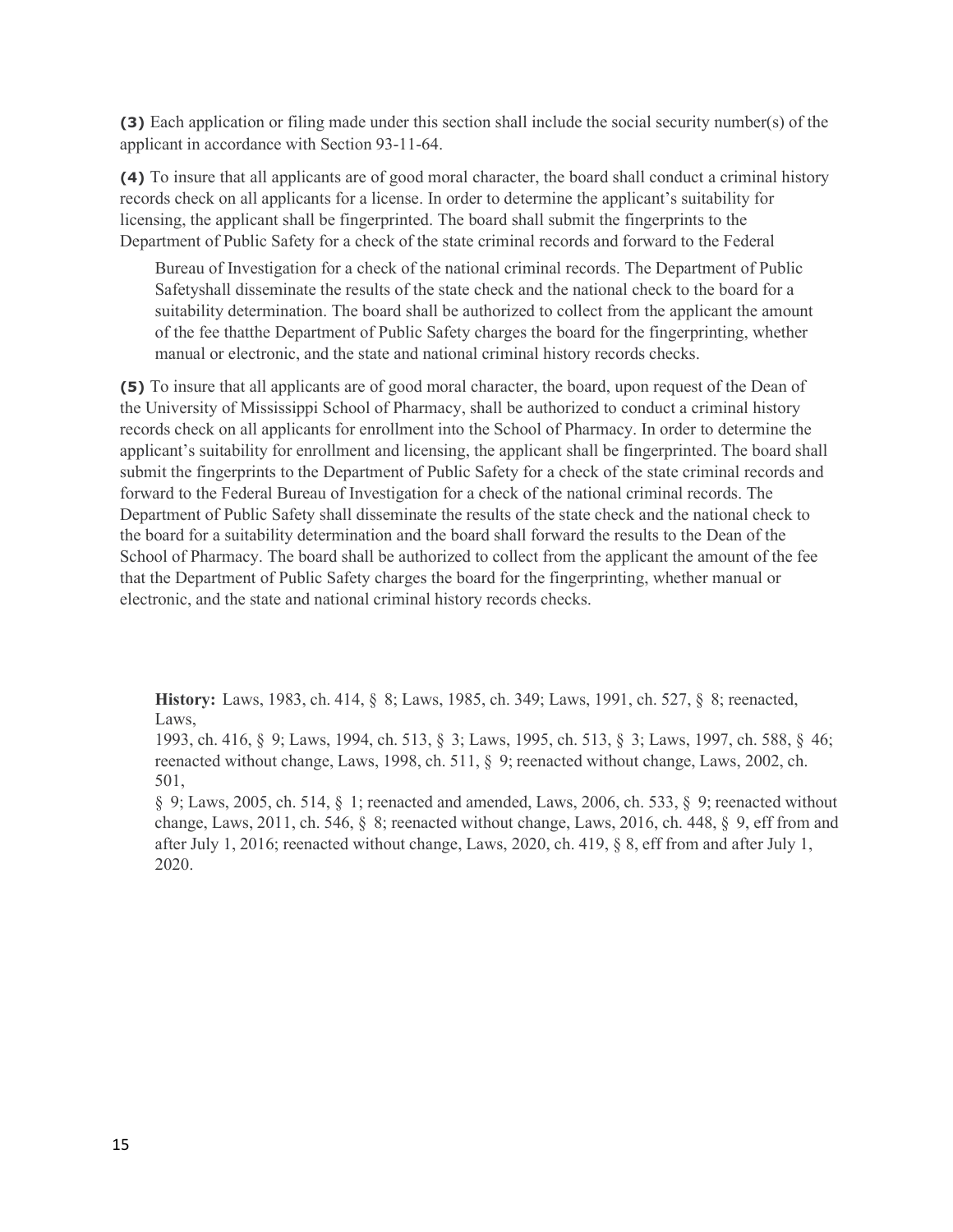Miss. Code Ann. § 73-21-87 MISSISSIPPI CODE of 1972 \*\*\*Current through 2021 Regular Session\*\*\* TITLE 73. PROFESSIONS AND VOCATIONS CHAPTER 21. PHARMACISTS MISSISSIPPI PHARMACY PRACTICE ACT Miss. Code Ann. § 73-21-87

§ 73-21-87. Requirements for pharmacist's license by reciprocity or license transfer [Repealed effective July 1, 2025].

**(1)** To obtain a license to engage in the practice of pharmacy by reciprocity or license transfer, the applicant shall:

**(a)** Have submitted a written application on the form prescribed by the board;

**(b)** Be of good moral character;

**(c)** Have possessed at the time of initial licensure as a pharmacist such other qualifications necessary to have been eligible for licensure at that time in that state;

**(d)** Have presented to the board proof that any license or licenses granted to the applicant by any other states have not been suspended, revoked, cancelled or otherwise restricted for any reason except nonrenewal or the failure to obtain required continuing education credits; and

**(e)** Have paid all fees specified by the board for licensure.

**(2)** No applicant shall be eligible for licensure by reciprocity or license transfer unless the state in which the applicant was initially licensed also grants a reciprocal license or transfer license to pharmacists licensed by this state under like circumstances and conditions.

**(3)** The issuance of a license by reciprocity to a military-trained applicant or military spouse shall be subject to the provisions of Section 73-50-1.

**(4)** Each application or filing made under this section shall include the social security number(s) of the applicant in accordance with Section 93-11-64.

**History:** Laws, 1983, ch. 414, § 9; Laws, 1991, ch. 527, § 9; reenacted, Laws, 1993, ch. 416, § 10; Laws, 1995, ch. 513, § 4; Laws, 1997, ch. 588, § 47; reenacted without change, Laws, 1998, ch. 511, § 10; reenacted without change, Laws, 2002, ch. 501, § 10; reenacted without change, Laws, 2006, ch. 533, § 10; reenacted without change, Laws, 2011, ch. 546, § 9; Laws, 2013, ch. 350, § 21; reenacted without change, Laws, 2016, ch. 448, § 10, eff from and after July 1, 2016; reenacted without change, Laws, 2020, ch. 419, § 9, eff from and after July 1, 2020.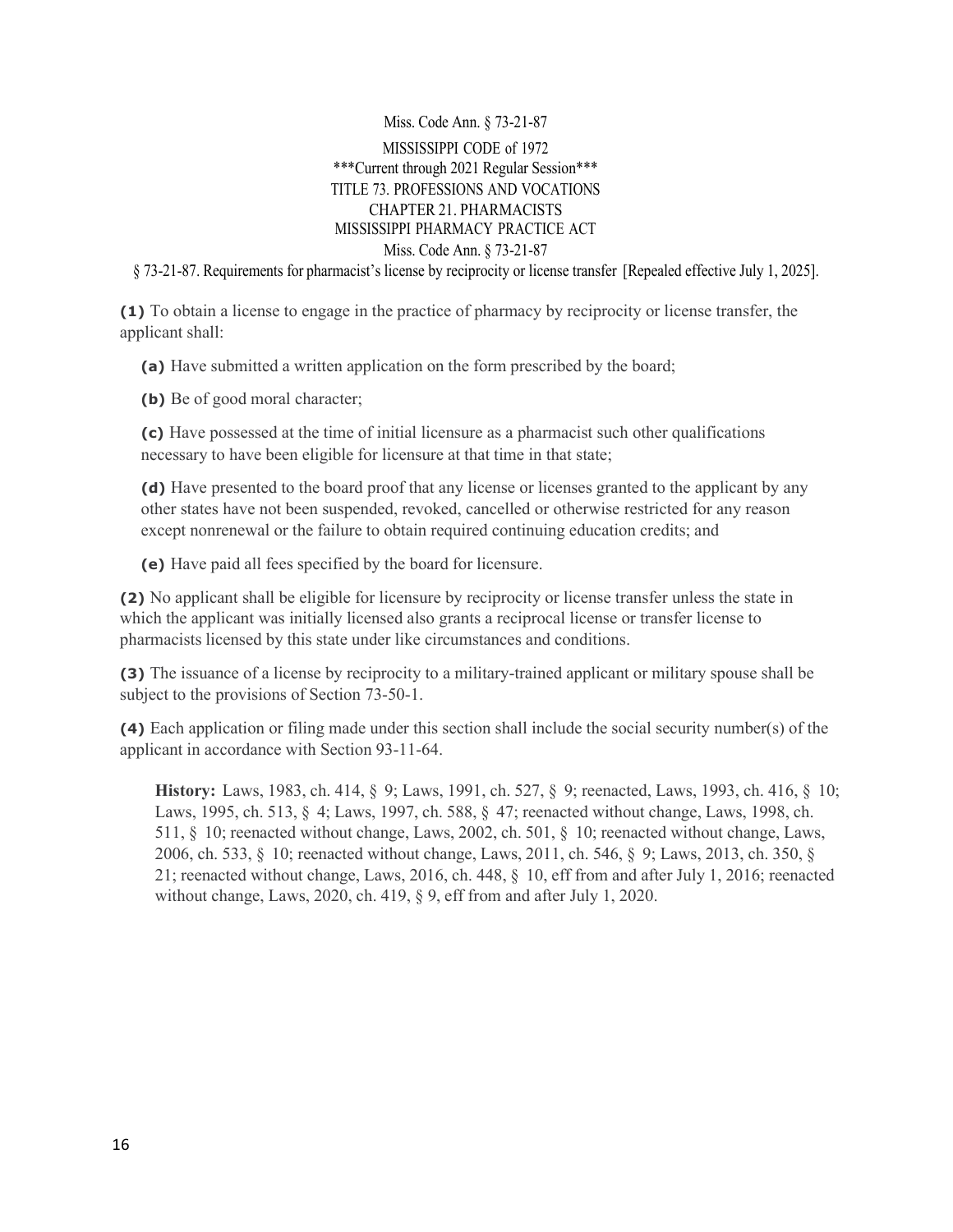Miss. Code Ann. § 73-21-89 MISSISSIPPI CODE of 1972 \*\*\*Current through 2021 Regular Session\*\*\* TITLE 73. PROFESSIONS AND VOCATIONS CHAPTER 21. PHARMACISTS MISSISSIPPI PHARMACY PRACTICE ACT Miss. Code Ann. § 73-21-89 § 73-21-89. Requirements for pharmacist's license for graduates of University of Mississippi School of Pharmacy; termination of provisions [Repealed effective July 1, 2025].

**(1)** The board shall issue a license to practice pharmacy to any person, if such person be otherwise qualified, upon presentation to the board of:

**(a)** Satisfactory proof that the applicant has been graduated from the University of Mississippi School of Pharmacy;

- **(b)** Written application for licensure; and
- **(c)** Payment of all fees specified by the board for licensure.

**(2)** The board shall not issue any new licenses pursuant to this section after June 30, 1987.

**(3)** Each application or filing made under this section shall include the social security number(s) of the applicant in accordance with Section 93-11-64, Mississippi Code of 1972.

**History:** Laws, 1983, ch. 414, § 10; reenacted without change, Laws, 1991, ch. 527, § 10; reenacted without change, Laws, 1993, ch. 416, § 11; Laws, 1997, ch. 588, § 48; reenacted without change, Laws, 1998, ch. 511, § 11; reenacted without change, Laws, 2002, ch. 501, § 11; reenacted without change, Laws, 2006, ch. 533, § 11; reenacted without change, Laws, 2011, ch. 546, § 10; reenacted without change, Laws, 2016, ch. 448, § 11, eff from and after July 1, 2016; reenacted without change, Laws, 2020, ch. 419, § 10, eff from and after July 1, 2020.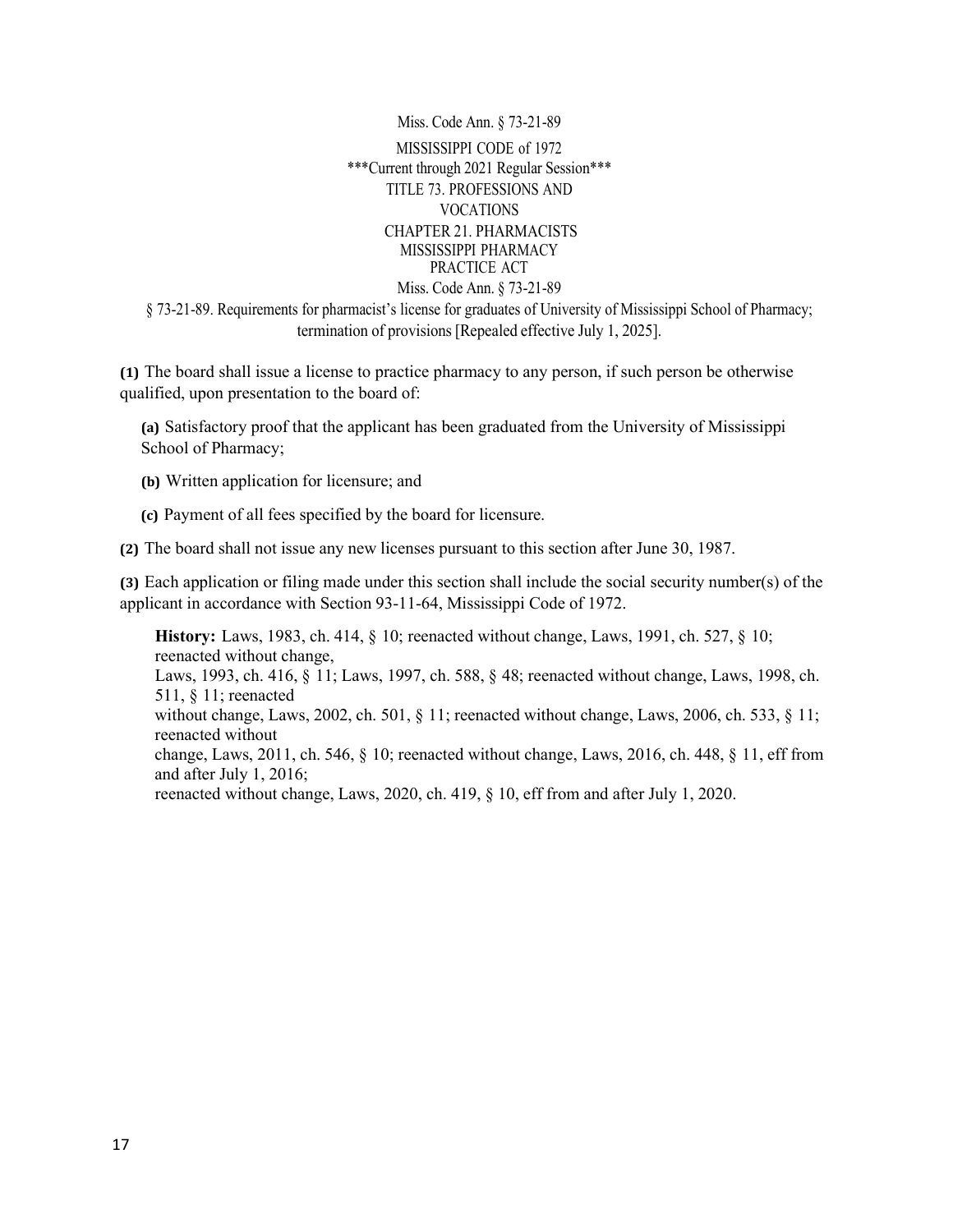Miss. Code Ann. § 73-21-91 MISSISSIPPI CODE of 1972 \*\*\*Current through 2021 Regular Session\*\*\* TITLE 73. PROFESSIONS AND VOCATIONS CHAPTER 21. PHARMACISTS MISSISSIPPI PHARMACY PRACTICE ACT Miss. Code Ann. § 73-21-91

§ 73-21-91. Renewal of licenses; reinstatement upon failure to renew [Repealed effective July 1, 2025].

**(1)** Every pharmacist shall renew his license annually. To renew his license, a pharmacist shall:

**(a)** Submit an application for renewal on the form prescribed by the board;

**(b)** Submit satisfactory evidence of the completion in the last licensure period of such continuing education units as shall be required by the board, but in no case less than one (1) continuing education unit in the last licensure period;

**(c)**

**(i)** Pay any renewal fees as required by the board, not to exceed One Hundred Dollars (\$100.00) for each annual licensing period, provided that the board may add a surcharge of notmore than Five Dollars (\$5.00) to a license renewal fee to fund a program to aid impaired pharmacists or pharmacy students. Any pharmacist license renewal received postmarked after December 31 of the renewal period will be returned and a Fifty Dollar (\$50.00) late renewal feewill be assessed before renewal.

**(ii)** The license fee for a pharmacy benefit manager shall be set by the board, but shall not exceed Five Hundred Dollars (\$500.00). Any license renewal received postmarked after December 31 of the renewal period will be returned and a Five Hundred Dollar (\$500.00) late renewal fee will be assessed before renewal.

**(2)** Any pharmacist who has defaulted in license renewal may be reinstated within two (2) years upon payment of renewal fees in arrears and presentation of evidence of the required continuing education. Any pharmacist defaulting in license renewal for a period in excess of two (2) years shall be required to successfully complete the examination given by the board pursuant to Section 73-21-85 before being eligible for reinstatement as a pharmacist in Mississippi, or shall be required to appear before the board to be examined for his competence and knowledge of the practice of pharmacy, and may berequired to submit evidence of continuing education. If the person is found fit by the board to practicepharmacy in this state, the board may reinstate his license to practice pharmacy upon payment of all renewal fees in arrears.

**(3)** Each application or filing made under this section shall include the social security number(s) of the applicant in accordance with Section 93-11-64.

**History:** Laws, 1983, ch. 414, § 11; Laws, 1991, ch. 527, § 11; Laws, 1993, ch. 416, § 12; Laws, 1997, ch. 327, § 1; Laws, 1997, ch. 588, § 49; reenacted without change, Laws, 1998, ch. 511, § 12; reenacted without change, Laws, 2002, ch. 501, § 12; reenacted and amended, Laws, 2006, ch. 533, § 12; Laws, 2007, ch. 309, § 17; Laws, 2009, ch. 377, § 1; Laws, 2010, ch. 316, § 1;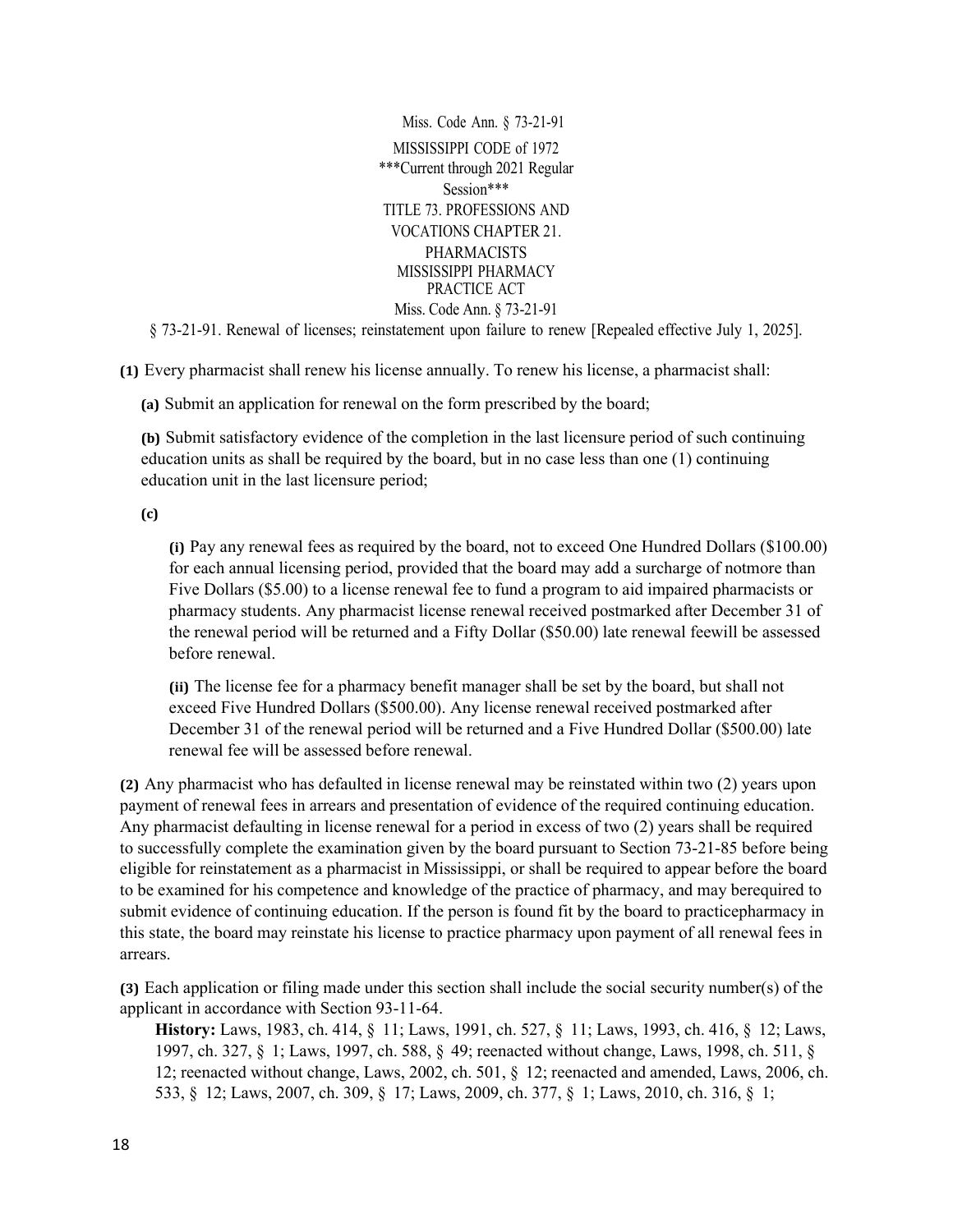reenacted and amended, Laws, 2011, ch. 546, § 30; Laws, 2013, ch. 541, § 2; reenacted and amended, Laws, 2016, ch. 448, § 12, eff from and after July 1, 2016; reenacted without change, Laws, 2020, ch. 419, § 11, eff from and after July 1, 2020.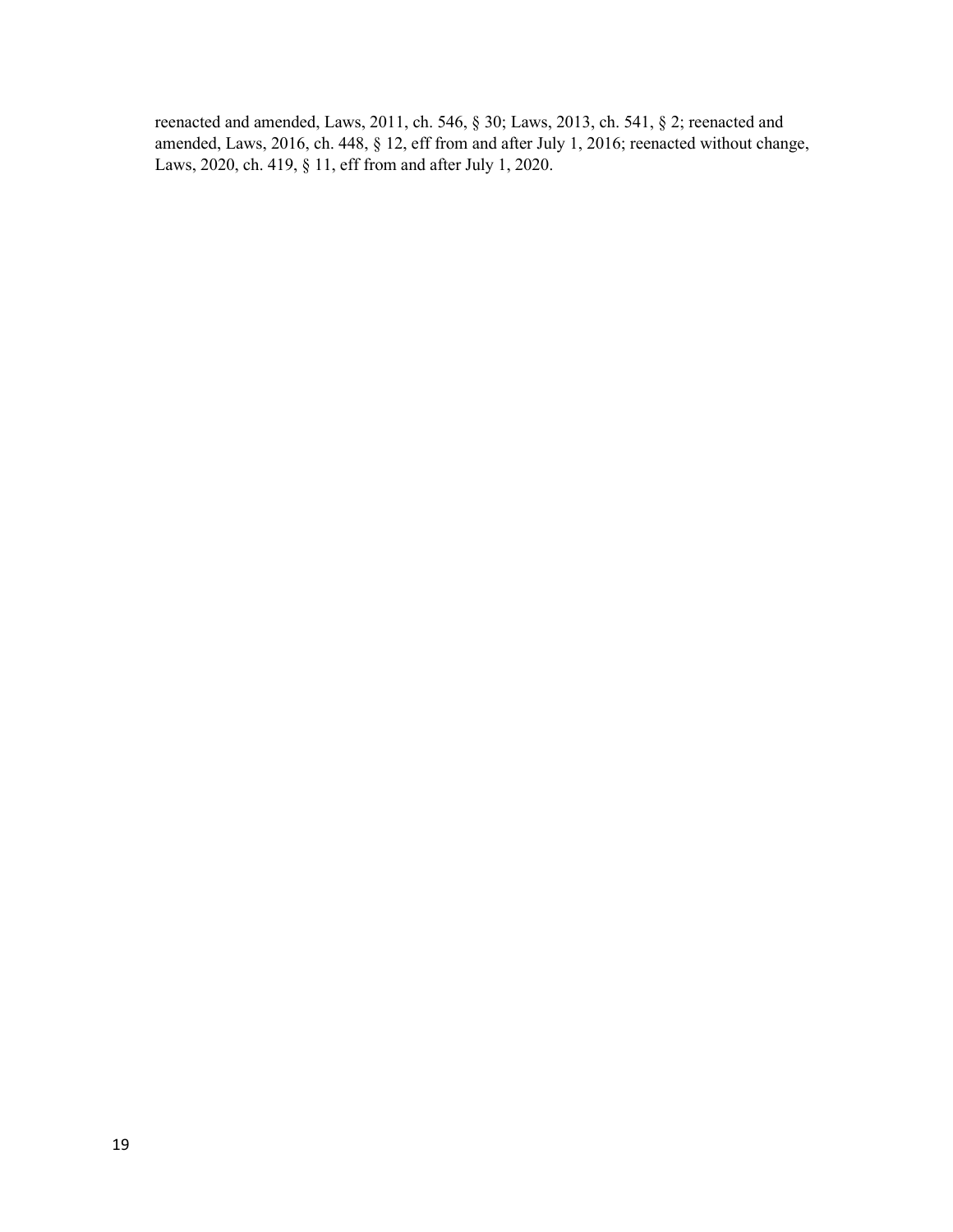Miss. Code Ann. § 73-21-93 MISSISSIPPI CODE of 1972 \*\*\*Current through 2021 Regular Session\*\*\* TITLE 73. PROFESSIONS AND VOCATIONS CHAPTER 21. PHARMACISTS MISSISSIPPI PHARMACY PRACTICE ACT Miss. Code Ann. § 73-21-93 § 73-21-93. Examination; frequency and location; scope; facilities [Repealed effective July 1, 2025].

**(1)** The examination for licensure required under Section 73-21-85 shall be given by the board at least once during each year. The board shall determine the content and subject matter of each examination, the place, time and date of the administration of the examination and those persons whohave successfully passed the examination.

**(2)** The examination shall be prepared to measure the competence of the applicant to engage in the practice of pharmacy. The board may employ and cooperate with any organization or consultant in the preparation and grading of an appropriate examination, but shall retain the sole discretion and responsibility of determining which applicants have successfully passed such an examination.

**(3)** The board shall have authority to use the laboratories of the school of pharmacy and other facilities of the University of Mississippi for the purpose of examining applicants.

**History:** Laws, 1983, ch. 414, § 12; reenacted without change, Laws, 1991, ch. 527, § 12; reenacted without change, Laws, 1993, ch. 416, § 13; reenacted without change, Laws, 1998, ch. 511, § 13; reenacted without change, Laws, 2002, ch. 501, § 13; reenacted without change, Laws,

2006, ch. 533, § 13; reenacted without change, Laws, 2011, ch. 546, § 11; reenacted without change, Laws, 2016, ch. 448, § 13, eff from and after July 1, 2016; reenacted without change, Laws,2020, ch. 419, § 12, eff from and after July 1, 2020.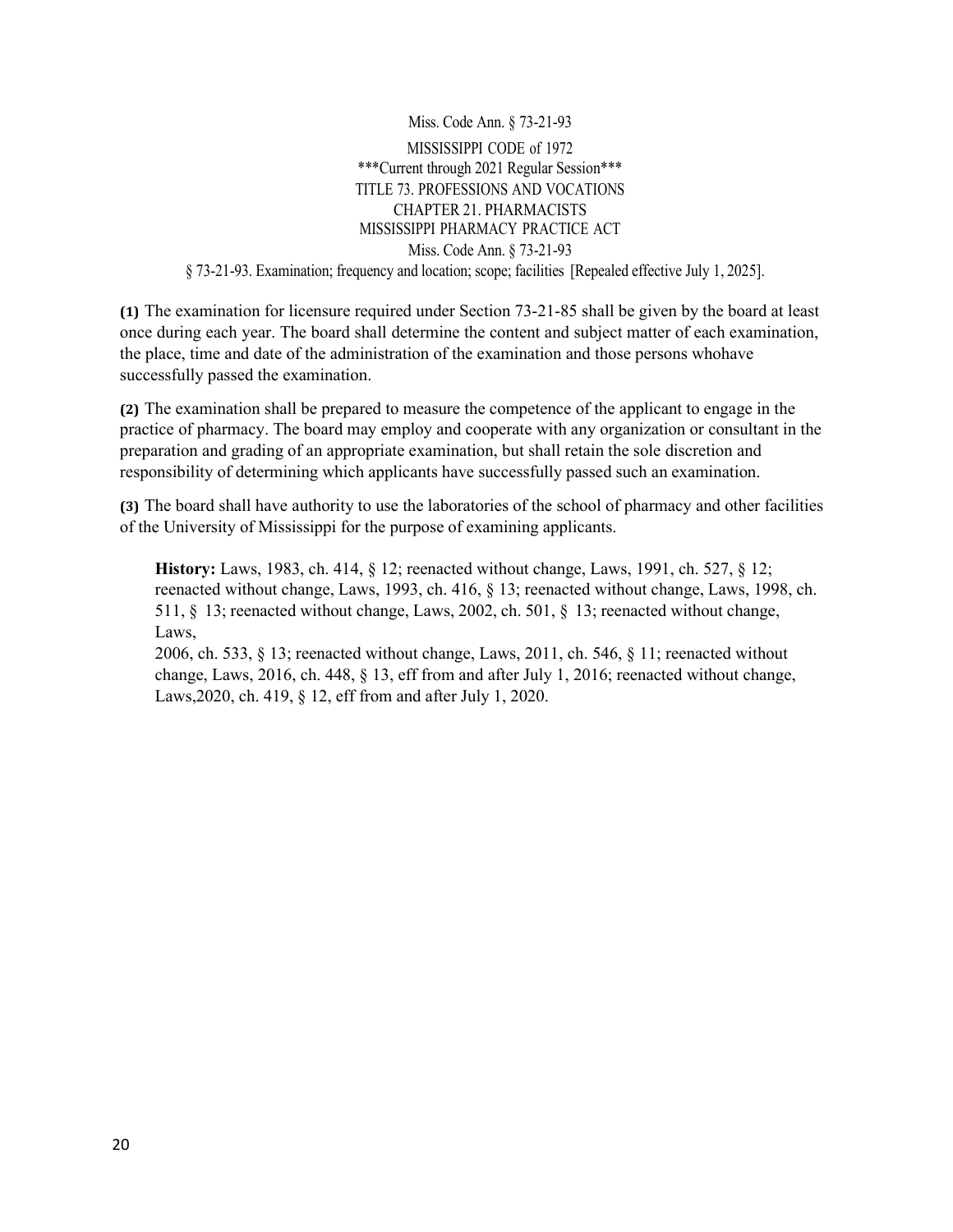Miss. Code Ann. § 73-21-95 MISSISSIPPI CODE of 1972 \*\*\*Current through 2021 Regular Session\*\*\* TITLE 73. PROFESSIONS AND VOCATIONS CHAPTER 21. PHARMACISTS MISSISSIPPI PHARMACY PRACTICE ACT Miss. Code Ann. § 73-21-95 § 73-21-95. Abolition of assistant pharmacist's license; issuance of pharmacists' licenses to persons holding such licenses [Repealed effective July 1, 2025].

The assistant pharmacist license is hereby abolished after April 30, 1984. The board shall issue a license to practice pharmacy to those persons presently holding an assistant pharmacist license upontheir meeting the requirements of Section 73-21-91.

**History:** Laws, 1983, ch. 414, § 13; reenacted without change, Laws, 1991, ch. 527, § 13; reenacted without change, Laws, 1993, ch. 416, § 14; reenacted without change, Laws, 1998, ch. 511, § 14; reenacted without change, Laws, 2002, ch. 501, § 14; reenacted without change, Laws, 2006, ch. 533, § 14; reenacted without change, Laws, 2011, ch. 546, § 12; reenacted without change, Laws, 2016, ch. 448, § 14, eff from and after July 1, 2016; reenacted without change, Laws,2020, ch. 419, § 13, eff from and after July 1, 2020.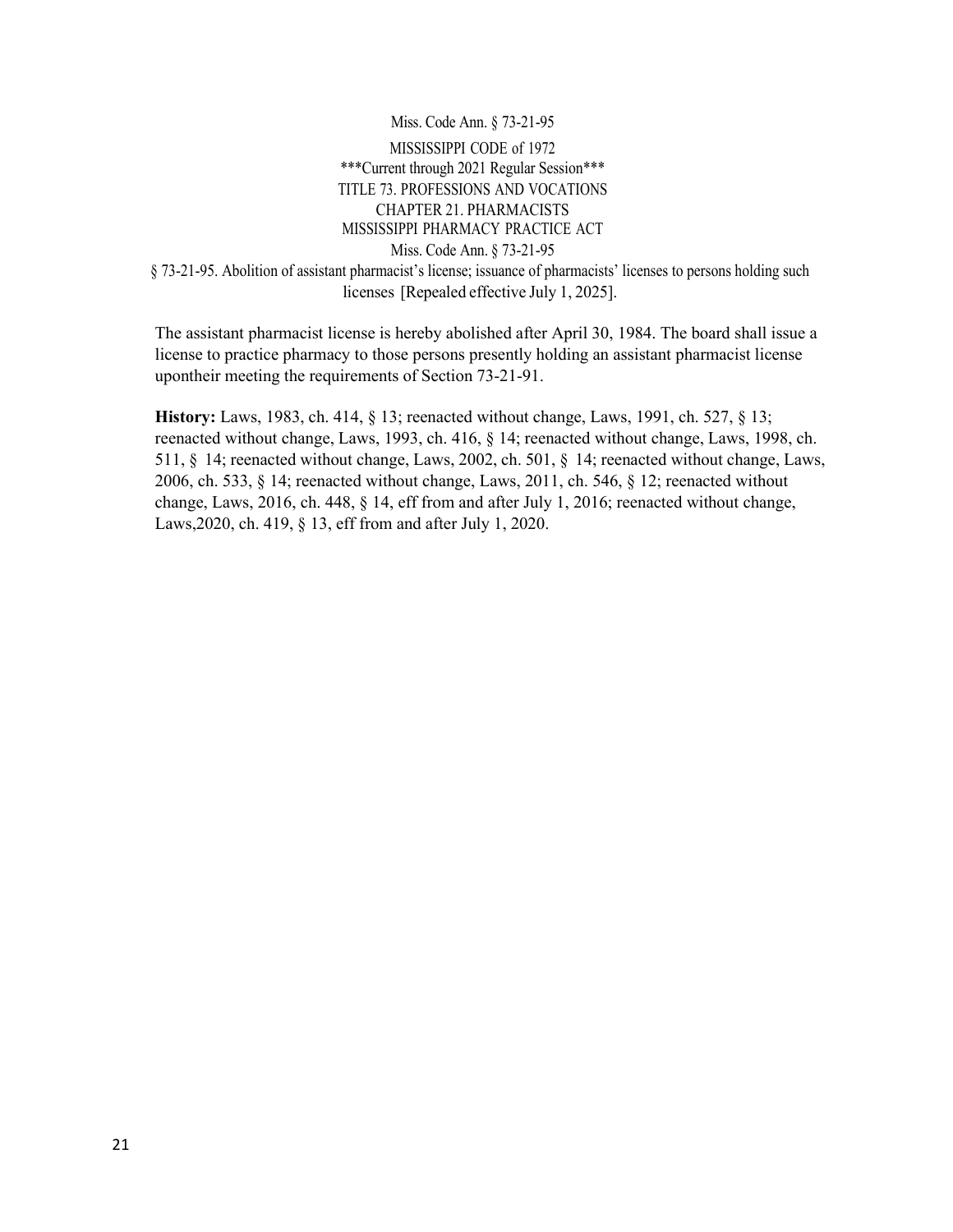Miss. Code Ann. § 73-21-97 MISSISSIPPI CODE of 1972 \*\*\*Current through 2021 Regular Session\*\*\* TITLE 73. PROFESSIONS AND VOCATIONS CHAPTER 21. PHARMACISTS MISSISSIPPI PHARMACY PRACTICE ACT Miss. Code Ann. § 73-21-97

P This section has more than one version with varying effective dates.

§ 73-21-97. Denial of renewal, suspension, revocation or restrictions on licenses, registrations or permits; grounds; warning or reprimand [Repealed effective July 1, 2025; paragraph (1)(o) repealed effective July 1, 2025].

**(1)** The board may refuse to issue or renew, or may suspend, reprimand, revoke or restrict the license, registration or permit of any person upon one or more of the following grounds:

**(a)** Unprofessional conduct as defined by the rules and regulations of the board;

**(b)** Incapacity of a nature that prevents a pharmacist from engaging in the practice of pharmacy with reasonable skill, confidence and safety to the public;

**(c)** Being found guilty by a court of competent jurisdiction of one or more of the following:

**(i)** A felony;

**(ii)** Any act involving moral turpitude or gross immorality; or

**(iii)** Violation of pharmacy or drug laws of this state or rules or regulations pertaining thereto, or of statutes, rules or regulations of any other state or the federal government;

**(d)** Fraud or intentional misrepresentation by a licensee or permit holder in securing the issuance or renewal of a license or permit;

**(e)** Engaging or aiding and abetting an individual to engage in the practice of pharmacy without a license;

**(f)** Violation of any of the provisions of this chapter or rules or regulations adopted pursuant to this chapter;

**(g)** Failure to comply with lawful orders of the board;

**(h)** Negligently or willfully acting in a manner inconsistent with the health or safety of the public;

**(i)** Addiction to or dependence on alcohol or controlled substances or the unauthorized use or possession of controlled substances;

**(j)** Misappropriation of any prescription drug;

**(k)** Being found guilty by the licensing agency in another state of violating the statutes, rules or regulations of that jurisdiction;

**(l)** The unlawful or unauthorized possession of a controlled substance;

**(m)** Willful failure to submit drug monitoring information or willful submission of incorrect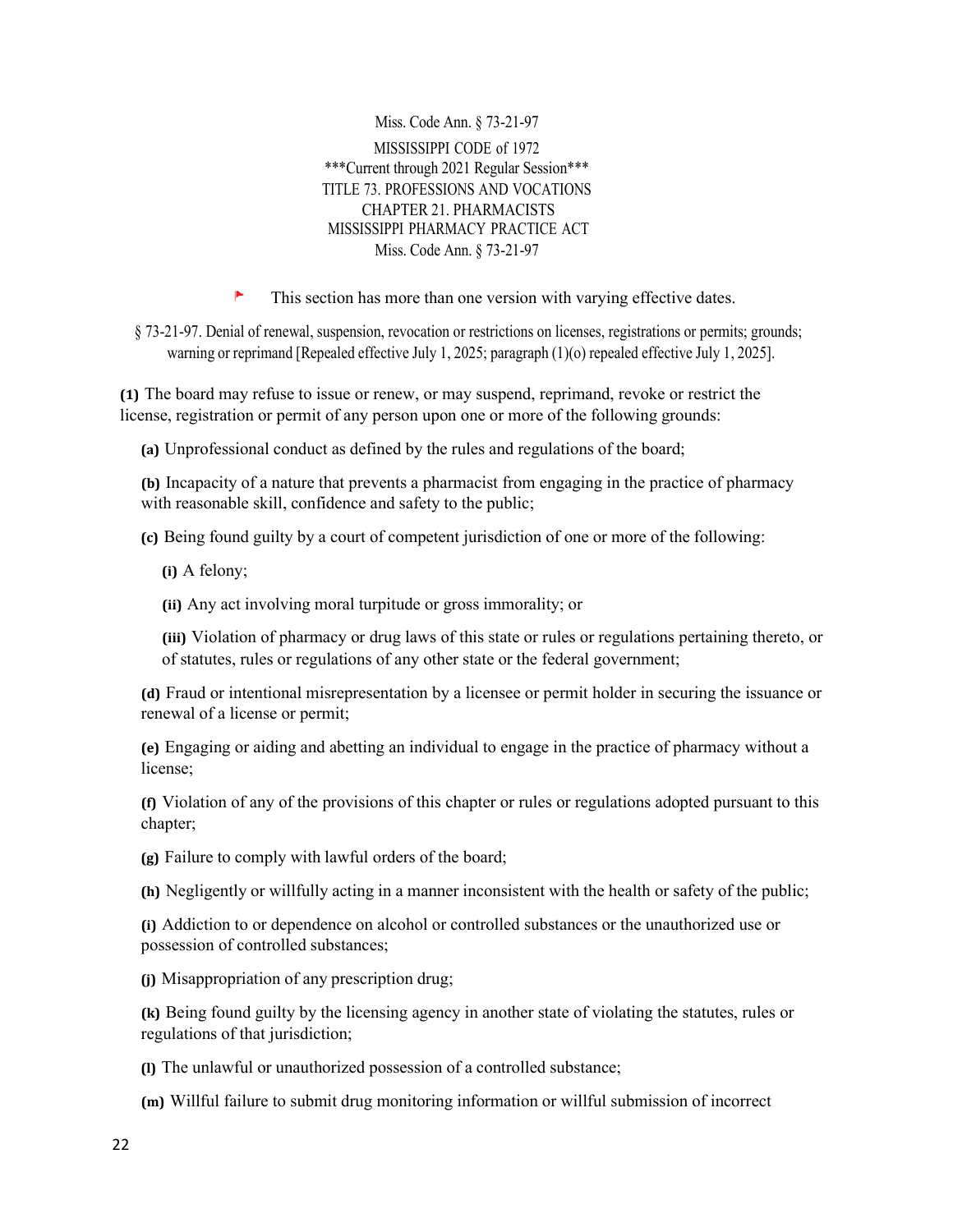dispensing information as required by the Prescription Monitoring Program under Section 73- 21-127;

**(n)** Failure to obtain the license, registration or permit required by this chapter; or

**(o)** Violation(s) of the provisions of Sections 41-121-1 through 41-121-9 relating to deceptive advertisement by health care practitioners. This paragraph shall stand repealed on July 1, 2025.

**(2)** In lieu of suspension, revocation or restriction of a license as provided for above, the board may warn or reprimand the offending pharmacist.

**(3)** In addition to the grounds specified in subsection (1) of this section, the board shall be authorized to suspend the license, registration or permit of any person for being out of compliance with an order for support, as defined in Section 93-11-153. The procedure for suspension of a license, registration or permit for being out of compliance with an order for support, and the procedure for the reissuance or reinstatement of a license, registration or permit suspended for that purpose, and the payment of any fees for the reissuance or reinstatement of a license, registration or permit suspended for that purpose, shall be governed by Section 93-11-157 or 93-11-163, as the case may be. If there is any conflict between any provision of Section 93-11-157 or 93-11-163 and any provision of this chapter, the provisions of Section 93-11-157 or 93-11-163, as the case may be, shall control.

**History:** Laws, 1983, ch. 414, § 14; Laws, 1991, ch. 527, § 14; Laws, 1992, ch. 531 § 4; Laws, 1993, ch. 416, § 15; Laws, 1994, ch. 513, § 4; Laws, 1996, ch. 507, § 48; reenacted without change, Laws, 1998, ch. 511, § 15; reenacted without change, Laws, 2002, ch. 501, § 15; reenacted without change, Laws, 2006, ch. 533, § 15; Laws, 2008, ch. 516, § 2; reenacted and amended, Laws, 2011, ch. 546, § 13; Laws, 2012, ch. 409, § 8; Laws, 2016, ch. 419, § 11; reenacted without change, Laws, 2016, ch. 448, § 15, eff from and after July 1, 2016; Laws, 2020, ch. 393, § 11, efffrom and after July 1, 2020; reenacted and amended, Laws 2020, ch. 419, § 14, eff from and afterJuly 1, 2020.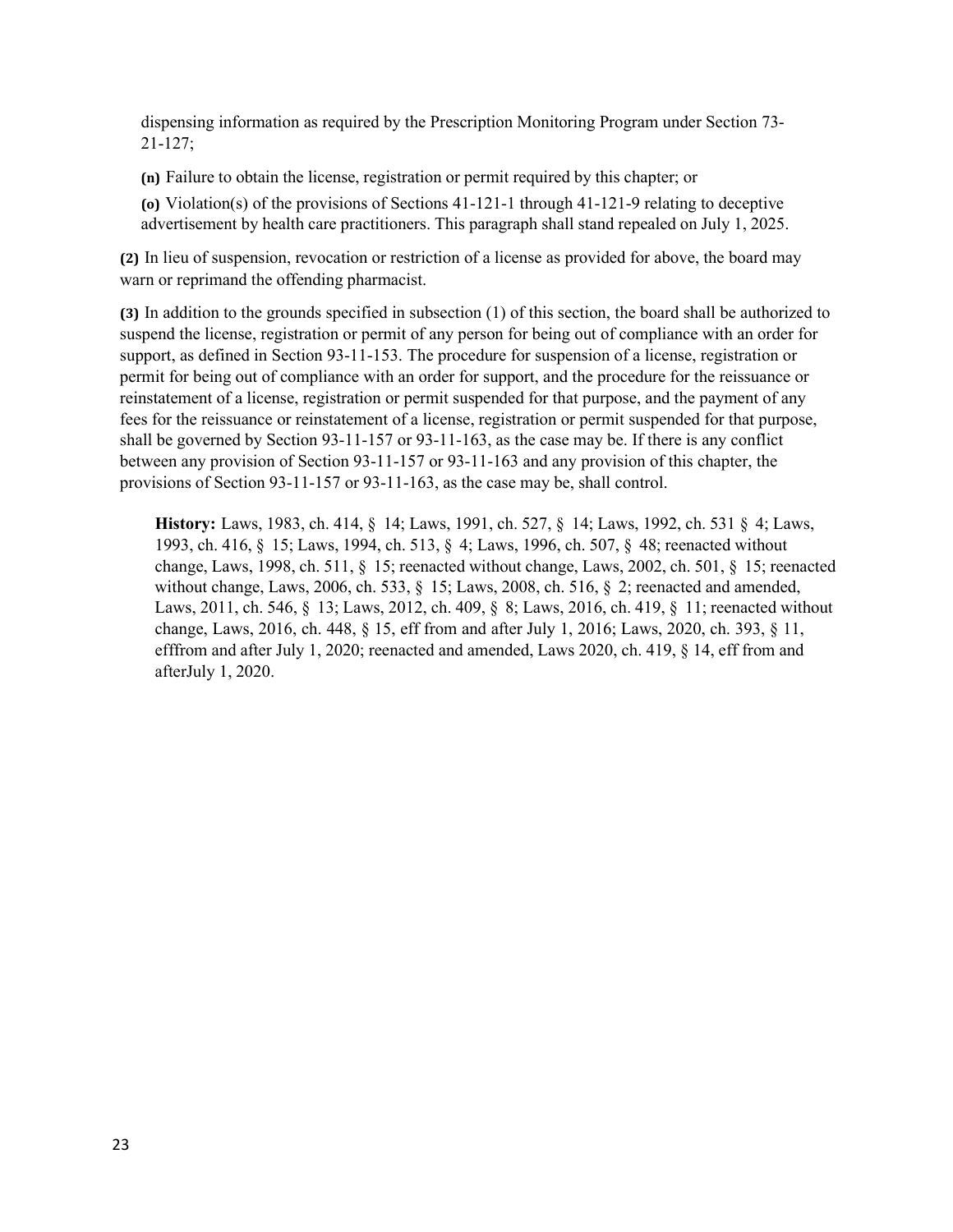Miss. Code Ann. § 73-21-99 MISSISSIPPI CODE of 1972 \*\*\*Current through 2021 Regular Session\*\*\* TITLE 73. PROFESSIONS AND VOCATIONS CHAPTER 21. PHARMACISTS MISSISSIPPI PHARMACY PRACTICE ACT Miss. Code Ann. § 73-21-99 § 73-21-99. Hearings on violations; notice; procedure [Repealed effective July 1, 2025].

**(1)** Disciplinary action by the board against a licensee, registrant or permit holder, or license, registration or permit shall require the following:

**(a)** A sworn affidavit filed with the board charging a licensee or permit holder with an act which is grounds for disciplinary action as provided in Section 73-21-97; and

**(b)** An order of the Investigations Review Committee of the board which shall cause the executive director of the board to fix a time and place for a hearing by the board. The executive director shall cause a written notice specifying the offense or offenses for which the licensee or permit holder is charged and notice of the time and place of the hearing to be served upon the licensee or permit holder at least thirty (30) days prior to the hearing date. Such notice may be served by mailing a copy thereof by certified mail, postage prepaid, to the last-known residence or business address of the licensee or permit holder.

**(2)** The board shall designate two (2) of its members to serve on a rotating, no longer than threeconsecutive-month basis with the executive director and legal counsel for the board as an Investigations Review Committee, and the board's investigators shall provide status reports solely to the Investigations Review Committee during monthly meetings of the board. Such reports shall be made on all on-going investigations, and shall apply to any routine inspections which may give rise to the filing of a complaint. In the event any complaint on a licensee comes before the board for possible disciplinary action, the members of the board serving on the Investigations Review Committee which reviewed the investigation of such complaint shall recuse themselves and not participate in the disciplinary proceeding.

**(3)** The board acting by and through its Investigation Review Committee may, if deemed necessary, issue a letter of reprimand to any licensee, registrant or permit holder in lieu of formal action by the board.

**(4)** The board, acting by and through its executive director, is hereby authorized and empowered to issue subpoenas for the attendance of witnesses and the production of books and papers at such hearing. Process issued by the board shall extend to all parts of the state and shall be served by any person designated by the board for such service.

**(5)** The accused shall have the right to appear either personally or by counsel, or both, to produce witnesses or evidence in his behalf, to cross-examine witnesses, and to have subpoenas issued by the board.

**(6)** At the hearing, the board shall administer oaths as may be necessary for the proper conduct of the hearing. All hearings shall be conducted by the board, which shall not be bound by strict rules of procedure or by the laws of evidence in the conduct of its proceedings, but the determination shall be based upon sufficient evidence to sustain it.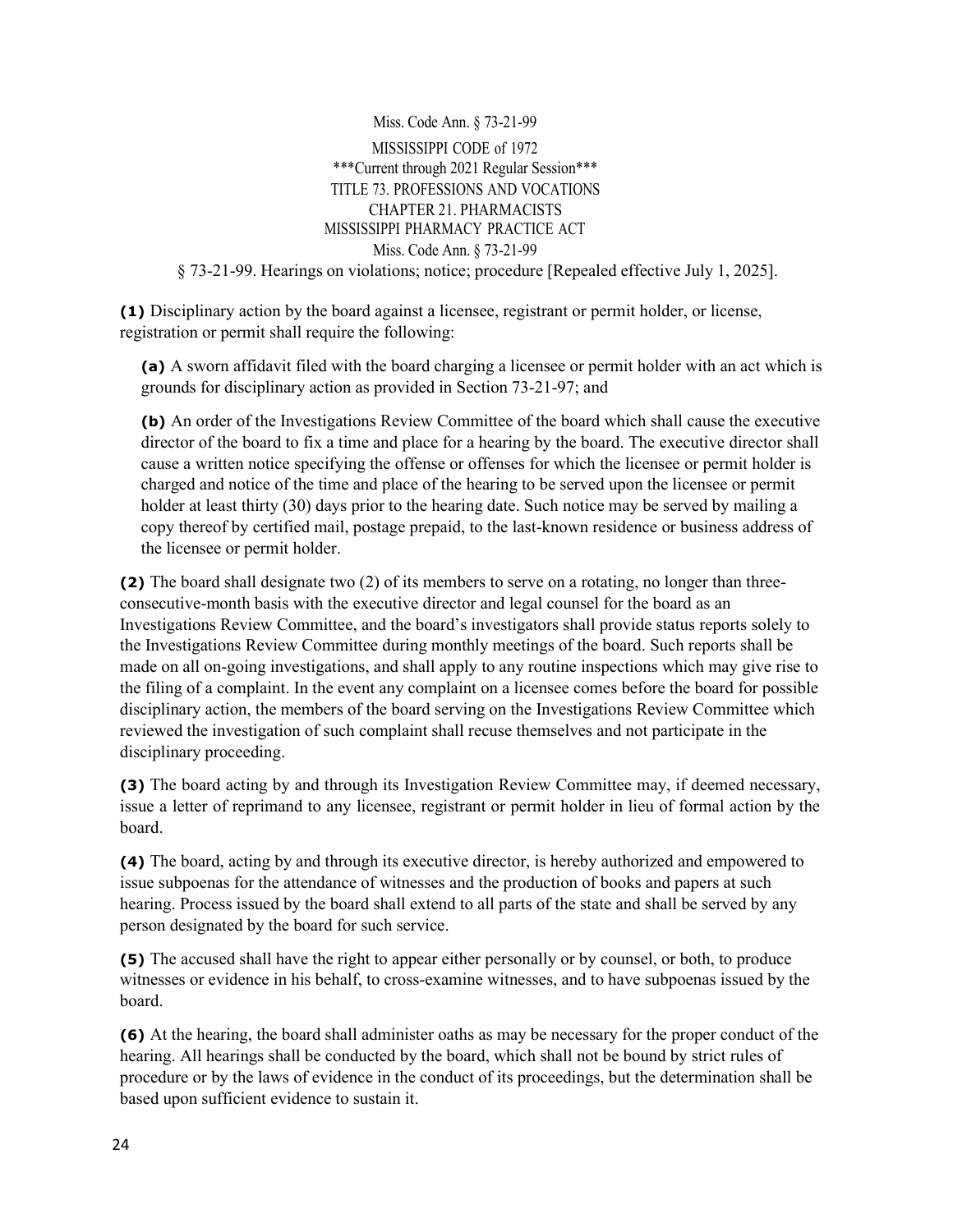**(7)** Where, in any proceeding before the board, any witness fails or refuses to attend upon a subpoena issued by the board, refuses to testify, or refuses to produce any books and papers the production of which is called for by a subpoena, the attendance of such witness, the giving of his testimony or the production of the books and papers shall be enforced by any court of competent jurisdiction of this state in the manner provided for the enforcement of attendance and testimony of witnesses in civil cases in the courts of this state.

**(8)** The board shall, within thirty (30) days after conclusion of the hearing, reduce its decision to writing and forward an attested true copy thereof to the last-known residence or business address of such licensee or permit holder by way of United States first-class, certified mail, postage prepaid.

**History:** Laws, 1983, ch. 414, § 15; reenacted without change, Laws, 1991, ch. 527, § 15; Laws, 1992, ch. 531 § 5; Laws, 1993, ch. 416, § 16; Laws, 1994, ch. 513, § 5; reenacted without change, Laws, 1998, ch. 511, § 16; reenacted without change, Laws, 2002, ch. 501, § 16; reenacted without change, Laws, 2006, ch. 533, § 16; reenacted and amended, Laws, 2011, ch. 546, § 14; reenacted without change, Laws, 2016, ch. 448,  $\S$  16, eff from and after July 1, 2016; reenacted and amended, Laws 2020, ch. 419, § 15, eff from and after July 1, 2020.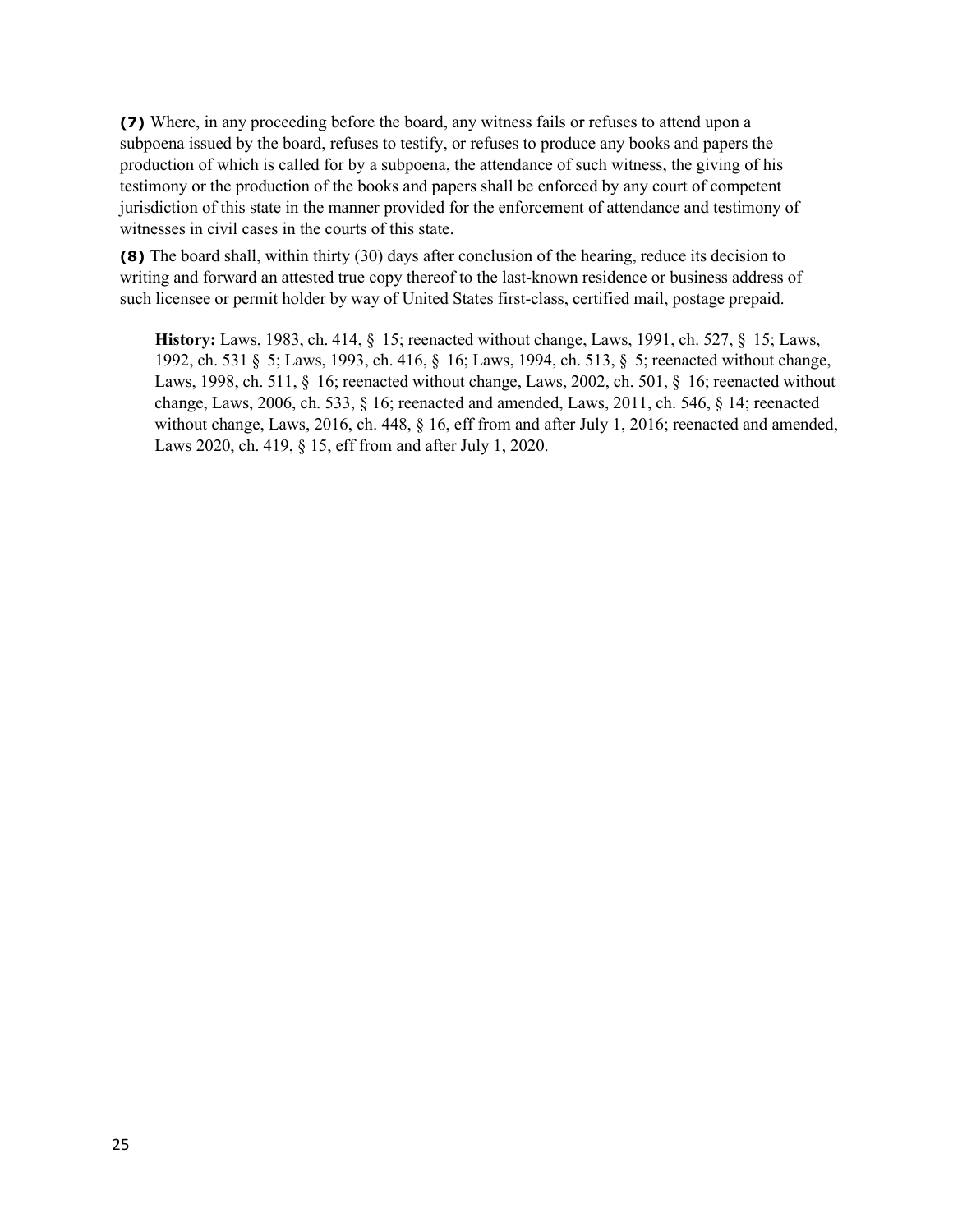Miss. Code Ann. § 73-21-101 MISSISSIPPI CODE of 1972 \*\*\*Current through 2021 Regular Session\*\*\* TITLE 73. PROFESSIONS AND VOCATIONS CHAPTER 21. PHARMACISTS MISSISSIPPI PHARMACY PRACTICE ACT Miss. Code Ann. § 73-21-101 § 73-21-101. Appeal from adverse action on a license, registration or permit; scope of review [Repealed effective July 1, 2025].

**(1)** The right to appeal from the action of the board in denying, revoking, suspending or refusing to renew any license, registration or permit issued by the board, or fining or otherwise disciplining any person is hereby granted. Such appeal shall be to the chancery court of the county of the residence of the licensee or permit holder on the record made, including a verbatim transcript of the testimony at the hearing. The appeal shall be taken within thirty (30) days after notice of the action of the board in denying, revoking, suspending or refusing to renew the license or permit, or fining or otherwise disciplining the person. The appeal shall be perfected upon filing notice of the appeal and by the prepayment of all costs, including the cost of the preparation of the record of the proceedings by the board, and the filing of a bond in the sum of Two Hundred Dollars (\$200.00), conditioned that if the action of the board in denying, revoking, suspending or refusing to renew the license or permit, or fining or otherwise disciplining the person, be affirmed by the chancery court, the licensee or permit holder will pay the costs of the appeal and the action in the chancery court.

**(2)** If there is an appeal, such appeal shall act as a supersedeas. The chancery court shall dispose ofthe appeal and enter its decision promptly. The hearing on the appeal may, in the discretion of the chancellor, be tried in vacation. The scope of review of the chancery court shall be limited to a review of the record made before the board to determine if the action of the board is unlawful for the reason that it was (a) not supported by substantial evidence, (b) arbitrary or capricious, (c) beyond the power of the board to make, or (d) in violation of some statutory or constitutional right of the appellant. The decision of the chancery court may be appealed to the Supreme Court in the manner provided by law.

**(3)** Actions taken by the board in suspending a license, registration or permit when required by Section 93-11-157 or 93-11-163 are not actions from which an appeal may be taken under this section. Any appeal of a suspension of a license, registration or permit that is required by Section 93-11-157 or 93-11-163 shall be taken in accordance with the appeal procedure specified in Section 93- 11-157 or 93-11-163, as the case may be, rather than the procedure specified in this section.

**History:** Laws, 1983, ch. 414, § 16; Laws, 1990, ch. 514, § 1; reenacted, Laws, 1991, ch. 527, § 16; Laws, 1992, ch. 531 § 6: reenacted, Laws, 1993, ch. 416, § 17; Laws, 1994, ch. 513, § 6; Laws, 1996, ch. 507, § 49; reenacted without change, Laws, 1998, ch. 511, § 17; reenacted without change, Laws, 2002, ch. 501, § 17; reenacted without change, Laws, 2006, ch. 533, § 17; reenacted without change, Laws, 2011, ch. 546, § 15; reenacted without change, Laws, 2016, ch. 448, § 17, eff

from and after July 1, 2016; reenacted without change, Laws, 2020, ch. 419, § 16, eff from and after July 1, 2020.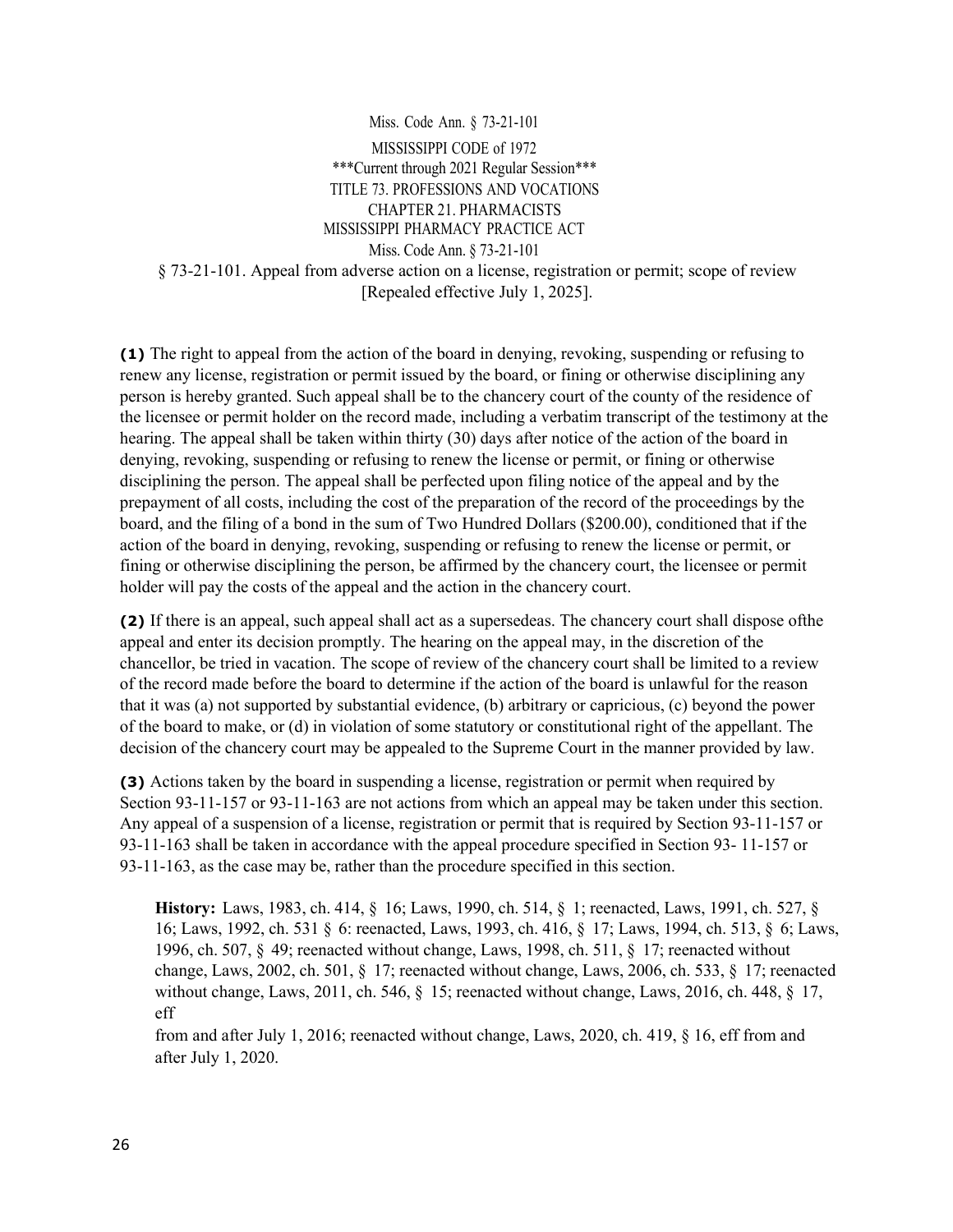Miss. Code Ann. § 73-21-103 MISSISSIPPI CODE of 1972 \*\*\*Current through 2021 Regular Session\*\*\* TITLE 73. PROFESSIONS AND VOCATIONS CHAPTER 21. PHARMACISTS MISSISSIPPI PHARMACY PRACTICE ACT Miss. Code Ann. § 73-21-103 § 73-21-103. Penalties for violations; requirement of rehabilitation or additional education; reinstatement of licenses or permits; enforcement proceedings [Repealed effective July 1, 2025].

**(1)** Upon the finding of the existence of grounds for action against any permitted facility or discipline of any person holding a license, registration or permit, seeking a license, registration or permit, seeking to renew a license or permit under the provisions of this chapter, or practicing or doing business without a license, registration or permit, the board may impose one or more of the following penalties:

**(a)** Suspension of the offender's license, registration and/or permit for a term to be determined by the board;

**(b)** Revocation of the offender's license, registration and/or permit;

**(c)** Restriction of the offender's license, registration and/or permit to prohibit the offender from performing certain acts or from engaging in the practice of pharmacy in a particular manner for a term to be determined by the board;

**(d)** Imposition of a monetary penalty as follows:

**(i)** For the first violation, a monetary penalty of not less than Two Hundred Fifty Dollars(\$250.00) nor more than One Thousand Dollars (\$1,000.00) for each violation;

**(ii)** For the second violation and subsequent violations, a monetary penalty of not less than Five Hundred Dollars (\$500.00) nor more than Five Thousand Dollars (\$5,000.00) for each violation.

Money collected by the board under paragraph  $(d)(i)$ ,  $(ii)$  and  $(iv)$  of this section shall be deposited to the credit of the State General Fund of the State Treasury;

**(iii)** The board may assess a monetary penalty for those reasonable costs that are expended by the board in the investigation and conduct of a proceeding for licensure revocation, suspension or restriction, including, but not limited to, the cost of process service, court reporters, expert witnesses and investigators.

Money collected by the board under paragraph  $(d)(iii)$  of this section, shall be deposited to the credit of the Special Fund of the Pharmacy Board;

**(iv)** The board may impose a monetary penalty for those facilities/businesses registered with the Pharmacy Board as wholesalers/manufacturers of not less than Three Hundred Dollars (\$300.00) per violation and not more than Fifty Thousand Dollars (\$50,000.00) per violation;

**(v)** The board may impose a monetary penalty for any dispenser, pharmacist or practitioner licensed to dispense controlled substance and specified noncontrolled substance drugs, who knowingly fails to submit drug monitoring information or knowingly submits incorrect dispensinginformation of not more than Ten Thousand Dollars (\$10,000.00) per violation. Any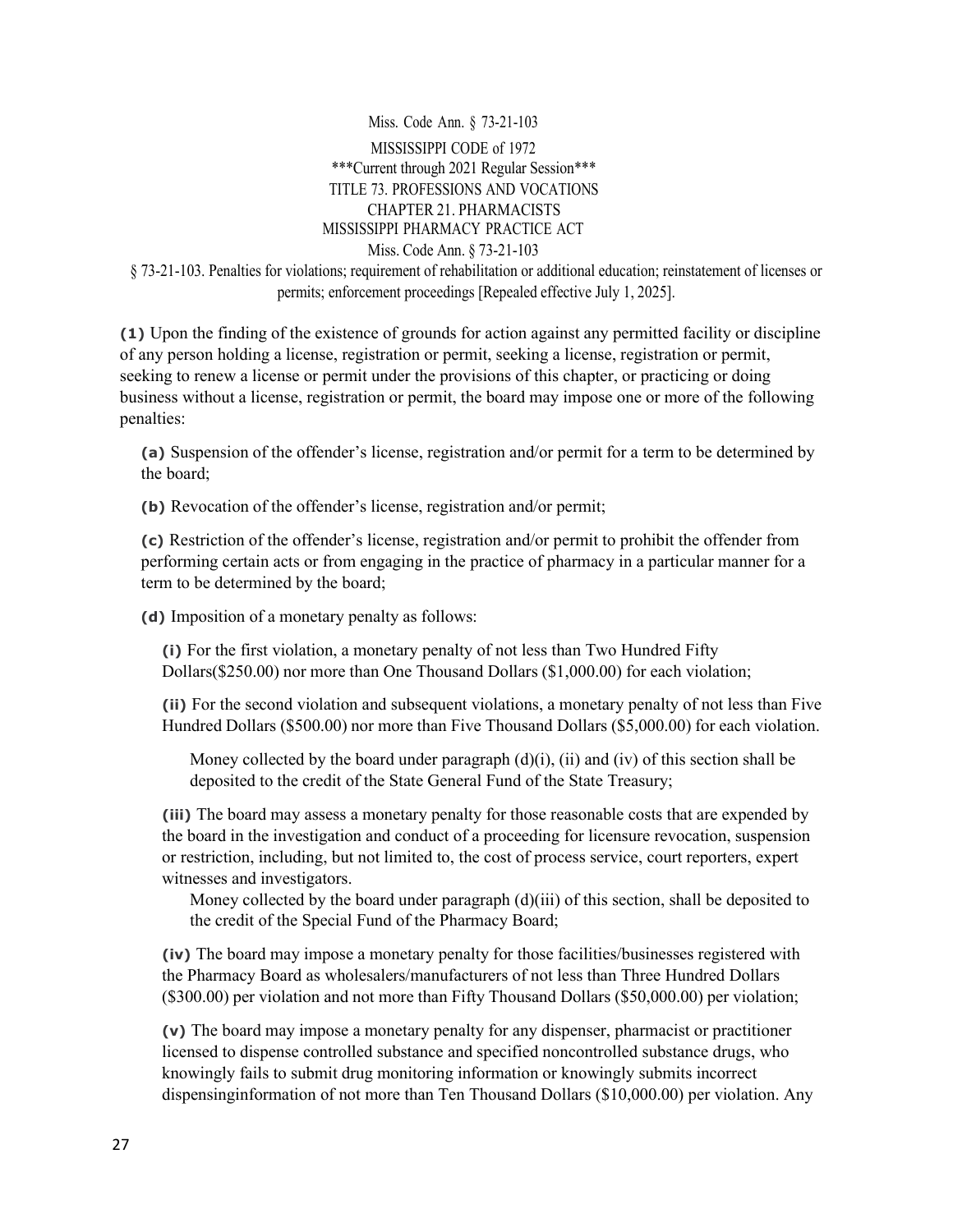penalty collected under this paragraph (v) shall be deposited into the special fund of the State PharmacyBoard to support the operations of the Prescription Monitoring Program (PMP);

**(vi)** The board may impose a monetary penalty for any person who obtains prescription information and who knowingly discloses this information for misuse or purposely alters the reporting information, or uses the PMP in any manner other than for which it was intended, of

not more than Fifty Thousand Dollars (\$50,000.00) per violation. Any penalty collected under this paragraph (vi) shall be deposited into the special fund of the State Board of Pharmacy and used to support the operations of the Prescription Monitoring Program;

**(vii)** The board may impose a monetary penalty of not more than One Thousand Dollars (\$1,000.00) per day upon any person or business that practices or does business without the license, registration or permit required by this chapter.

**(e)** Refusal to renew offender's license, registration and/or permit;

**(f)** Placement of the offender on probation and supervision by the board for a period to be determined by the board;

**(g)** Public or private reprimand.

Whenever the board imposes any penalty under this subsection, the board may require rehabilitation and/or additional education as the board may deem proper under the circumstances, in addition to the penalty imposed.

**(2)** Any person whose license, registration and/or permit has been suspended, revoked or restricted pursuant to this chapter, whether voluntarily or by action of the board, shall have the right to petition the board at reasonable intervals for reinstatement of such license, registration and/or permit. Such petition shall be made in writing and in the form prescribed by the board. Upon investigation and hearing, the board may, in its discretion, grant or deny such petition, or it may modify its original finding to reflect any circumstances which have changed sufficiently to warrant such modifications. The procedure for the reinstatement of a license, registration or permit that is suspended for being outof compliance with an order for support, as defined in Section 93-11-153, shall be governed by Section 93-11-157 or 93-11-163, as the case may be.

**(3)** Nothing herein shall be construed as barring criminal prosecutions for violation of this chapter where such violations are deemed as criminal offenses in other statutes of this state or of the United States.

**(4)** A monetary penalty assessed and levied under this section shall be paid to the board by the licensee, registrant or permit holder upon the expiration of the period allowed for appeal of such penalties under Section 73-21-101, or may be paid sooner if the licensee, registrant or permit holder elects.

**(5)** When payment of a monetary penalty assessed and levied by the board against a licensee, registrant or permit holder in accordance with this section is not paid by the licensee, registrant or permit holder when due under this section, the board shall have the power to institute and maintain proceedings in its name for enforcement of payment in the chancery court of the county and judicial district of residence of the licensee, registrant or permit holder, or if the licensee, registrant or permit holder is a nonresident of the State of Mississippi, in the Chancery Court of the First Judicial District ofHinds County, Mississippi. When such proceedings are instituted, the board shall certify the record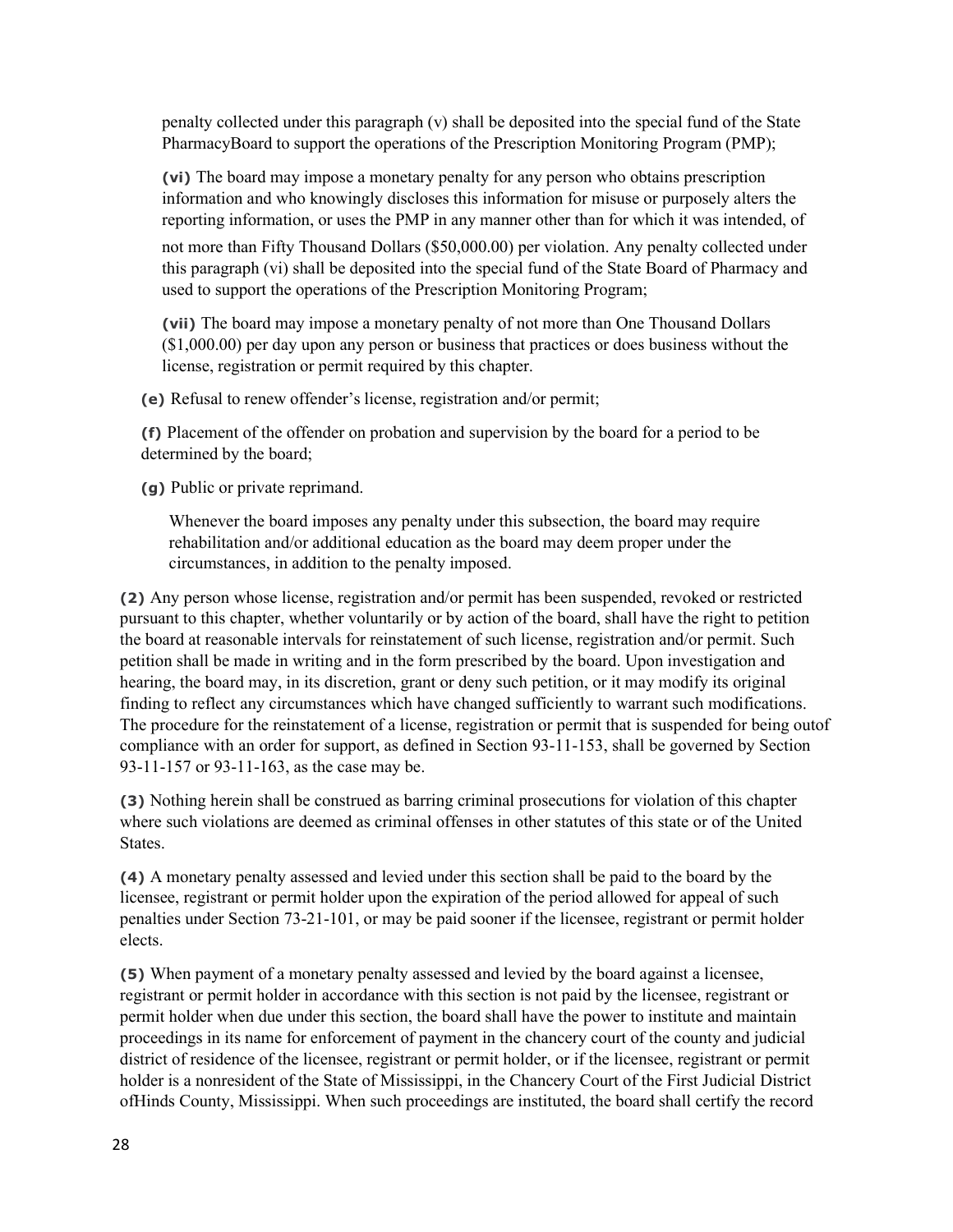of its proceedings, together with all documents and evidence, to the chancery court and the matter shall thereupon be heard in due course by the court, which shall review the record and make its determination thereon. The hearing on the matter may, in the discretion of the chancellor, be tried in vacation.

**(6)** The board shall develop and implement a uniform penalty policy which shall set the minimum and maximum penalty for any given violation of board regulations and laws governing the practice of pharmacy. The board shall adhere to its uniform penalty policy except in such cases where the board specifically finds, by majority vote, that a penalty in excess of, or less than, the uniform penalty is appropriate. Such vote shall be reflected in the minutes of the board and shall not be imposed unless such appears as having been adopted by the board.

**History:** Laws, 1983, ch. 414, § 17; Laws, 1991, ch. 527, § 17; Laws, 1992, ch. 531 § 7; Laws, 1993, ch. 416, § 18; Laws, 1994, ch. 513, § 7; Laws, 1996, ch. 507, § 50; reenacted without change, Laws, 1998, ch. 511, § 18; reenacted without change, Laws, 2002, ch. 501, § 18; Laws, 2005, ch. 355, § 1; reenacted without change, Laws, 2006, ch. 533, § 18; Laws, 2008, ch. 516, § 3; reenacted and amended, Laws, 2011, ch. 546, § 16; reenacted and amended, Laws, 2016, ch. 448, §18, eff from and after July 1, 2016; reenacted without change, Laws, 2020, ch. 419, § 17, eff from and after July 1, 2020.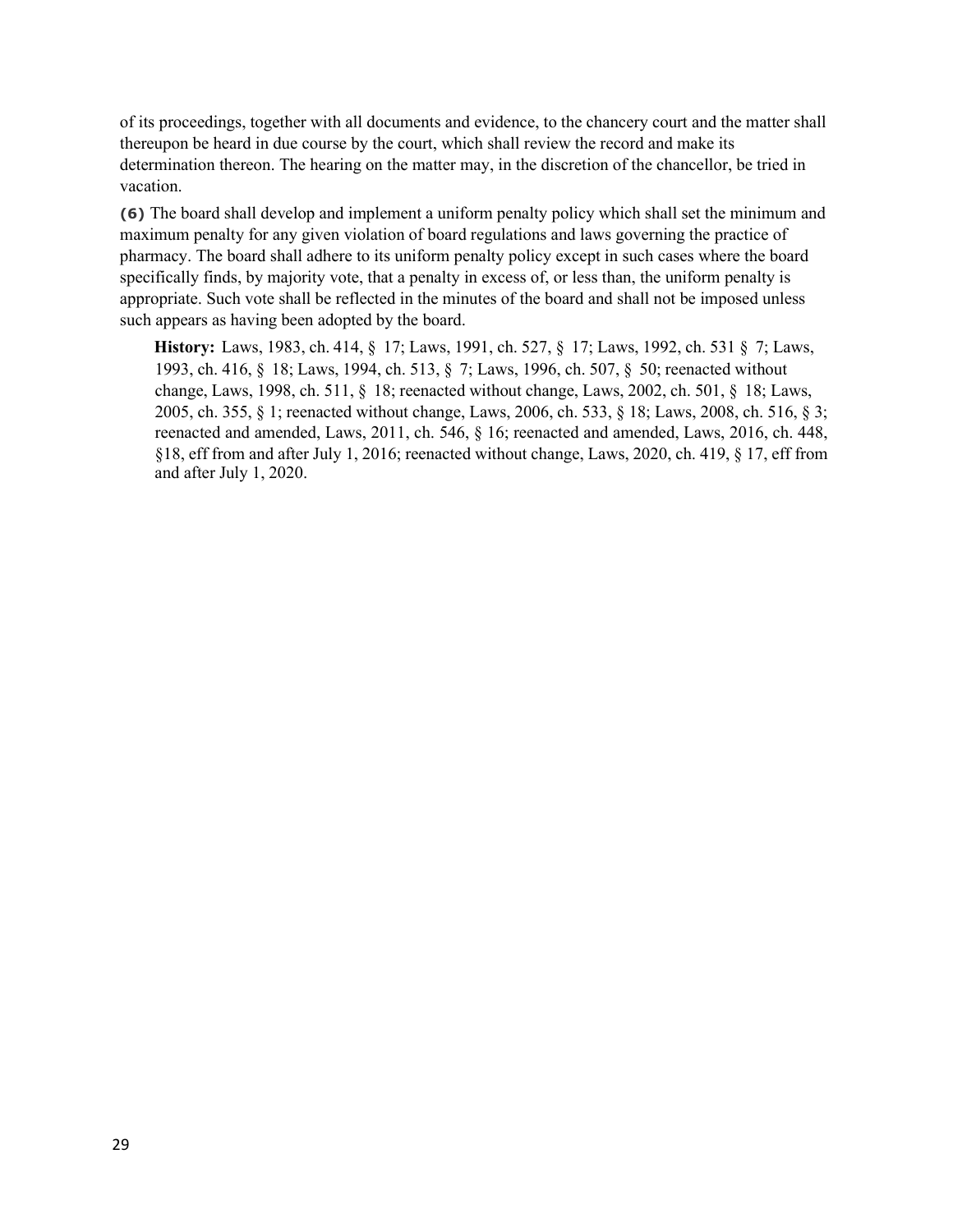Miss. Code Ann. § 73-21-105 MISSISSIPPI CODE of 1972 \*\*\*Current through 2021 Regular Session\*\*\* TITLE 73. PROFESSIONS AND VOCATIONS CHAPTER 21. PHARMACISTS MISSISSIPPI PHARMACY PRACTICE ACT Miss. Code Ann. § 73-21-105

§ 73-21-105. Registration of businesses where prescription drugs or devices are dispensed, sold, repackaged, manufactured, etc.; registration of reverse distributors; establishment of criteria; procedures and fees; applications; standards for operation; reports of changes of circumstances; penalties for violations; exemption of physicians, dentists, etc., from chapter [Repealed effective July 1, 2025].

**(1)** Every facility/business that engages in the wholesale distribution of prescription drugs, to include without limitation, manufacturing in this state, distribution into this state, or selling or offering to sell in this state, or distribution from or within this state, and every reverse distributor located in or outside of this state that conducts business with pharmacies in this state, shall register biennially or annually, to be determined by the board, with the Mississippi State Board of Pharmacy by applying fora permit on a form supplied by the board and accompanied by a fee as set by subsection (4) of this section. The Pharmacy Board shall by regulation determine the classification of permit(s) that shall berequired.

**(2)** Every business/facility/pharmacy located in this state that engages in or proposes to engage in the dispensing and delivery of prescription drugs to consumers shall register with the Mississippi State Board of Pharmacy by applying for a permit on a form supplied by the board and accompanied by a fee as set by subsection (4) of this section. The Pharmacy Board shall by regulation determine the classification of permit(s) that shall be required.

**(3)** The board shall establish by rule or regulation the criteria which each business shall meet to qualify for a permit in each classification. The board shall issue a permit to any applicant who meets the criteria as established. The board may issue various types of permits with varying restrictions to businesses where the board deems it necessary by reason of the type of activities conducted by the business requesting a permit.

**(4)** The board shall specify by rule or regulation the registration procedures to be followed, including, but not limited to, specification of forms for use in applying for such permits and times, places and fees for filing such applications. However, the biennial fee for an original or renewal permit shall not exceed One Thousand Dollars (\$1,000.00).

**(5)** Applications for permits shall include the following information about the proposed business:

- **(a)** Ownership;
- **(b)** Location;

**(c)** Identity of the responsible person or pharmacist licensed to practice in the state, who shall bethe pharmacist in charge of the pharmacy, where one is required by this chapter, and such further information as the board may deem necessary.

**(6)** Permits issued by the board pursuant to this section shall not be transferable or assignable.

**(7)** The board shall specify by rule or regulation minimum standards for the responsibility in the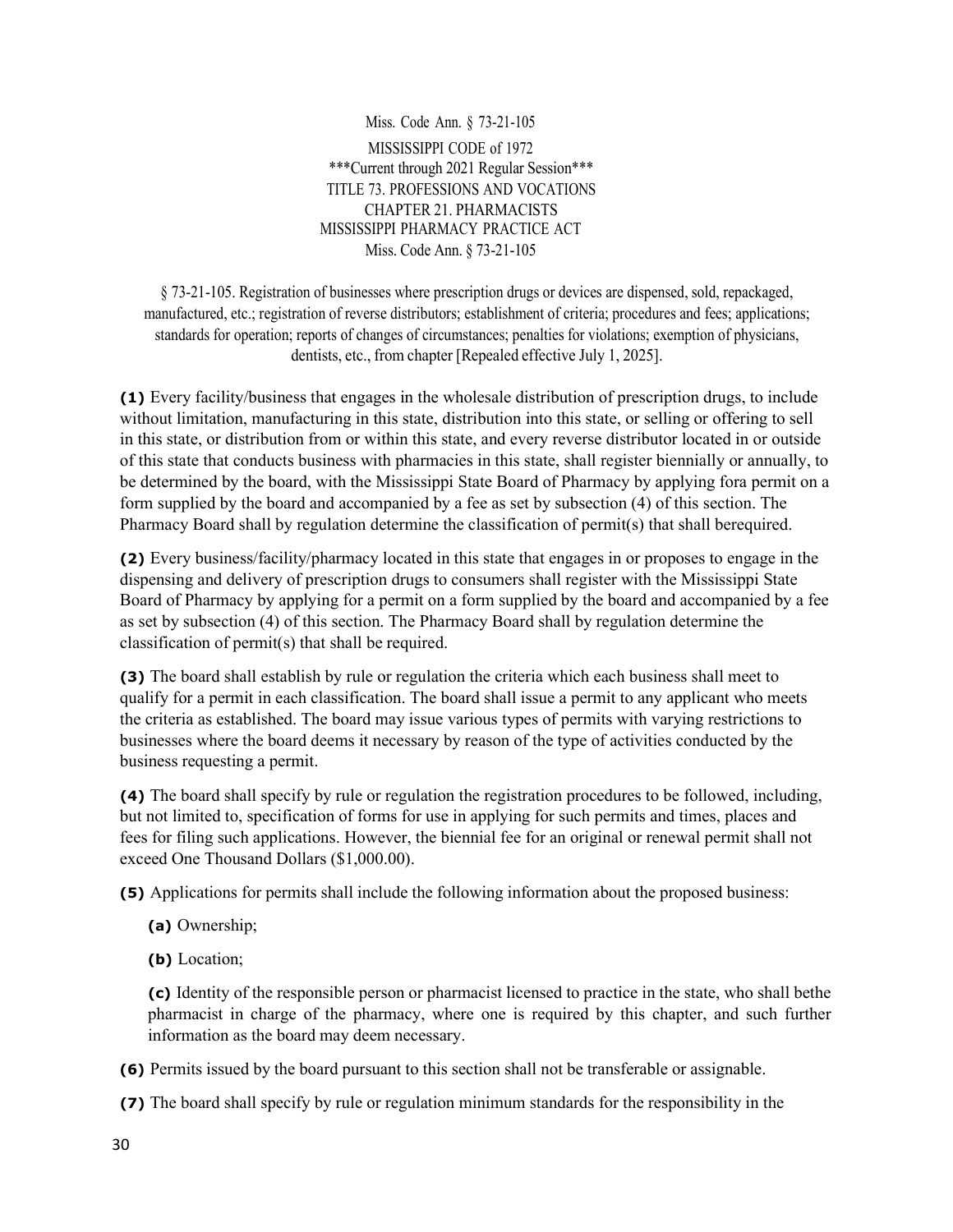conduct of any business/facility and/or pharmacy that has been issued a permit. The board is specifically authorized to require that the portion of the facility located in this state to which a pharmacy permit applies be operated only under the direct supervision of no less than one (1) pharmacist licensed to practice in this state, and to provide such other special requirements as deemed necessary. Nothing in this subsection shall be construed to prevent any person from owning a pharmacy.

**(8)** All businesses permitted by the board shall report to the board the occurrence of any of the following changes:

- **(a)** Permanent closing;
- **(b)** Change of ownership, management, location or pharmacist in charge;
- **(c)** Any and all other matters and occurrences as the board may require by rule or regulation.

**(9)** Disasters, accidents and emergencies which may affect the strength, purity or labeling of drugs, medications, devices or other materials used in the diagnosis or the treatment of injury, illness and disease shall be immediately reported to the board.

**(10)** No business that is required to obtain a permit shall be operated until a permit has been issued for such business by the board. Any person, firm or corporation violating any of the provisions of this section shall be guilty of a misdemeanor and, upon conviction thereof, shall be punished by a fine of not less than One Hundred Dollars (\$100.00) nor more than One Thousand Dollars (\$1,000.00), or imprisonment in the county jail for not less than thirty (30) days nor more than ninety (90) days, or by both such fine and imprisonment. However, the provisions of this chapter shall not apply to physicians, dentists, veterinarians, osteopaths or other practitioners of the healing arts who are licensed under the laws of the State of Mississippi and are authorized to dispense and administer prescription drugs in the course of their professional practice.

**History:** Laws, 1983, ch. 414, § 18; Laws, 1991, ch. 527, § 18; Laws, 1993, ch. 416, § 19; Laws, 1994, ch. 513, § 8; reenacted without change, Laws, 1998, ch. 511, § 19; reenacted without change, Laws, 2002, ch. 501, § 19; reenacted without change, Laws, 2006, ch. 533, § 19; Laws, 2008, ch. 512, § 3; Laws, 2010, ch. 555, § 1; reenacted without change, Laws, 2011, ch. 546, § 17; reenacted and amended, Laws, 2016, ch. 448, § 19, eff from and after July 1, 2016; reenacted without change, Laws, 2020, ch. 419, § 18, eff from and after July 1, 2020.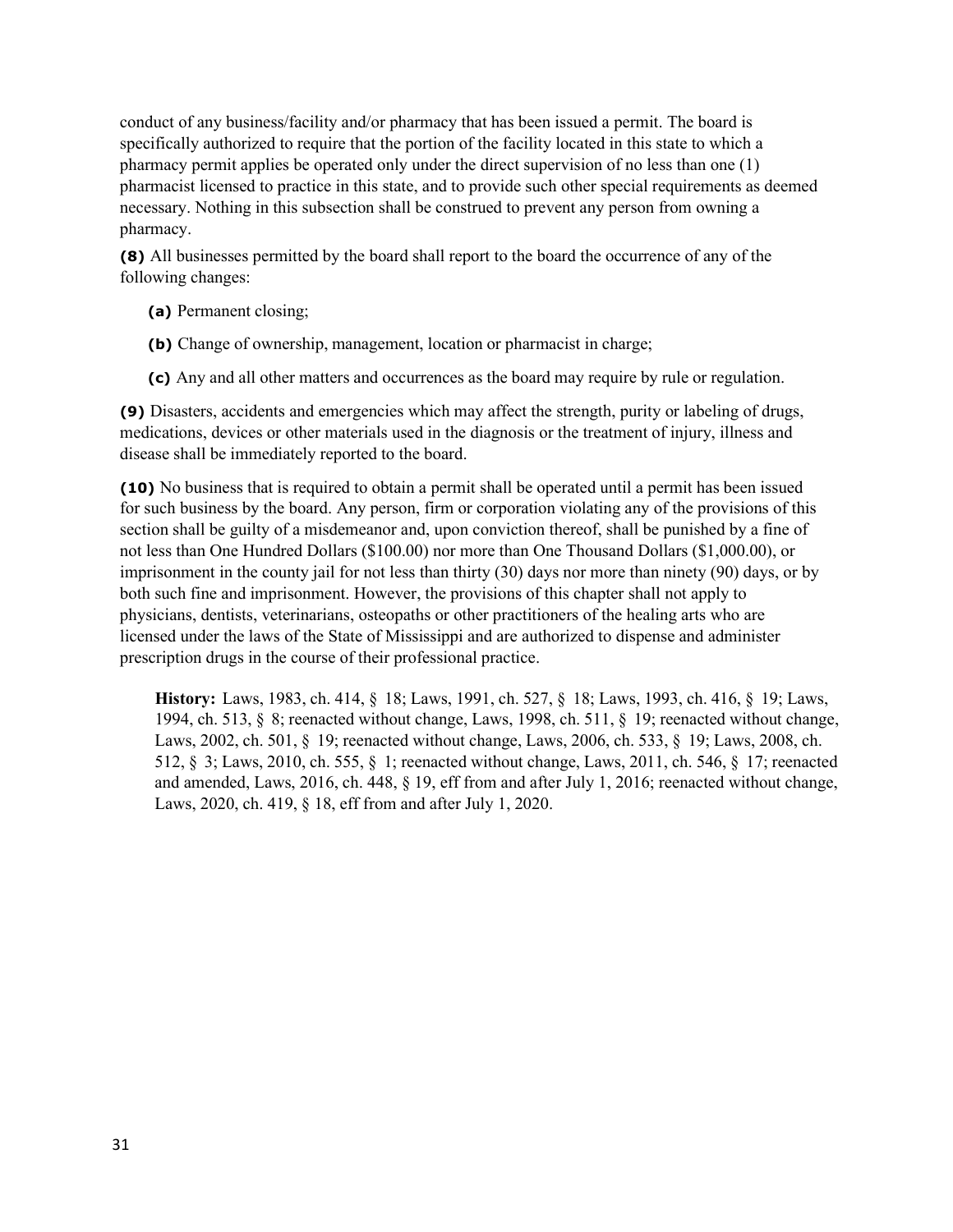Miss. Code Ann. § 73-21-106 MISSISSIPPI CODE of 1972 \*\*\*Current through 2021 Regular Session\*\*\* TITLE 73. PROFESSIONS AND VOCATIONS CHAPTER 21. PHARMACISTS MISSISSIPPI PHARMACY PRACTICE ACT Miss. Code Ann. § 73-21-106

§ 73-21-106. Registration requirement for nonresident pharmacies that ship, mail, or deliver drugs into state [Repealed effective July 1, 2025].

**(1)** Any pharmacy located outside this state that ships, mails or delivers, in any manner, controlled substances or prescription or legend drugs or devices into this state shall be considered a nonresident pharmacy and shall be permitted by the board. The board shall establish by rule or regulation the criteria that each nonresident pharmacy must meet to qualify for a nonresident permit. After a permit has been issued, it may not be amended, transferred or reassigned. A pharmacist-in-charge of a nonresident pharmacy may not be the pharmacist-in-charge at any other location that has been issued a permit by the board.

**(2)** Each nonresident pharmacy shall:

**(a)** Comply with all lawful directions and requests for information from the regulatory or licensing agency of the state in which it is licensed as well as with all requests for information made by the board under this section. The nonresident pharmacy shall maintain at all times a valid unexpired license, permit or registration to conduct the pharmacy in compliance with the laws of the state in which it is a resident. As a prerequisite to being permitted by the board, the nonresident pharmacy shall submit a copy of the most recent inspection report resulting from an inspection conducted by the regulatory or licensing agency of the state in which it is located;

**(b)** Maintain its records of controlled substances and prescription or legend drugs or devices dispensed to patients in this state so that the records are readily retrievable from the records of other drugs dispensed; and

**(c)** Certify that it understands Mississippi pharmacy laws and regulations and agrees to comply with those laws and regulations and any other state or federal laws that apply to the practice of pharmacy. The pharmacist-in-charge must hold a Mississippi pharmacist license, be licensed to practice pharmacy in the state of residence of the nonresident pharmacy, and be current and in good standing with the licensing boards of both states.

**(3)** Any pharmacy subject to this section shall provide during its regular hours of operation, but not less than six (6) days per week and for a minimum of forty (40) hours per week, a toll-free telephone service to facilitate communication between patients in this state and a pharmacist at the pharmacy who has access to the patient's records. This toll-free number shall be disclosed on a label affixed to each container of drugs dispensed to patients in this state.

**(4)** The permit fee for nonresident pharmacies shall be the same as the fee as set by subsection (4)of Section 73-21-105.

**(5)** The permit requirements of this section shall apply to any nonresident pharmacy that dispenses, distributes, ships, mails or delivers controlled substances or prescription or legend drugs and devices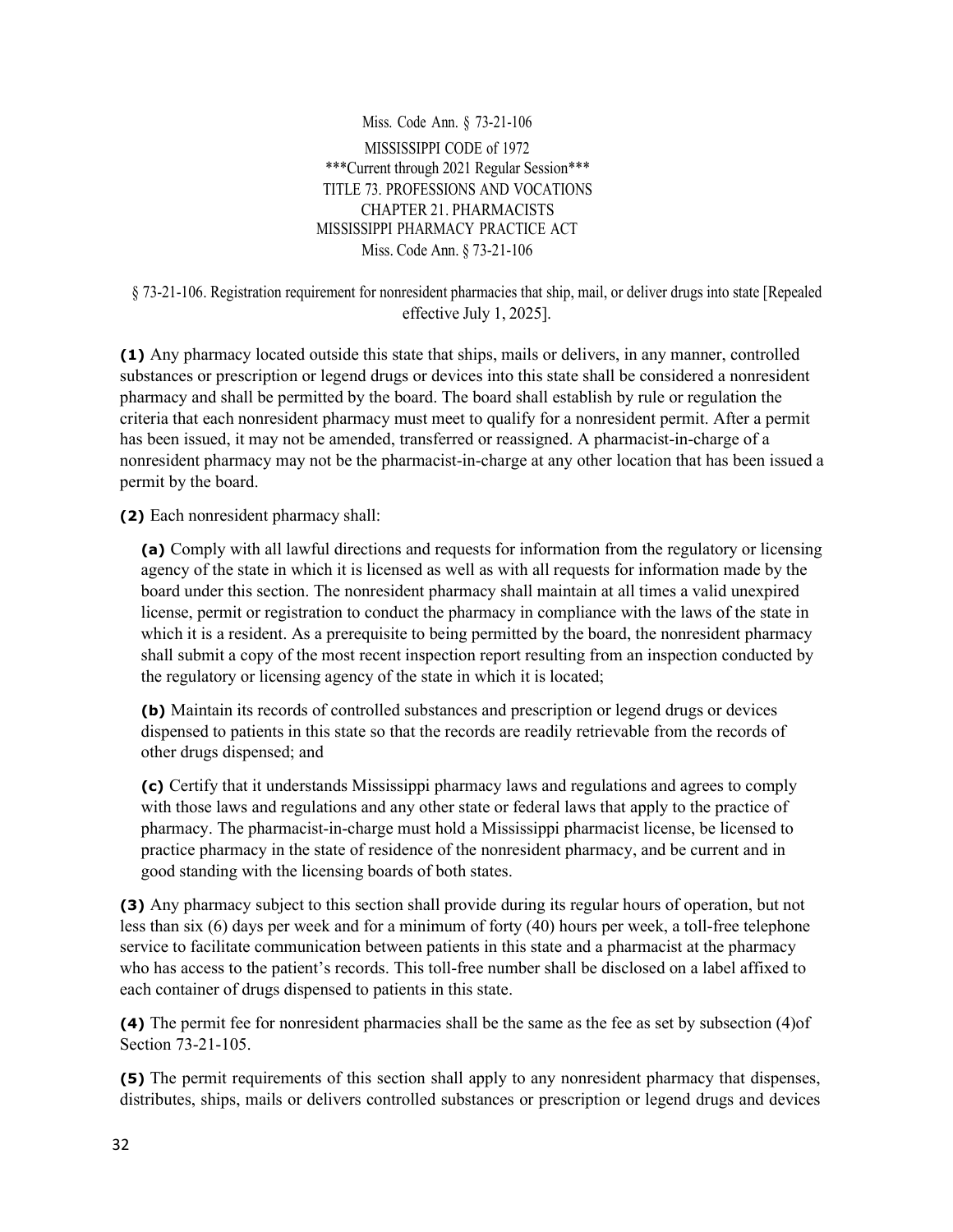into this state directly to a consumer.

**(6)** The board may deny, revoke or suspend a nonresident pharmacy permit only for:

**(a)** Failure to comply with any requirement of this section or Section 41-29-125;

**(b)** Conduct that causes serious bodily or serious psychological injury to a resident of this state if the board has referred the matter to the regulatory or licensing agency in the state in which the

pharmacy is located and the regulatory or licensing agency fails to initiate an investigation within forty-five (45) days of the referral; or

**(c)** Violation of the Uniform Controlled Substances Law.

**(7)** It is unlawful for any nonresident pharmacy that is not permitted under this section to advertise its services in this state, or for any person who is a resident of this state to advertise the pharmacy services of a nonresident pharmacy that is not permitted with the board, with the knowledge that the advertisement will or is likely to induce members of the public in this state to use the pharmacy to fill prescriptions.

**(8)** When requested to do so by the board or the Mississippi Bureau of Narcotics, each nonresident pharmacy shall supply any inspection reports, controlled substances dispensing records, warning notices, notice of deficiency reports or any other related reports from the state in which it is located concerning the operation of a nonresident pharmacy for review of compliance with state and federal drug laws.

**History:** Laws, 1994, ch. 513, § 9; Laws, 2009, ch. 469, § 2; Laws, 2011, ch. 466, § 3; Laws, 2011,

ch. 546, § 33; reenacted and amended, Laws, 2016, ch. 448, § 20, eff from and after July 1, 2016; reenacted without change, Laws, 2020, ch. 419, § 19, eff from and after July 1, 2020.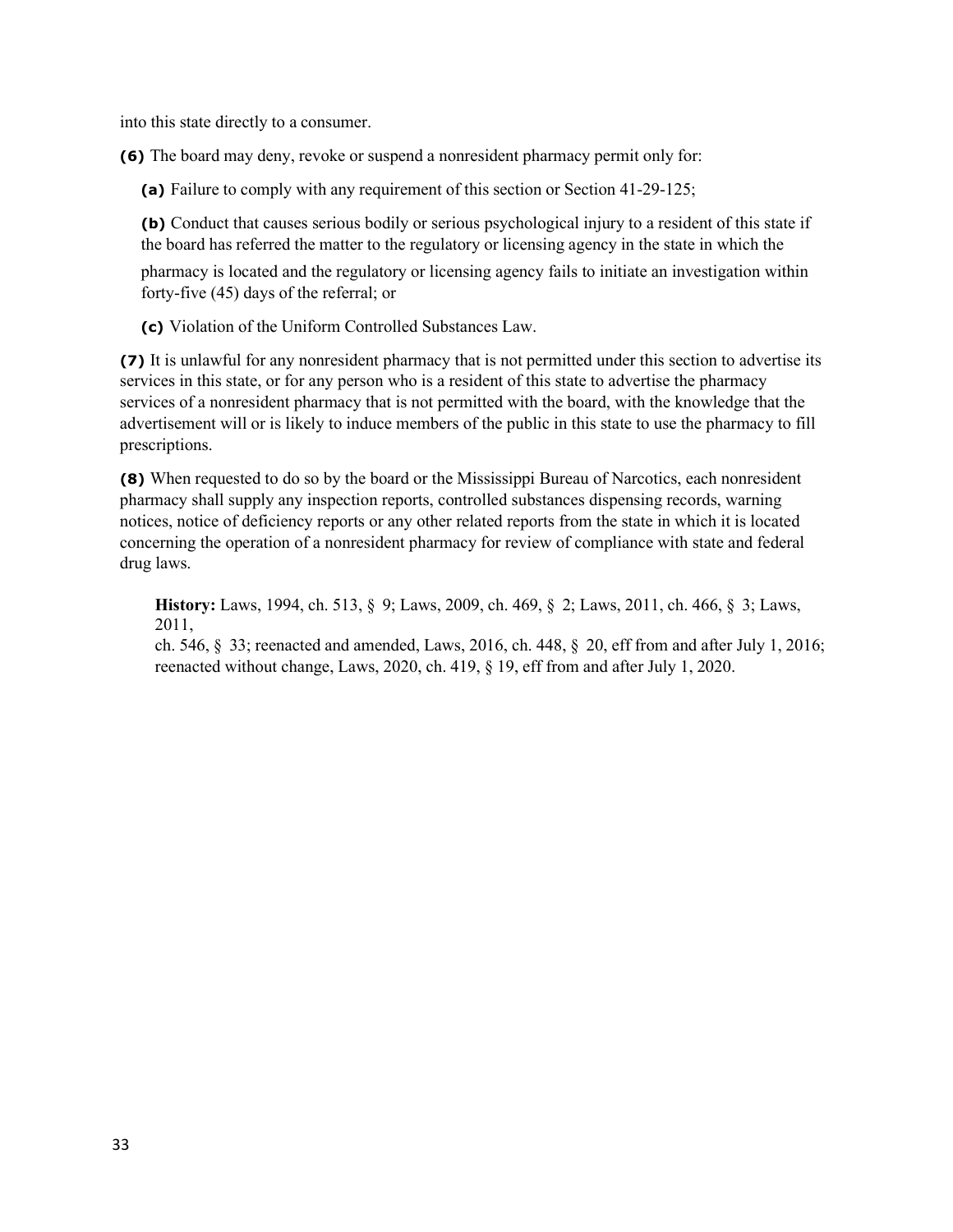Miss. Code Ann. § 73-21-107 MISSISSIPPI CODE of 1972 \*\*\*Current through 2021 Regular Session\*\*\* TITLE 73. PROFESSIONS AND VOCATIONS CHAPTER 21. PHARMACISTS MISSISSIPPI PHARMACY PRACTICE ACT Miss. Code Ann. § 73-21-107 § 73-21-107. Inspection of permittee's facility and records; scope [Repealed effective July 1, 2025].

**(1)** The board or its representative may enter and inspect, during reasonable hours, a facility which has obtained or applied for a permit under Section 73-21-105 relative to the following:

- **(a)** Drug storage and security;
- **(b)** Equipment;
- **(c)** Sanitary conditions; or

**(d)** Records, reports, or other documents required to be kept or made under this chapter or the Uniform Controlled Substances Law (Section 41-29-101 et seq.) or rules and regulations adopted under such laws.

**(2)** Prior to an entry and inspection, the board representative shall state his purpose and present appropriate credentials to the owner, pharmacist or agent in charge of a facility.

**(3)** The board representative may:

**(a)** Inspect and copy records, reports, and other documents required to be kept or made under this chapter, the Uniform Controlled Substances Law, or rules and regulations adopted under suchlaws;

**(b)** Inspect, within reasonable limits and in a reasonable manner, a facility's storage, equipment, security, records, or prescription drugs or devices; or

**(c)** Inventory any stock of any prescription drugs or devices in the facility.

**(4)** Unless the owner, pharmacist, or agent in charge of the facility consents in writing, an inspection authorized by this section may not extend to:

- **(a)** Financial data;
- **(b)** Sales data other than shipment data; or
- **(c)** Pricing data.

**History:** Laws, 1983, ch. 414, § 19; reenacted without change, Laws, 1991, ch. 527, § 19; reenacted without change, Laws, 1993, ch. 416, § 20; reenacted without change, Laws, 1998, ch. 511, § 21; reenacted without change, Laws, 2002, ch. 501, § 21; reenacted without change, Laws, 2006, ch. 533, § 20; reenacted without change, Laws, 2011, ch. 546, § 18; reenacted without change, Laws, 2016, ch. 448, § 21, eff from and after July 1, 2016; reenacted without change, Laws,2020, ch. 419, § 20, eff from and after July 1, 2020.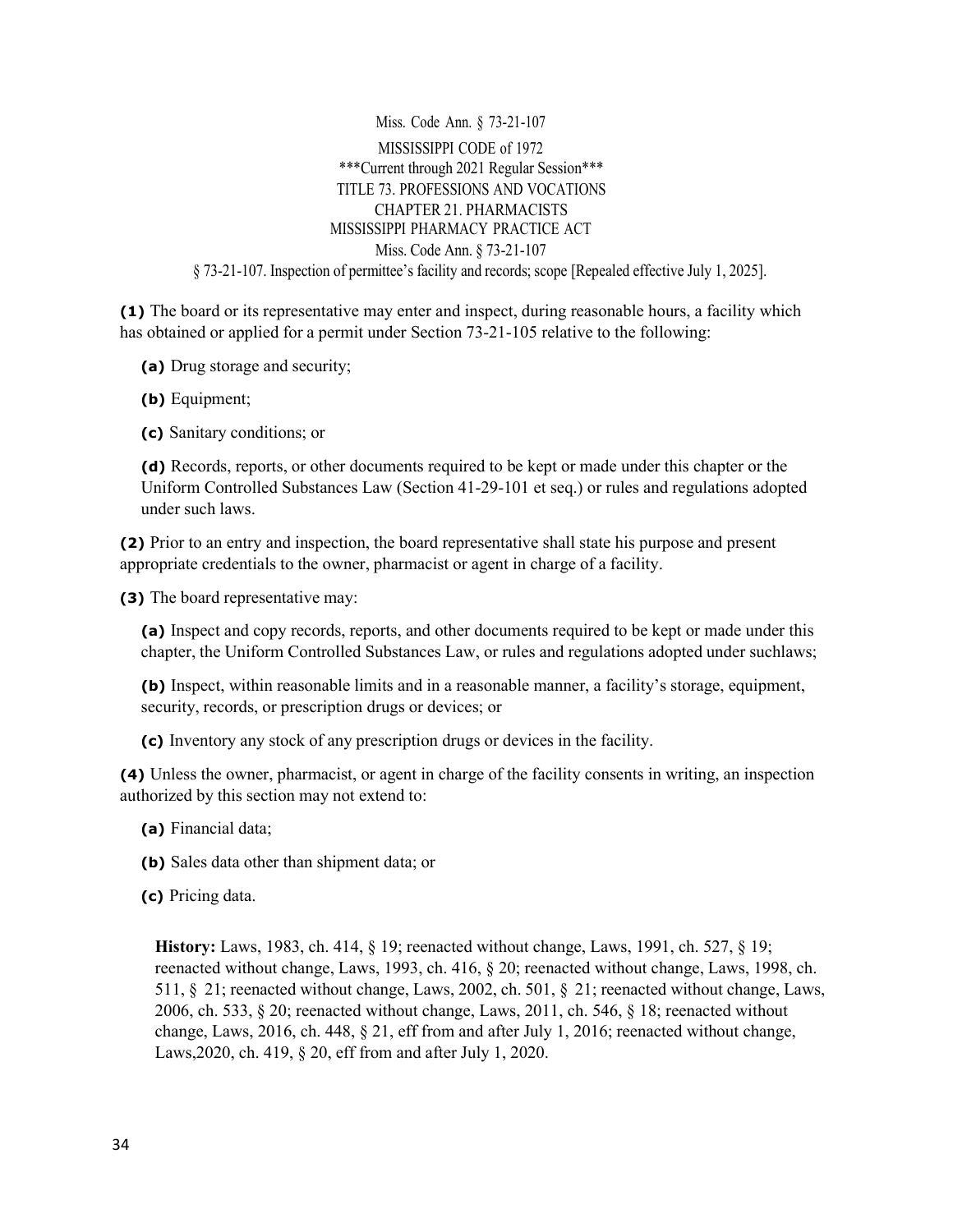Miss. Code Ann. § 73-21-108 MISSISSIPPI CODE of 1972 \*\*\*Current through 2021 Regular Session\*\*\* TIITLE 73. PROFESSIONS AND VOCATIONS CHAPTER 21. PHARMACISTS MISSISSIPPI PHARMACY PRACTICE ACT Miss. Code Ann. § 73-21-108 § 73-21-108. Permit requirements for persons providing home medical equipment [Repealed effective July 1, 2025].

**(1) Definitions.** For the purposes of this section:

**(a)** "Home medical equipment" means technologically sophisticated medical equipment and devicesusable in a home care setting, including, but not limited to:

**(i)** Oxygen for human consumption, oxygen concentrators and/or oxygen delivery systems and equipment;

- **(ii)** Ventilators;
- **(iii)** Respiratory disease management devices;
- **(iv)** Electronic and computer driven wheelchairs and seating systems;
- **(v)** Apnea monitors;
- **(vi)** Transcutaneous electrical nerve stimulator (TENS) units;
- **(vii)** Low air loss cutaneous pressure management devices;
- **(viii)** Sequential compression devices;
- **(ix)** Neonatal home phototherapy devices;
- **(x)** Feeding pumps; and

**(xi)** Other similar equipment as defined in regulations adopted by the board.

The term "home medical equipment" does not include medical equipment used in the normal course of treating patients by hospitals, hospices, long-term care facilities or home health agencies, or medical equipment used or dispensed by health care professionals licensed by the State of Mississippi if the professional is practicing within the scope of his or her professional practice. In addition, the term does not include items such as upper and lower extremity prosthetics, canes, crutches, walkers, bathtub grab bars, standard wheelchairs, commode chairs and bath benches.

**(b)** "Home medical equipment services" means the delivery, installation, maintenance, replacement, and/or instruction in the use of home medical equipment, used by a sick or disabled individual, to allow the individual to be cared for and maintained in a home or noninstitutional environment.

**(c)** "Medical gas" means those gases and liquid oxygen intended for human consumption.

**(d)** "Order" means an order issued by a licensed practitioner legally authorized to order home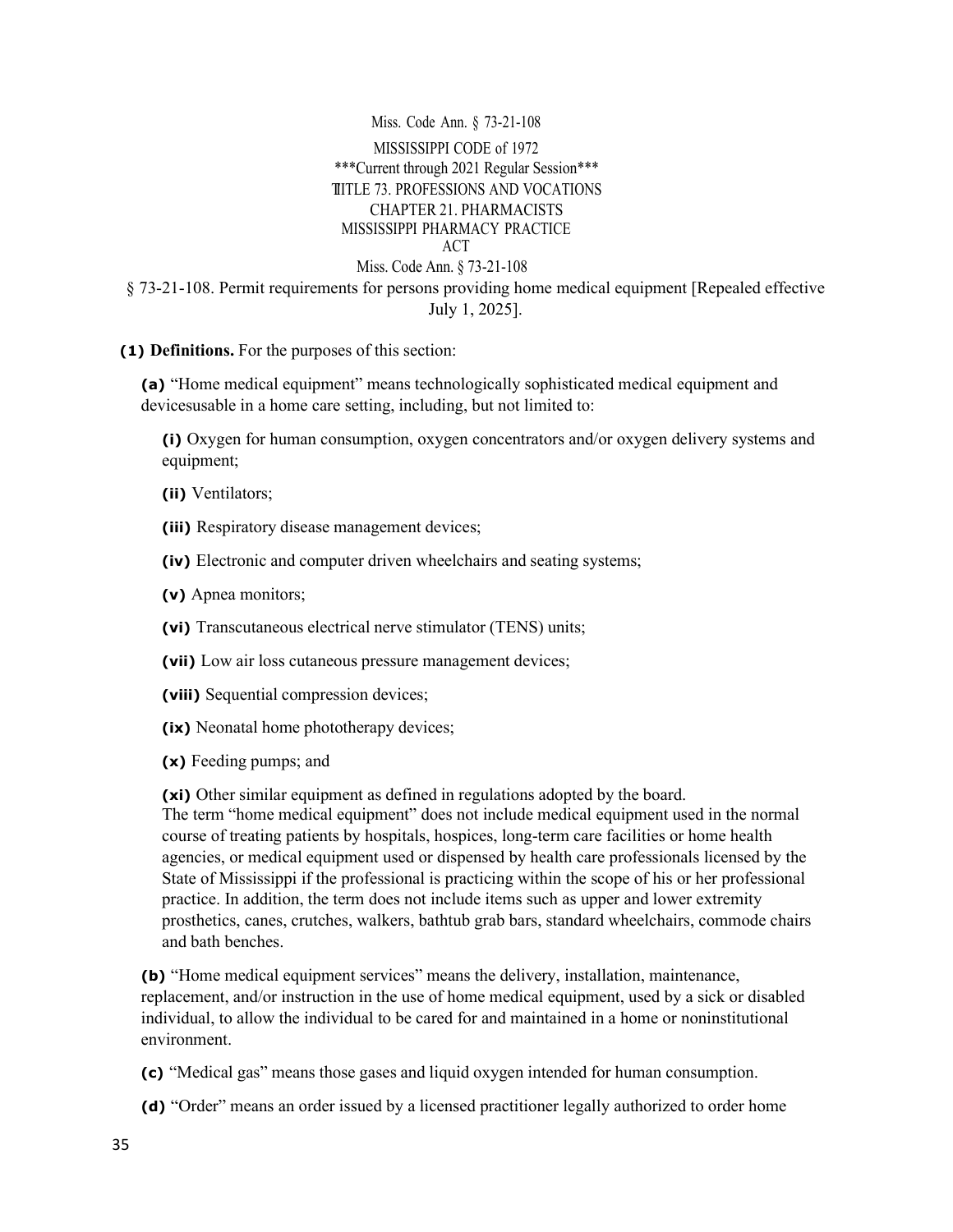medical equipment and/or medical gases.

### **(2) Permit required.**

**(a)** No person, business or entity located in this state or outside of this state that is subject to this section shall sell, rent or provide or offer to sell, rent or provide directly to patients in this state any

home medical equipment, legend devices, and/or medical gas unless such person, business orentity first obtains a Medical Equipment Supplier Permit from the board.

**(b)** The permitting requirements of this section apply to all persons, companies, agencies and other business entities that are in the business of supplying home medical equipment to patients intheir places of residence and that bill the patient or the patient's insurance, Medicare, Medicaid or other third party payor for the rent or sale of that equipment.

**(c)** The board shall require a separate permit for each facility location directly or indirectly ownedor operated in this state.

**(d)** The application for a permit shall be made to the board on a form supplied by the board and shall be accompanied by a fee of not more than Three Hundred Dollars (\$300.00), as prescribed by the board. Once issued, every permit must be renewed annually, and the renewal fee shall be not more than One Hundred Seventy-five Dollars (\$175.00), as prescribed by the board.

**(e)** All permits issued under this section shall expire annually on June 30 of each year. Applicationsfor renewal must be made to the board on or before June 30 and must be accompanied by the fee as prescribed by the board. A late renewal fee of One Hundred Dollars (\$100.00) shall be added to all renewal applications received by the board after June 30 of each renewal period. The permit shall become void if the renewal application, renewal fee and the late renewal fee are not received by the board by September 30 of each year.

### **(3) Exemptions.**

**(a)** The permitting requirements of this section do not apply to the following entities or practitioners unless they have a separate business entity, company, corporation or division that isin the business of providing home medical equipment for sale or rent to patients at their places of residence:

- **(i)** Home health agencies;
- **(ii)** Hospitals;
- **(iii)** Wholesalers and/or manufacturers;

**(iv)** Medical doctors, physical therapists, respiratory therapists, occupational therapists, speech pathologists, optometrists, chiropractors and podiatrists who use home medical equipment and/or legend devices in their individual practices;

**(v)** Pharmacies;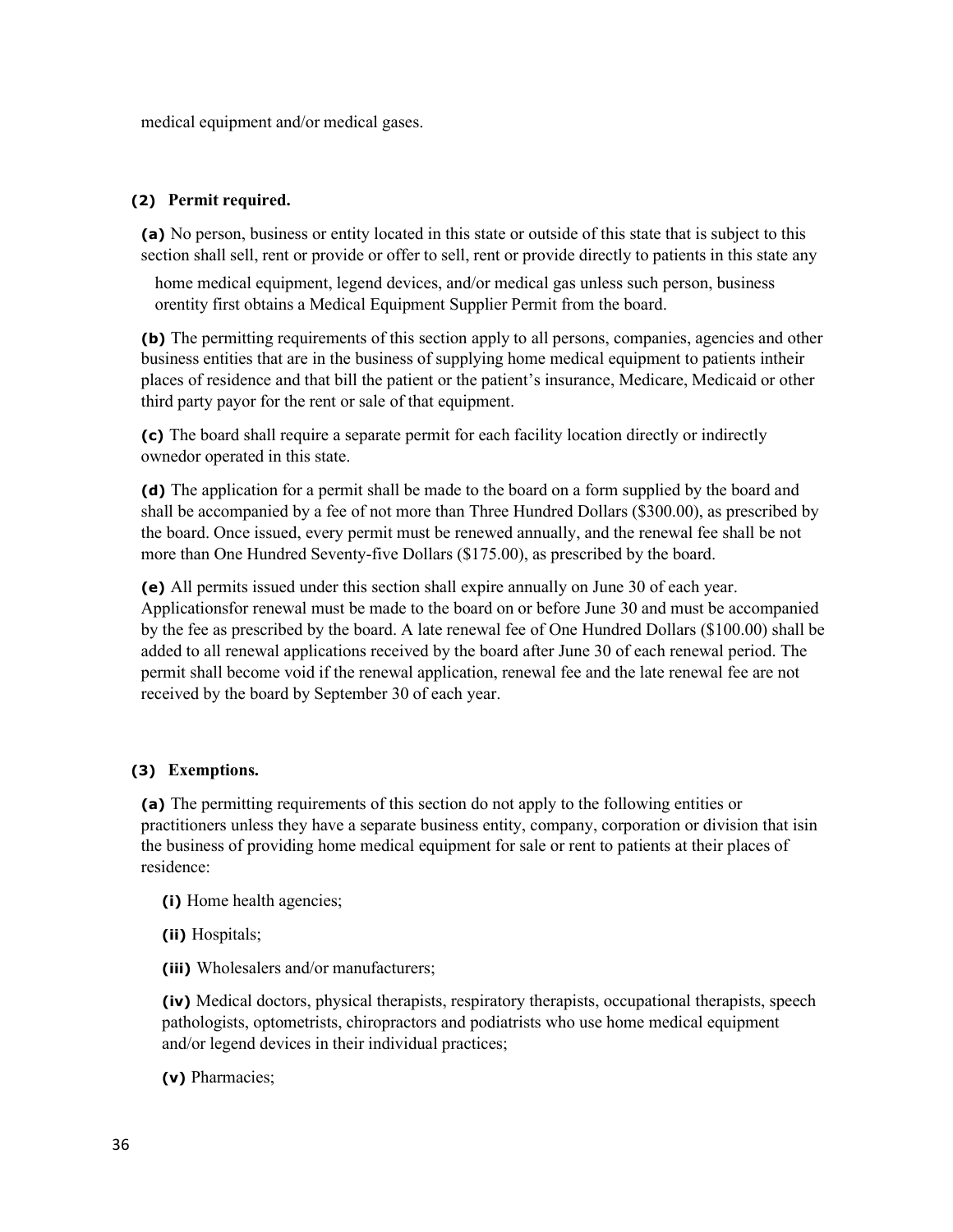**(vi)** Hospice programs;

**(vii)** Nursing homes and/or long-term care facilities;

**(viii)** Veterinarians; dentists; and emergency medical services.

**(b)** Although community pharmacies are exempt from the permitting requirements of this section, they shall be subject to the same regulations that are applicable to permitted businesses or entities for the sale or rental of home medical equipment covered by this section.

**(c)** Nothing in this section shall prohibit trained individuals from using oxygen, liquid oxygenand/or legend devices in emergencies.

**(d)** Nothing in this section shall prohibit the prehospital emergency administration of oxygen by licensed health care providers, emergency medical technicians, first responders, firefighters, law enforcement officers and other emergency personnel trained in the proper use of emergency oxygen.

**(4) Order required.** Home medical equipment suppliers shall not provide any home medicalequipment to a patient without a valid order from an authorized licensed practitioner.

**(5) Regulations.** The board shall adopt regulations for the distribution and sale or rental of home medical equipment, legend devices and medical gases that promote the public health and welfare and comply with at least the minimum standards, terms and conditions of federal laws and regulations. The regulations shall include, without limitation:

**(a)** Minimum information from each home medical equipment, legend device and medical gassupplier required for permitting and renewal permits;

**(b)** Minimum qualifications of persons who engage in the distribution of home medical equipment;

**(c)** Appropriate education, training or experience of persons employed by home medical equipment suppliers;

**(d)** Minimum standards for storage of home medical equipment;

**(e)** Minimum requirements for the establishment and maintenance of all records for the sale, rental and servicing of home medical equipment; and

**(f)** Minimum standards of operation and professional conduct.

### **(6) Medical Equipment Advisory Committee to the board.**

**(a)** A Medical Equipment Advisory Committee (MEAC), composed of three (3) members selected bythe Mississippi Association of Medical Equipment Suppliers and approved by the board, shall reviewand make recommendations to the board regarding all regulations dealing with home medical equipment, legend devices and medical gases that are proposed by the board and before they are adopted by the board.

**(b)** All MEAC members must have been actively involved in the home medical equipment business for a minimum of five (5) years before the selection to the committee and shall hold and maintain,in good standing, a permit issued by the board under this section.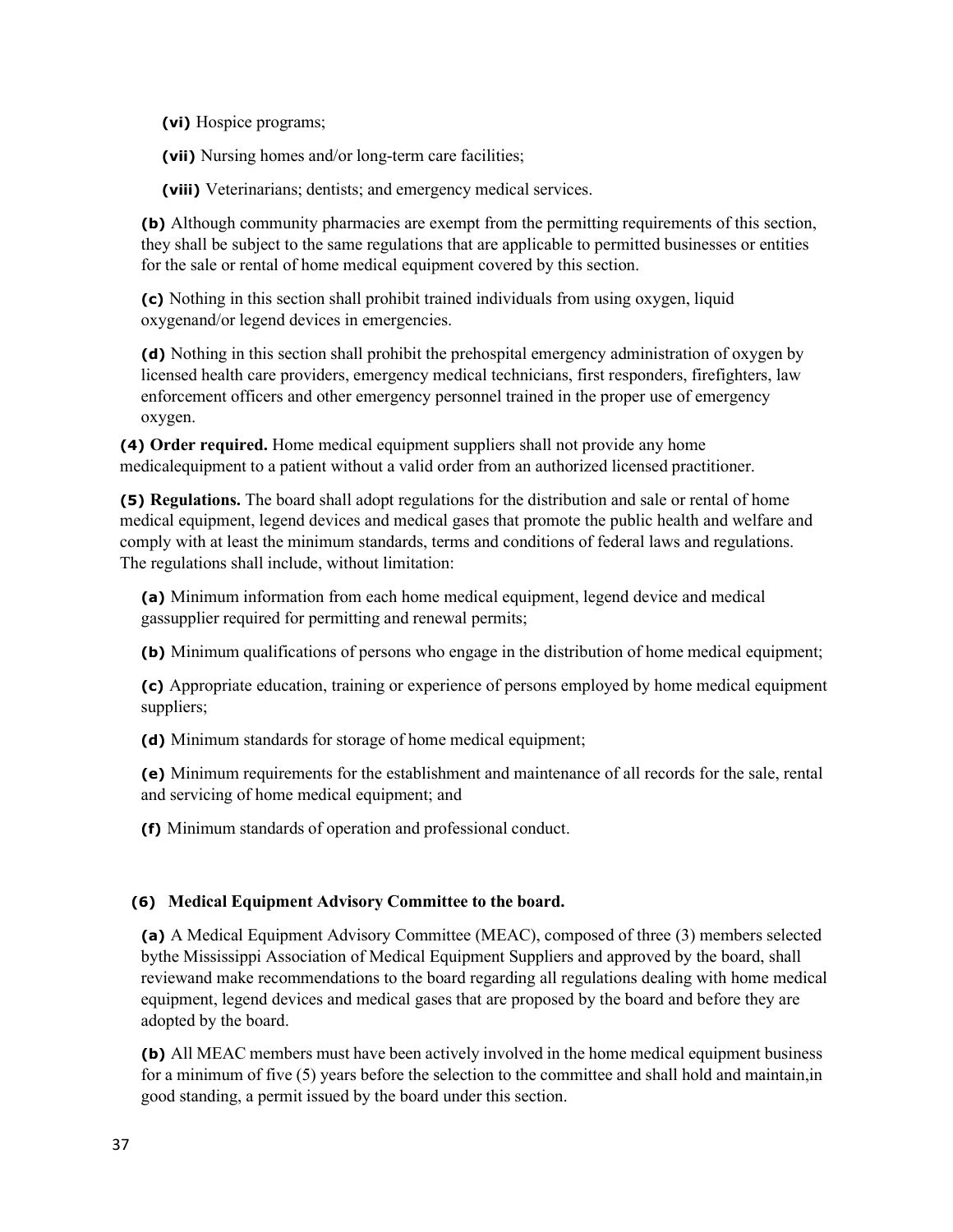**(c)** The MEAC members shall meet at least quarterly and review all home medical equipment suppliers' inspection reports. All complaints and reports of investigations of violations of law or regulations regarding home medical equipment, legend devices and medical gases shall first bereviewed by the MEAC. After review, the MEAC may make recommendations to the board's Investigations Review Committee regarding further administrative action by the board.

**(d)** The MEAC shall keep and maintain minutes of all meetings of the MEAC and shall providecopies of the minutes to the board on a quarterly basis.

#### **(7) Revocation, suspension or restriction of permit and penalties.**

**(a)** The board may revoke, suspend, restrict or refuse to issue or renew a permit or impose a monetary penalty, in accordance with Section 73-21-103 except that the monetary penalty shall not exceed Ten Thousand Dollars (\$10,000.00) per violation, if the business or holder of a permit or applicant for a permit issued under this section has committed or is found guilty by the board ofany of the following:

**(i)** Violation of any federal, state or local law or regulations relating to home medical equipment, legend devices or medical gases.

**(ii)** Violation of any of the provisions of this section or regulations adopted under this section.

**(iii)** Commission of an act or engaging in a course of conduct that constitutes a clear and present danger to the public health and safety.

**(iv)** Filing a claim or assisting in the filing of a claim for reimbursement for home medicalequipment or home medical equipment services that were not provided or that were not authorized to be provided.

**(v)** Failure to comply with any lawful order of the board.

**(b)** Disciplinary action by the board against a business or any person holding a permit under this section shall be in accordance with Section 73-21-99.

**History:** Laws, 1997, ch. 515, § 1; Laws, 1999, ch. 331, § 1; reenacted without change, Laws, 2002,3rd Ex Sess, ch. 1, § 1; reenacted and amended, Laws, 2011, ch. 546, § 19; reenacted without change, Laws, 2016, ch. 448, § 22, eff from and after July 1, 2016; reenacted without change, Laws, 2020, ch. 419, § 21, eff from and after July 1, 2020.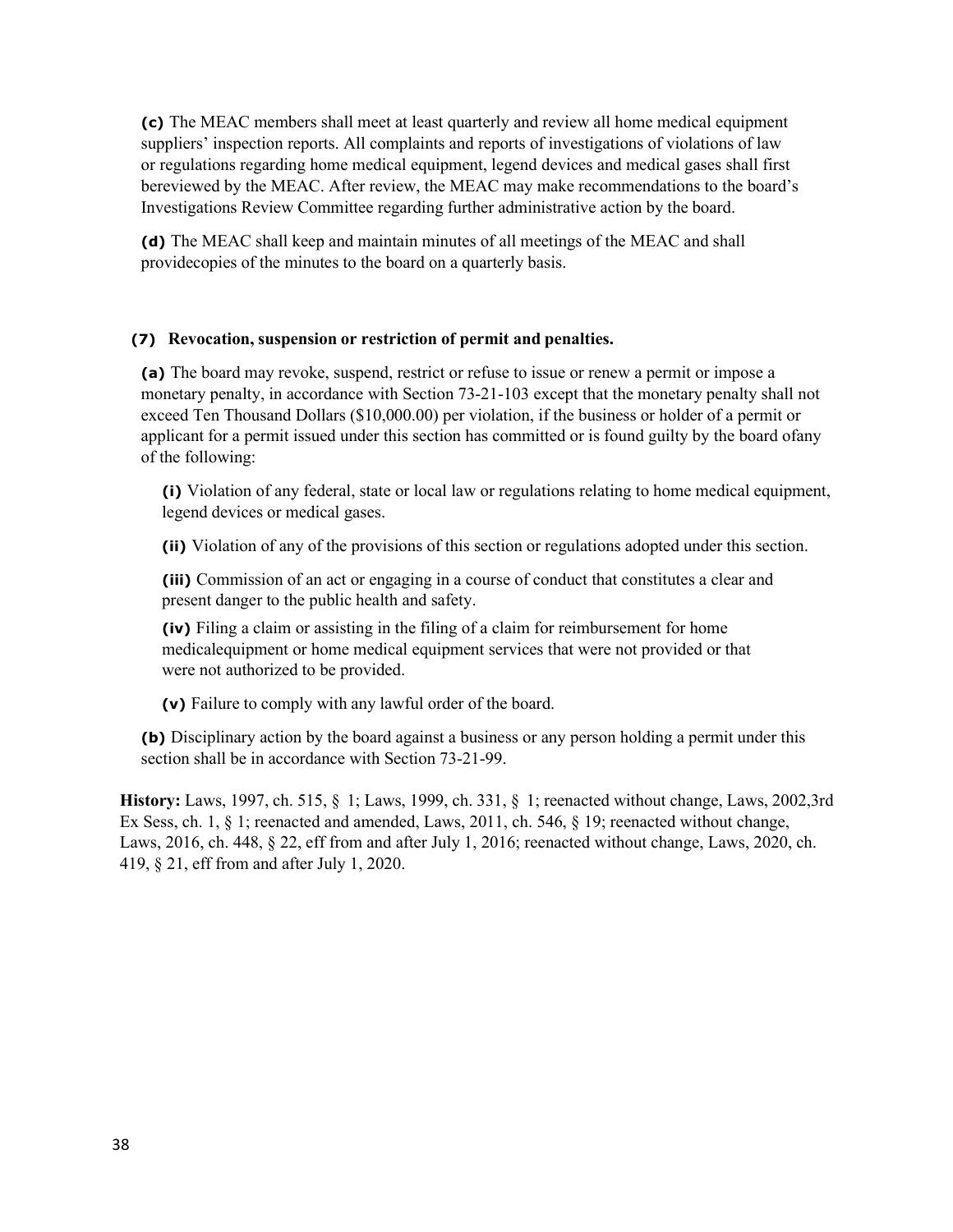Miss. Code Ann. § 73-21-109 MISSISSIPPI CODE of 1972 \*\*\*Current through 2021 Regular Session\*\*\* TITLE 73. PROFESSIONS AND VOCATIONS CHAPTER 21. PHARMACISTS MISSISSIPPI PHARMACY PRACTICE ACT Miss. Code Ann. § 73-21-109 § 73-21-109. Unlawful use of certain business names [Repealed effective July 1, 2025].

No person shall make use of the terms "drugstore," "pharmacy," "apothecary" or words of similar meaning which indicate that pharmaceutical services are performed in any sign, letterhead or advertisement unless such person is a permit holder as provided in Section 73-21-105, or such property or name was previously registered with the Mississippi State Board of Pharmacy or provided pharmaceutical services in excess of twenty (20) years. Any person violating this section shall be guilty of a misdemeanor and, upon conviction thereof, shall be punished by a fine of not less than OneHundred Dollars (\$100.00) nor more than Three Hundred Dollars (\$300.00), or by imprisonment in the county jail for not less than thirty (30) days nor more than ninety (90) days, or by both.

**History:** Laws, 1983, ch. 414, § 20; reenacted without change, Laws, 1991, ch. 527, § 20; reenacted without change, Laws, 1993, ch. 416, § 21; reenacted without change, Laws, 1998, ch. 511, § 22; reenacted without change, Laws, 2002, ch. 501, § 22; reenacted without change, Laws,

2006, ch. 533, § 21; reenacted and amended, Laws, 2011, ch. 546, § 20; reenacted without change, Laws, 2016, ch. 448, § 23, eff from and after July 1, 2016; reenacted without change, Laws, 2020, ch. 419, § 22, eff from and after July 1, 2020.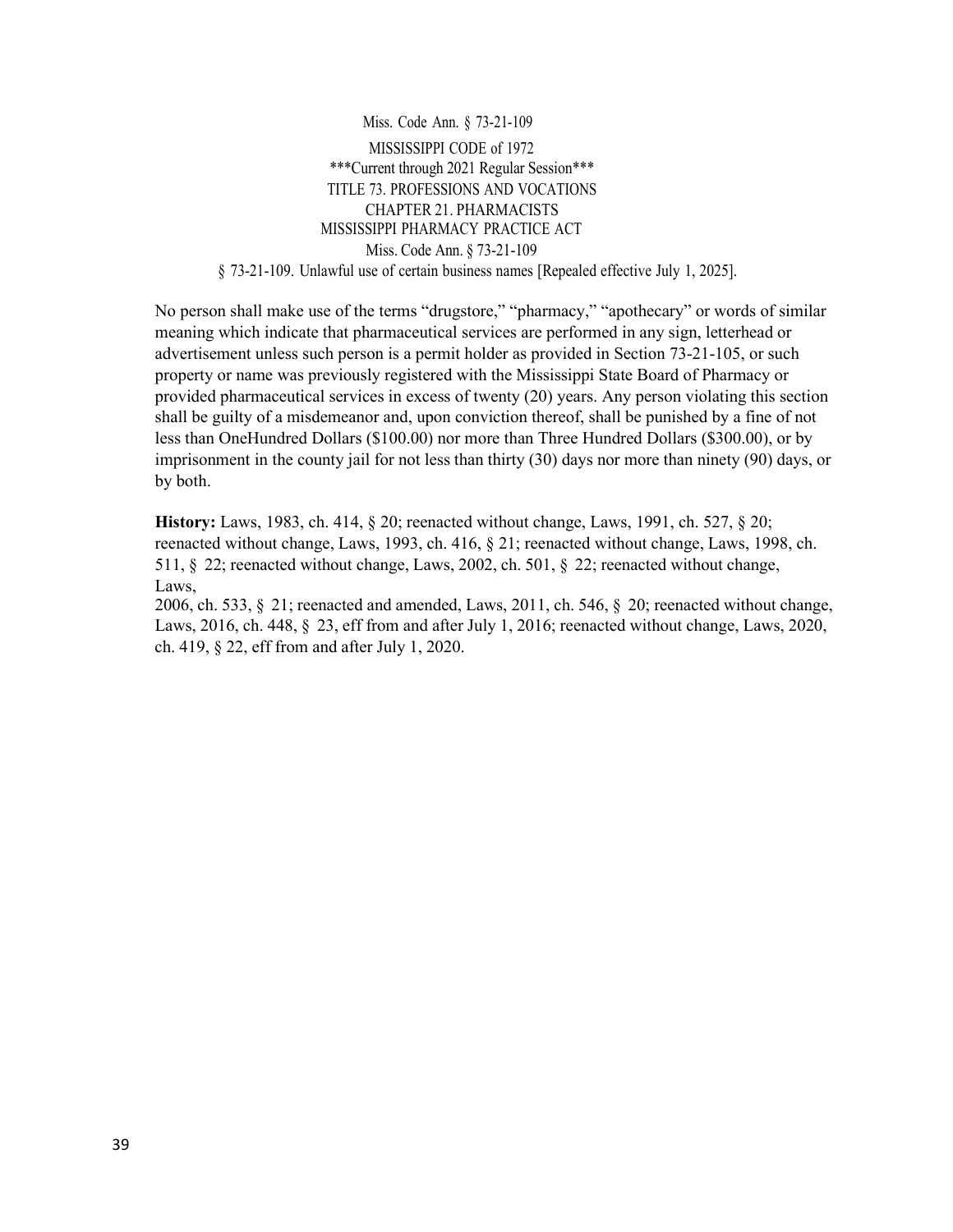Miss. Code Ann. § 73-21-111 MISSISSIPPI CODE of 1972 \*\*\*Current through 2021 Regular Session\*\*\* TITLE 73. PROFESSIONS AND VOCATIONS CHAPTER 21. PHARMACISTS MISSISSIPPI PHARMACY PRACTICE ACT Miss. Code Ann. § 73-21-111 § 73-21-111. Personnel regulations; registration of pharmacy technicians; annual registration fee; criminal background checks [Repealed effective July 1, 2025].

**(1)** The board shall make, adopt, amend and repeal, from time to time, such rules and regulations for the regulation of supportive personnel as may be deemed necessary by the board.

**(2)** Every person who acts or serves as a pharmacy technician in a pharmacy that is located in this state and permitted by the board shall obtain a registration from the board. To obtain a pharmacy technician registration the applicant must:

- **(a)** Have submitted a written application on a form(s) prescribed by the board; and
- **(b)** Be of good moral character; and
- **(c)** Have paid the initial registration fee not to exceed One Hundred Dollars (\$100.00).

**(3)** Each pharmacy technician shall renew his or her registration annually. To renew his or her registration, a technician must:

**(a)** Submit an application on a form prescribed by the board; and

**(b)** Pay a renewal fee not to exceed One Hundred Dollars (\$100.00) for each annual registration period. The board may add a surcharge of not more than Five Dollars (\$5.00) to the registration renewal fee to assist in funding a program that assists impaired pharmacists, pharmacy students and pharmacy technicians.

**(4)** To insure that all applicants are of good moral character, the board shall conduct a criminal history records check on all applicants for a license. In order to determine the applicant's suitability for licensing, the applicant shall be fingerprinted. The board shall submit the fingerprints to the Department of Public Safety for a check of the state criminal records and forward to the Federal Bureau of Investigation for a check of the national criminal records. The Department of Public Safety shall disseminate the results of the state check and the national check to the board for a suitability determination. The board shall be authorized to collect from the applicant the amount of the fee that the Department of Public Safety charges the board for the fingerprinting, whether manual or electronic, and the state and national criminal history records checks.

**History:** Laws, 1983, ch. 414, § 21; reenacted without change, Laws, 1991, ch. 527, § 21; reenacted without change, Laws, 1993, ch. 416,  $\S$  22; reenacted without change, Laws, 1998, ch. 511,  $\S$  23; reenacted and amended, Laws, 2002, ch. 501, § 23; Laws, 2005, ch. 514, § 2; reenacted without change, Laws, 2006, ch. 533, § 22; reenacted without change,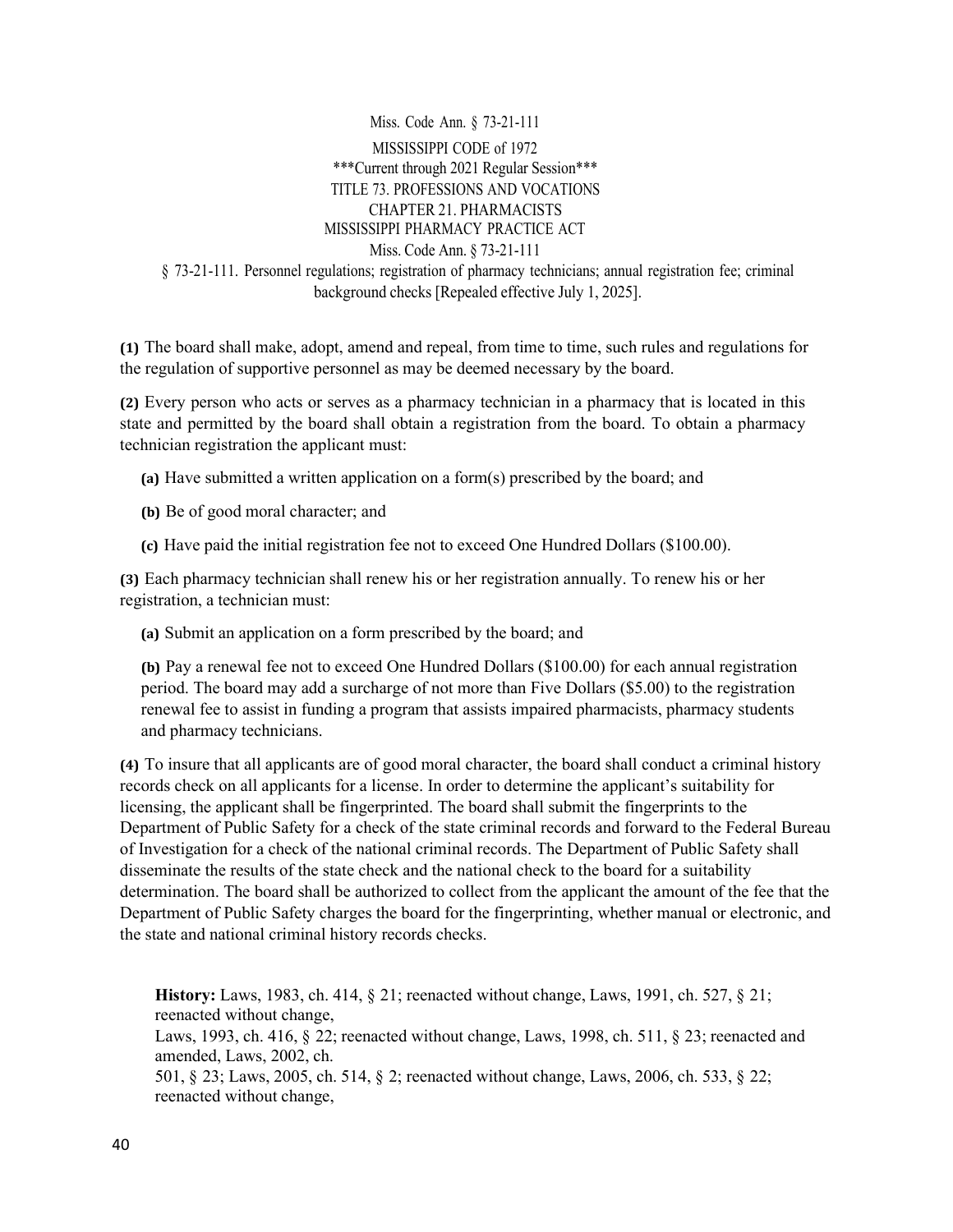Laws, 2011, ch. 546, § 21; reenacted without change, Laws, 2016, ch. 448, § 24, eff from and after July 1, 2016; reenacted and amended, Laws, 2020, ch. 419, § 23, eff from and after July 1, 2020.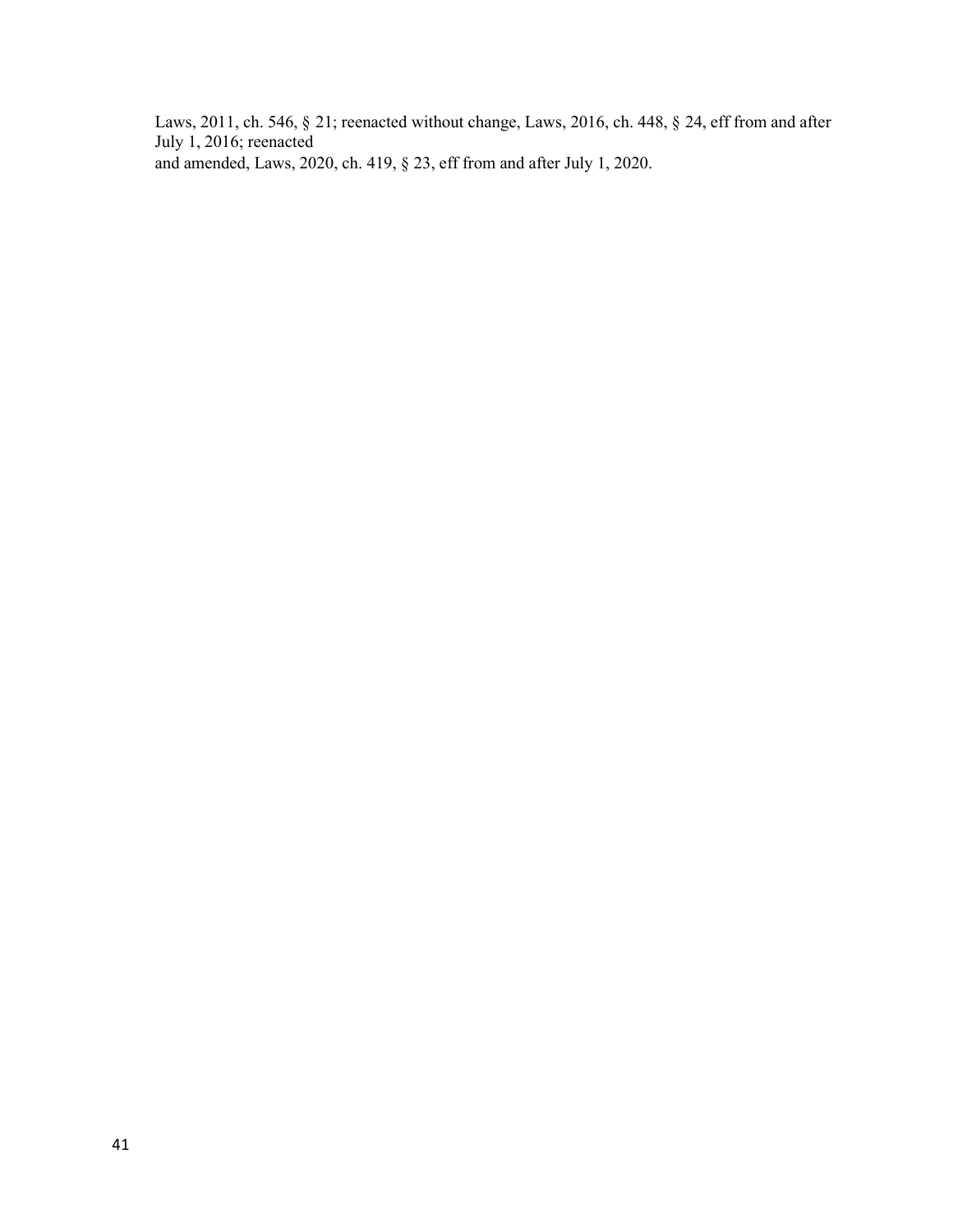Miss. Code Ann. § 73-21-113 MISSISSIPPI CODE of 1972 \*\*\*Current through 2021 Regular Session\*\*\* TITLE 73. PROFESSIONS AND VOCATIONS CHAPTER 21. PHARMACISTS MISSISSIPPI PHARMACY PRACTICE ACT Miss. Code Ann. § 73-21-113 § 73-21-113. Payment and deposit into state treasury of funds received by state board of pharmacy; expenditure [Repealed effective July 1, 2025].

All fees received by the board from examinations, licenses, permits and monetary penalties, and anyother funds received by the board, shall be paid to the State Treasurer, who shall issue receipts therefor and deposit such funds in the State Treasury in a special fund to the credit of the board. All such funds shall be expended only pursuant to appropriation approved by the Legislature and as provided by law.

**History:** Laws, 1983, ch. 414, § 22; Laws, 1984, ch. 488, § 277; reenacted without change, Laws, 1991, ch. 527, § 22; reenacted without change, Laws, 1993, ch. 416, § 23; reenacted without change, Laws, 1998, ch. 511, § 24; reenacted without change, Laws, 2002, ch. 501, § 24; reenacted without change, Laws, 2006, ch. 533, § 23; reenacted without change, Laws, 2011, ch. 546, § 22; reenacted without change, Laws, 2016, ch. 448, § 25, eff from and after July 1, 2016; reenacted without change, Laws, 2020, ch. 419, § 24, eff from and after July 1, 2020.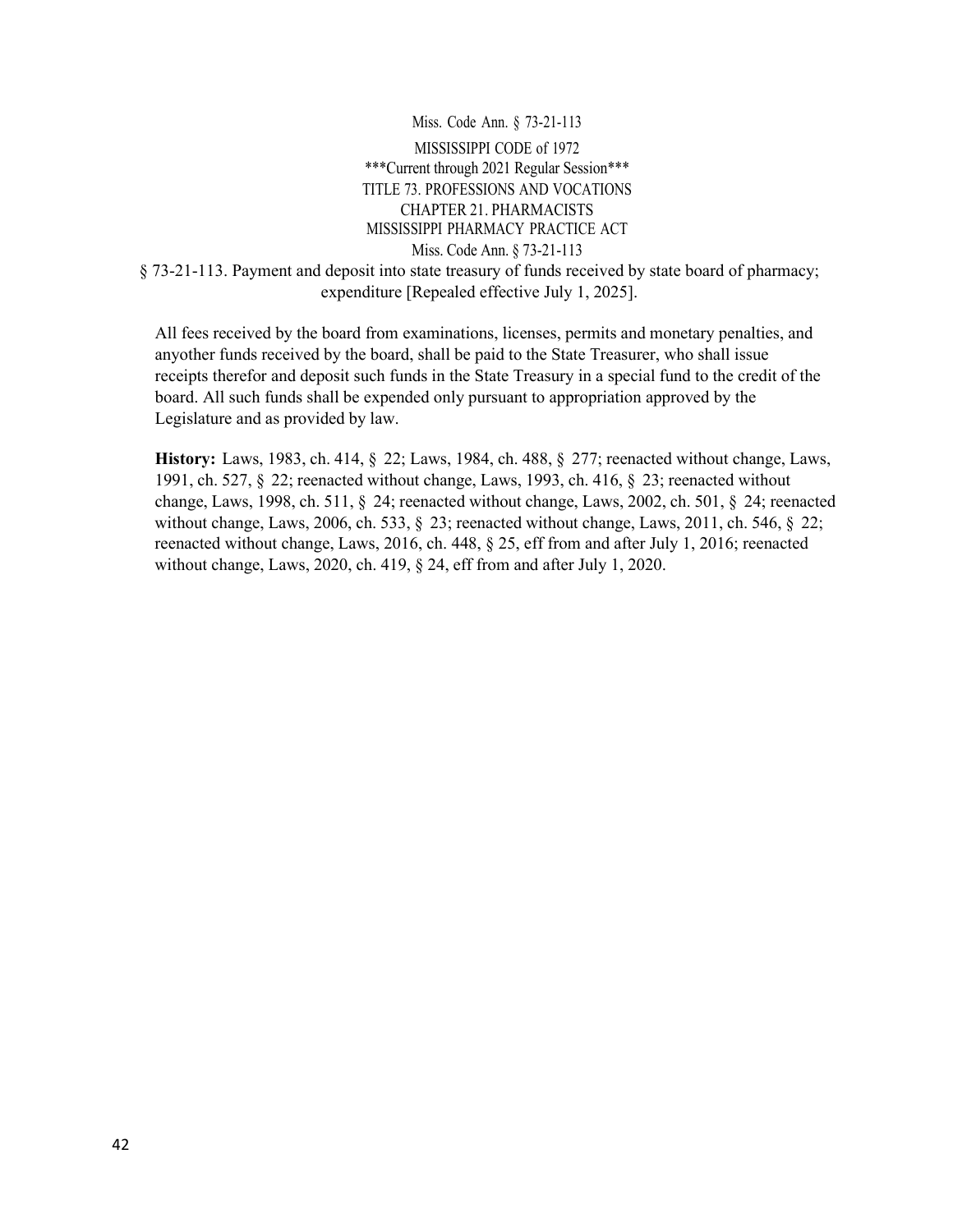Miss. Code Ann. § 73-21-115 MISSISSIPPI CODE of 1972 \*\*\*Current through 2021 Regular Session\*\*\* TITLE 73. PROFESSIONS AND VOCATIONS CHAPTER 21. PHARMACISTS MISSISSIPPI PHARMACY PRACTICE ACT Miss. Code Ann. § 73-21-115 § 73-21-115. Prescription forms; execution; dispensing options; one-time emergency dispensing authority [Repealed effective July 1, 2025].

- **(1)** Every prescription written in this state by a person authorized to issue such prescription shall be on prescription forms containing two (2) lines for the prescriber's signature. There shall bea signature line in the lower right-hand corner of the prescription form beneath which shall be clearly imprinted the words "substitution permissible." There shall be a signature line in the lower left-hand corner of the prescription form beneath which shall be clearly imprinted the words "dispense as written." The prescriber's signature on either signature line shall validate the prescription and shall designate approval or disapproval of product selection.
- **(2)** If a prescription form which does not contain the two (2) signature lines required in subsection (1) of this section is utilized by the prescriber, he shall write in his own handwriting the words "dispense as written" thereupon to prevent product selection.
- **(3)** A pharmacist licensed by the Mississippi State Board of Pharmacy may dispense a one-time emergency dispensing of a prescription of up to a seventy-two-hour supply of a prescribed medication in the event the pharmacist is unable to contact the prescriber to obtain refill authorization, provided that:
	- **(a)** The prescription is not for a controlled substance;
	- **(b)** In the pharmacist's professional judgment, the interruption of therapy might reasonably produce undesirable health consequences or may cause physical or mental discomfort;
	- **(c)** The dispensing pharmacist notifies the prescriber or his agent of the emergency dispensing within seven (7) working days after the one-time emergency dispensing;
	- **(d)** The pharmacist properly records the dispensing as a separate nonrefillable prescription. Said document shall be filed as is required of all other prescription records. This document shall be serially numbered and contain all information required of other prescriptions. In addition it shall contain the number of the prescription from which it was refilled; and

**(e)** The pharmacist shall record on the new document the circumstances which warrant this emergency dispensing.

This emergency dispensing shall be done only in the permitted facility which contains the nonrefillable prescription.

**History:** Laws, 1983, ch. 414, § 23; reenacted without change, Laws, 1991, ch. 527, § 23; reenacted without change, Laws, 1993, ch. 416, § 24; Laws, 1994, ch. 513, § 10; reenacted without change, Laws, 1998, ch. 511, § 25; reenacted without change, Laws, 2002, ch. 501, § 25; reenacted without change, Laws, 2006, ch. 533, § 24; reenacted without change, Laws, 2011, ch. 546, § 23;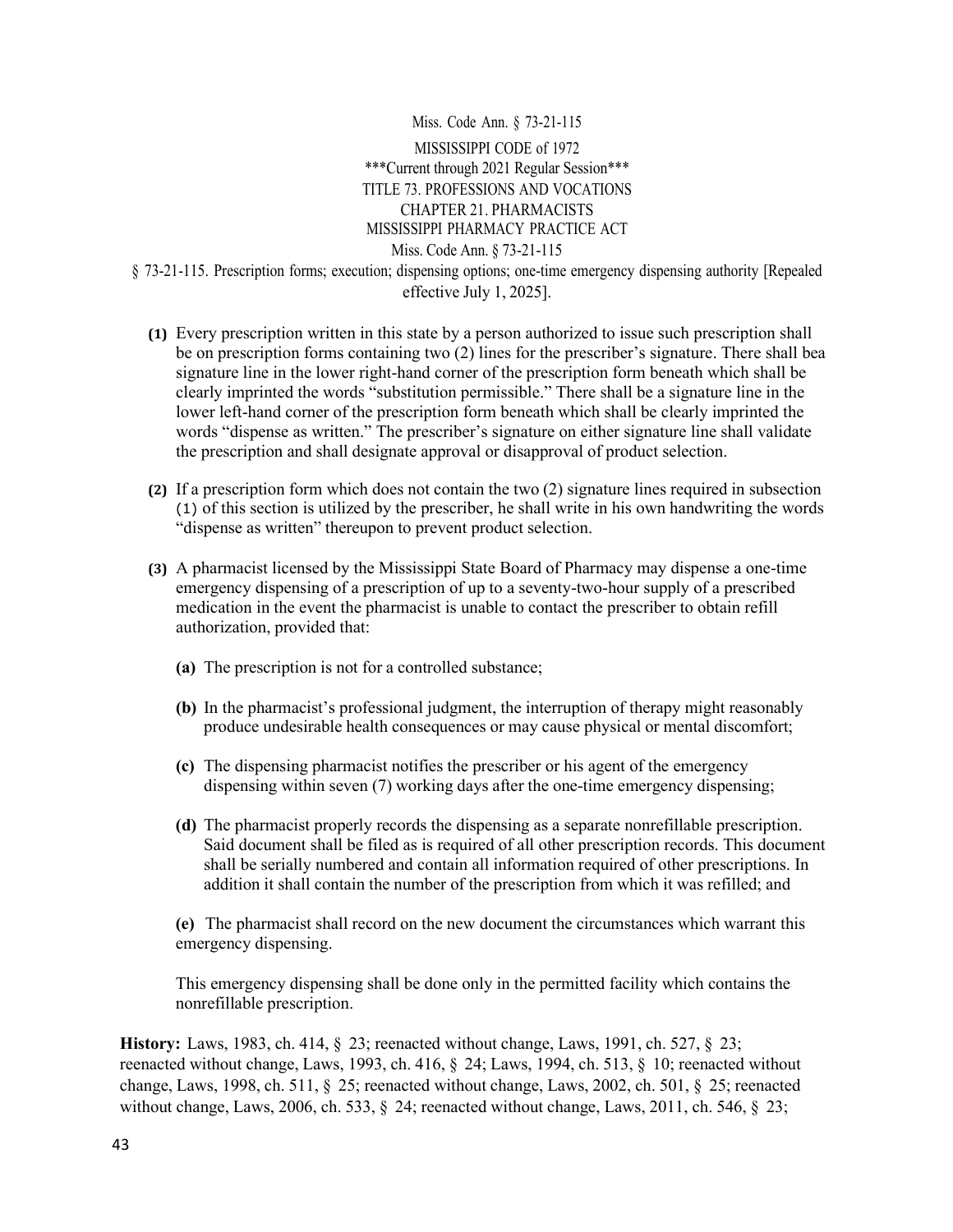reenacted without change, Laws, 2016, ch. 448, § 26, eff from and after July 1, 2016; reenacted without change, Laws, 2020, ch. 419, § 25, eff from and after July 1, 2020.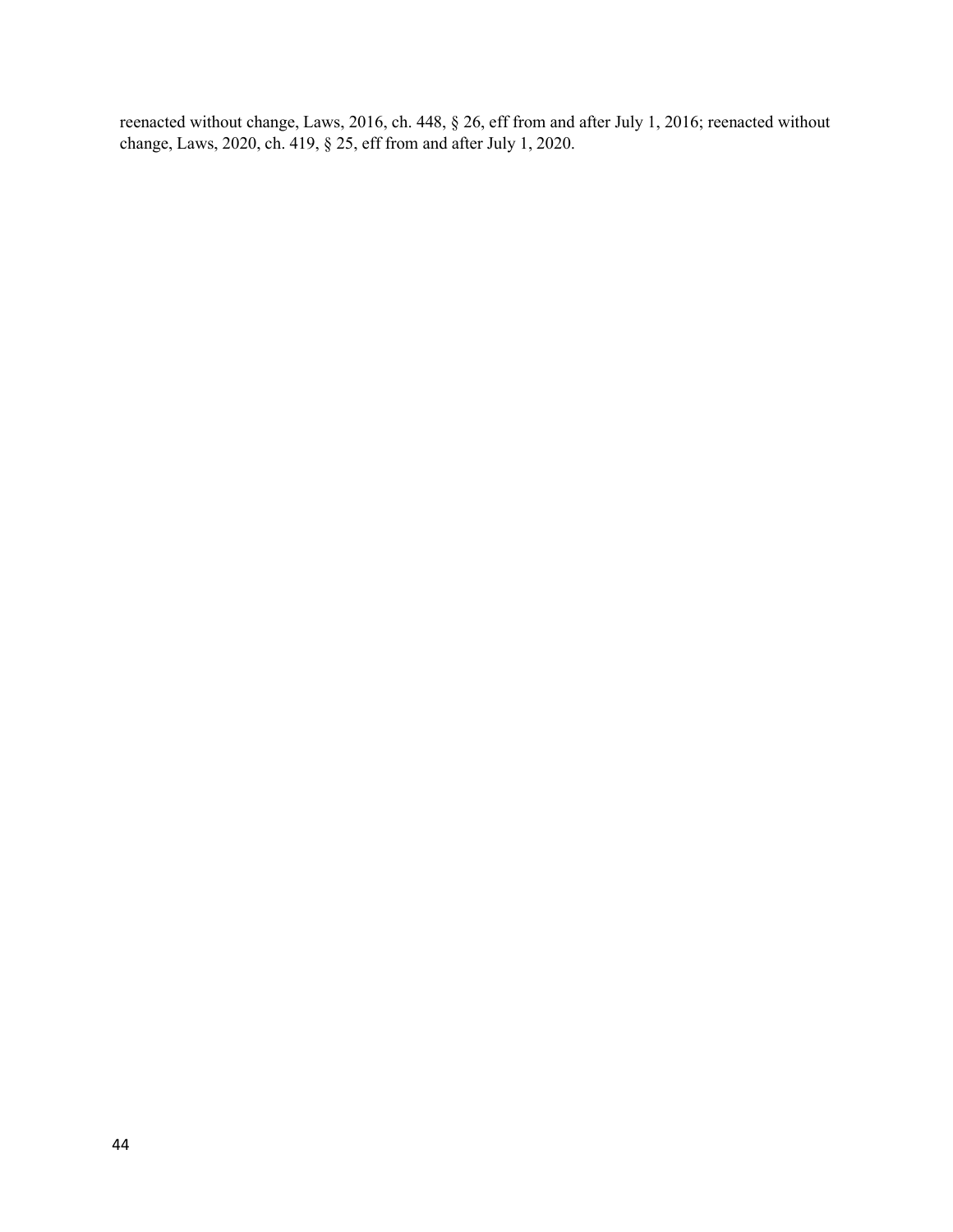Miss. Code Ann. § 73-21-117MISSISSIPPI CODE of 1972 \*\*\*Current through 2021 Regular Session\*\*\* TITLE 73. PROFESSIONS AND VOCATIONS CHAPTER 21. PHARMACISTS MISSISSIPPI PHARMACY PRACTICE ACT Miss. Code Ann. § 73-21-117

- § 73-21-117. Substitution of generic equivalent drug or interchangeable biological product; notice to prescriber that biological product was dispensed [Repealed effective July 1, 2025].
	- **(1)** A pharmacist may select a generic equivalent drug product or an interchangeable biological product only when such selection results in lower cost to the purchaser, unless product selection is expressly prohibited by the prescriber.
	- **(2)** A pharmacist shall select a generic equivalent drug product or an interchangeable biological product when:
		- **(a)** The purchaser requests the selection of a generic equivalent drug product or an interchangeable biological product; or
		- **(b)** The prescriber has not expressly prohibited product selection; and
		- **(c)** Product selection will result in lower cost to the purchaser.

Before product selection is made, the pharmacist shall advise the purchaser of his prerogatives under this subsection.

- **(3)** When requested by the purchaser to dispense the drug product or biological product as ordered by the prescriber, a pharmacist shall not select a generic equivalent drug product or an interchangeable biological product.
- **(4)** Within five (5) business days following the dispensing of any biological product, the dispensingpharmacist or the pharmacist's designee shall make an entry of the specific product provided to the purchaser, including the name of the product and the manufacturer, and communicate that information to the prescriber. The communication shall be conveyed by making an entry that is electronically accessible to the prescriber through:
	- **(a)** An interoperable electronic medical records system;
	- **(b)** An electronic prescribing technology;
	- **(c)** A pharmacist benefit management system; or
	- **(d)** A pharmacy record.
- **(5)**Entry into an electronic records system as described in subsection (4) of this section is presumed to provide notice to the prescriber. Otherwise, the pharmacist shall communicate the biological product dispensed to the prescriber using facsimile, telephone, electronic transmission, or other prevailing means, provided that communication shall not be required where: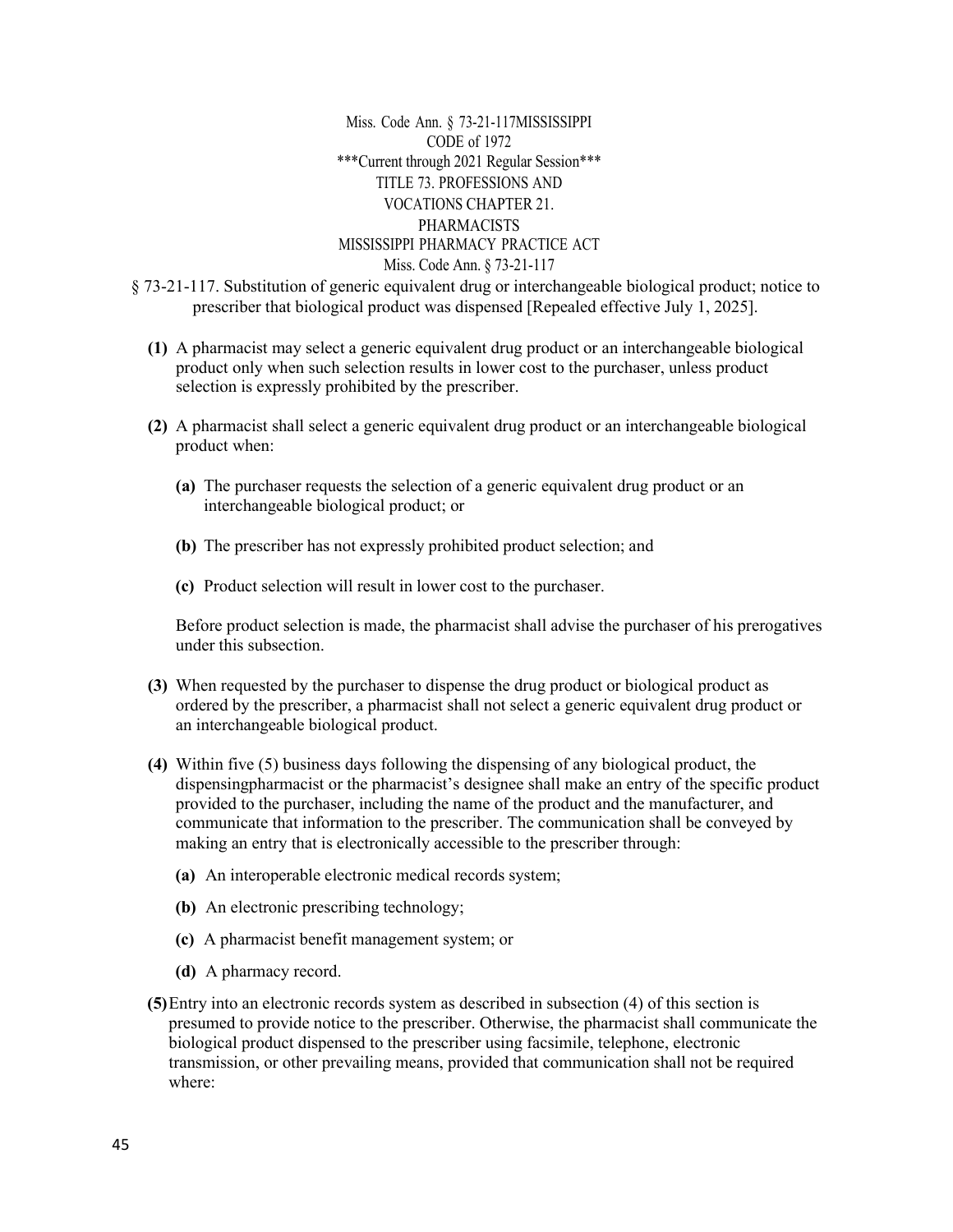**(a)** There is no federal Food and Drug Administration-approved interchangeable biologicalproduct for the product prescribed; or

**(b)** A refill prescription is not changed from the product dispensed on the prior filling of theprescription.

**(6)** The board shall maintain a link on its website to the federal Food and Drug Administration'sList of Licensed Biological Products with Reference Product Exclusivity and Biosimilarity or Interchangeability Evaluations.

**History:** Laws, 1983, ch. 414, § 24; reenacted without change, Laws, 1991, ch. 527, § 24; reenacted without change, Laws, 1993, ch. 416, § 25 (approved March 18, 1993); reenacted without change, Laws, 1998, ch. 511, § 26; reenacted without change, Laws, 2002, ch. 501, § 26; reenacted without change, Laws, 2006, ch. 533, § 25; reenacted without change, Laws, 2011, ch. 546, § 24; reenacted without change, Laws, 2016, ch. 448, § 27, eff from and after July 1, 2016; Laws, 2019, ch. 366, § 2, eff from and after July 1, 2019; reenacted without change, Laws, 2020, ch. 419, § 26, eff from and after July 1, 2020.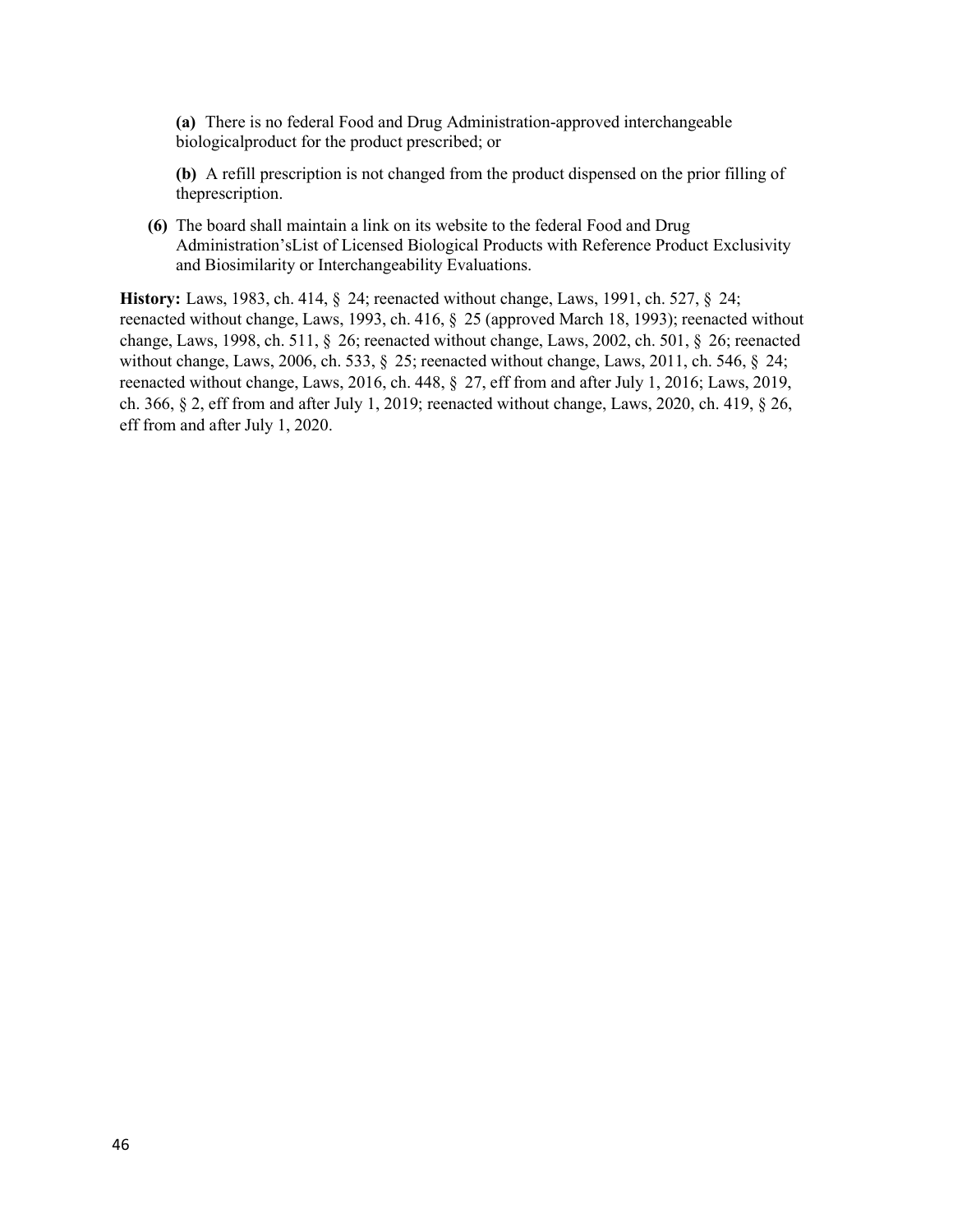Miss. Code Ann. § 73-21-119 MISSISSIPPI CODE of 1972 \*\*\*Current through 2021 Regular Session\*\*\* TITLE 73. PROFESSIONS AND VOCATIONS CHAPTER 21. PHARMACISTS MISSISSIPPI PHARMACY PRACTICE ACT Miss. Code Ann. § 73-21-119 § 73-21-119. Labeling of drug products, biological products, and interchangeable biological products sold at retail [Repealed effective July 1, 2025].

- **(1)** The label of the container of any drug product which is sold within the State of Mississippi for resale at retail and which requires a prescription to be dispensed at retail shall contain at a minimum the name of the manufacturer of the final dosage unit, expiration date if applicable, batch or lot number and national drug code. The label of the container of any biological product dispensed by a pharmacist shall include its nonproprietary name designated by the federal Food and Drug Administration for use and the name of the manufacturer of the product.
- **(2)** Whenever product selection is made, the pharmacist shall indicate on the label of the dispensed container the initials "G.E." or "I.B.," as appropriate. The label for generic equivalent drugs shall include the proprietary name of the product dispensed or the generic name of the product dispensed and its manufacturer either written in full or appropriately abbreviated, unless the prescriber indicates that the name of the drug product shall not appear on the label. The label for interchangeable biological products shall include its nonproprietary name designated by the federal Food and Drug Administration for use and the name of the manufacturer of the product.

**History:** Laws, 1983, ch. 414, § 25; reenacted without change, Laws, 1991, ch. 527, § 25; reenacted without change, Laws, 1993, ch. 416, § 26; Laws, 1994, ch. 513, § 11; reenacted without change, Laws, 1998, ch. 511, § 27; reenacted without change, Laws, 2002, ch. 501, § 27; reenacted without change, Laws, 2006, ch. 533, § 26; reenacted without change, Laws, 2011, ch. 546, § 25; reenacted without change, Laws, 2016, ch. 448, § 28, eff from and after July 1, 2016; Laws, 2019, ch. 366, § 3, eff from and after July 1, 2019; reenacted without change, Laws, 2020, ch. 419, § 27,eff from and after July 1, 2020.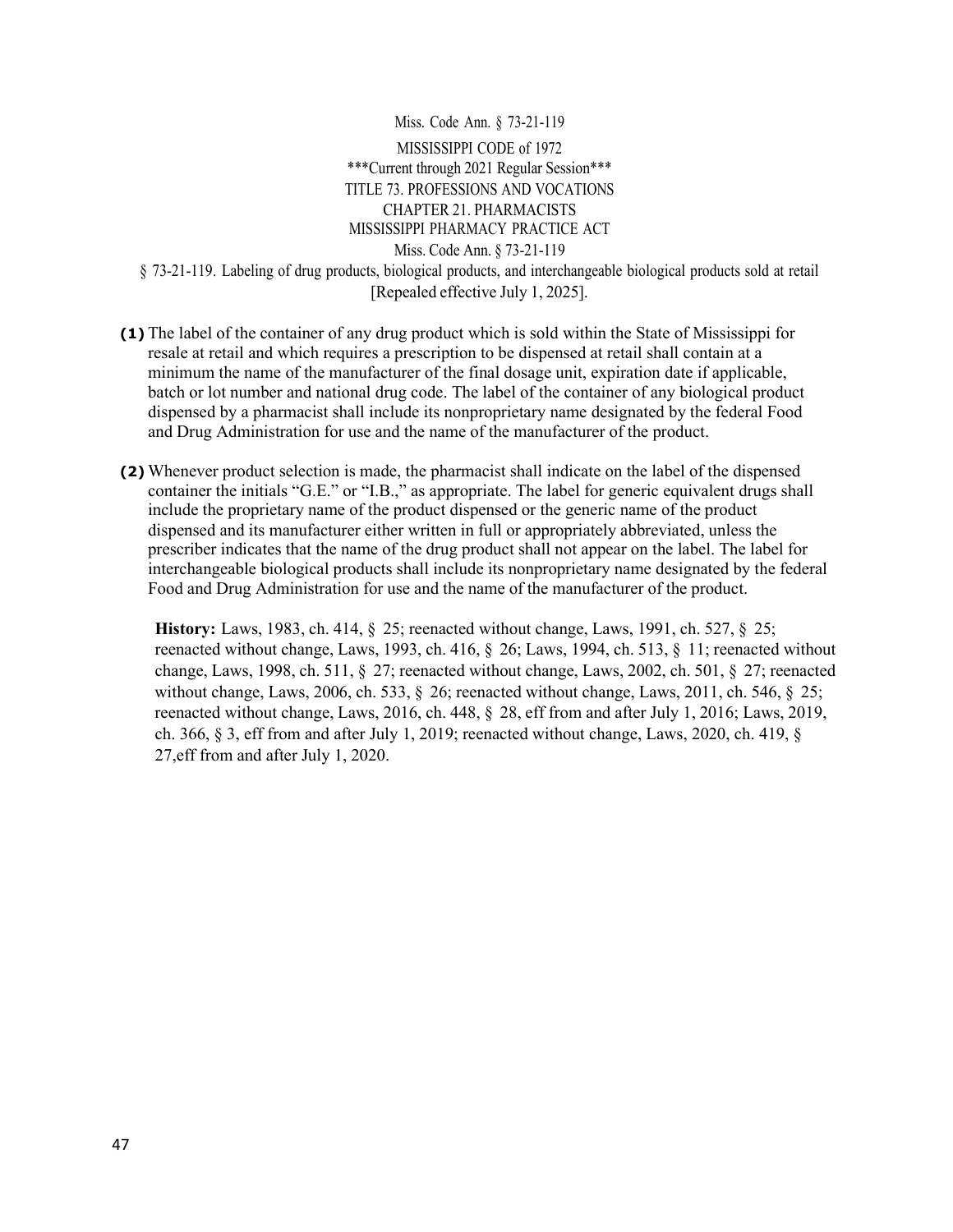Miss. Code Ann. § 73-21-121 MISSISSIPPI CODE of 1972 \*\*\*Current through 2021 Regular Session\*\*\* TITLE 73. PROFESSIONS AND VOCATIONS CHAPTER 21. PHARMACISTS MISSISSIPPI PHARMACY PRACTICE ACT Miss. Code Ann. § 73-21-121

§ 73-21-121. Immunity from civil or criminal liability of dispensing pharmacists and prescribers; immunity from civil liability of persons providing information to board or pharmacist organization; disclosure of information in records of board or pharmacist organization [Repealed effective July 1, 2025].

**(1)** Product selection as authorized by Sections 73-21-115 through 73-21-119 shall not constitute evidence of negligence by the dispensing pharmacist when such product selection is in accordance with reasonable and prudent pharmacy practice. No prescriber shall be liable for civil damages or in any criminal prosecution arising from the incorrect product selection by a pharmacist.

**(2)** Any person having knowledge relating to a pharmacist or to a pharmacy student which might provide grounds for disciplinary action by the board may report relevant facts to the board, and shall by reason of reporting such facts in good faith be immune from civil liability.

**(3)** Any person furnishing information in the form of data, reports or records to the board or to a pharmacist organization approved by the board to receive such information, where such information is furnished for the purpose of aiding a pharmacist or a pharmacy student impaired by chemical abuse or by mental or by physical illness, shall by reason of furnishing such information in good faith be immune from civil liability.

**(4)** The records of the board or the records of a pharmacist organization approved by the board to aid pharmacists or pharmacy students impaired by chemical abuse, where such records relate to the impairment, shall be confidential and are not considered open records; provided, however, the board may disclose this confidential information only:

- **(a)** In a disciplinary hearing before the board, or in an appeal of an action or order of the board;
- **(b)** To the pharmacist licensing or disciplinary authorities of other jurisdictions in the case of a pharmacist who is licensed in, or seeking transfer to, another state; or

**(c)** Pursuant to an order of a court of competent jurisdiction.

**History:** Laws, 1983, ch. 414, § 27; Laws, 1991, ch. 527, § 26; reenacted, Laws, 1993, ch. 416, § 27; reenacted without change, Laws, 1998, ch. 511, § 28; reenacted without change, Laws, 2002, ch.

501, § 28; reenacted without change, Laws, 2006, ch. 533, § 27; reenacted without change, Laws, 2011, ch. 546, § 26; reenacted without change, Laws, 2016, ch. 448, § 29, eff from and after July 1, 2016; reenacted without change, Laws, 2020, ch. 419, § 28, eff from and after July 1, 2020.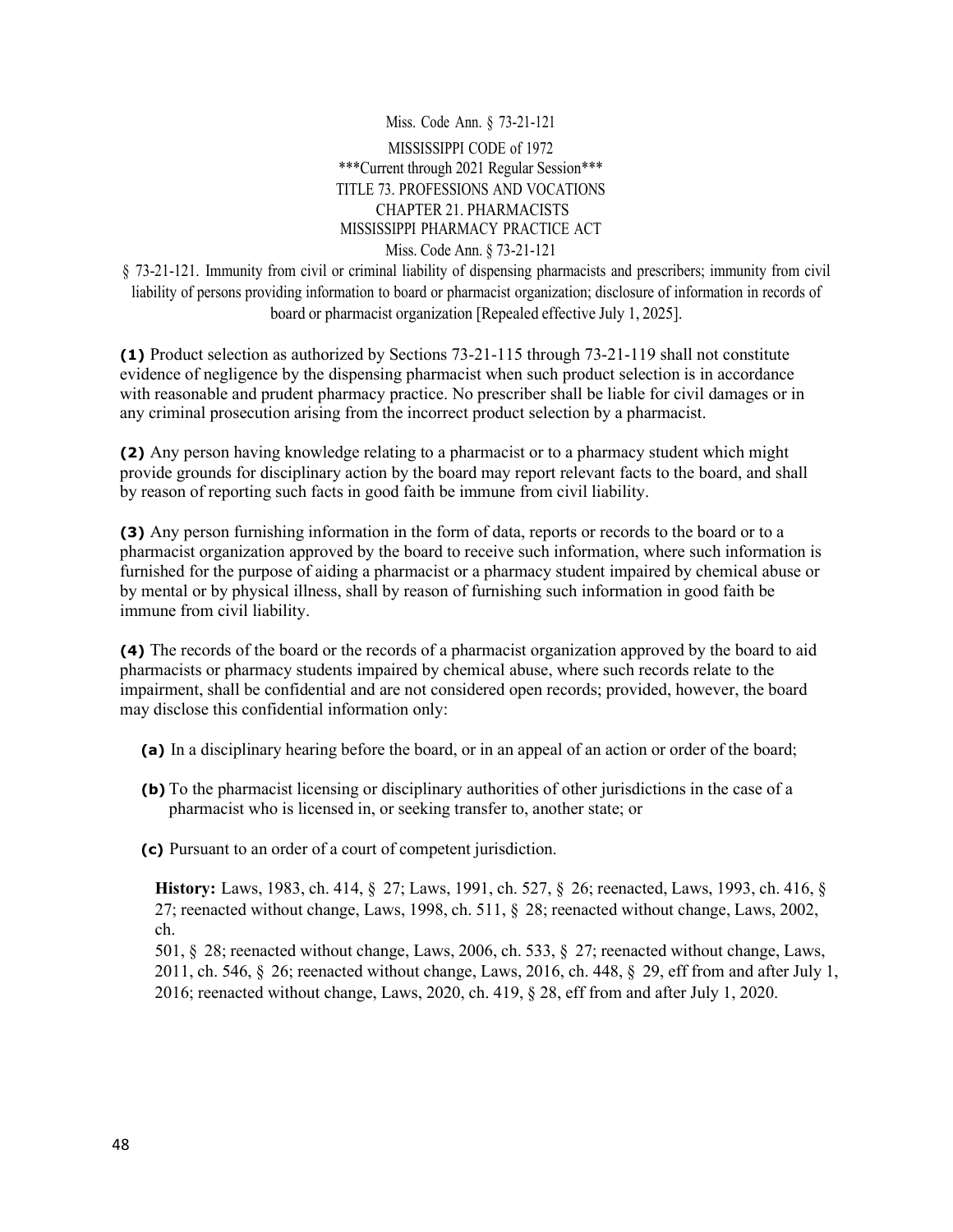Miss. Code Ann. § 73-21-123 MISSISSIPPI CODE of 1972 \*\*\*Current through 2021 Regular Session\*\*\* TITLE 73. PROFESSIONS AND VOCATIONS CHAPTER 21. PHARMACISTS MISSISSIPPI PHARMACY PRACTICE ACT Miss. Code Ann. § 73-21-123 § 73-21-123. Sales of certain drugs not regulated [Repealed effective July 1, 2025].

Nothing in this chapter shall be construed to prevent, or in any manner interfere with, or to require apermit for the sale of nonnarcotic nonprescription drugs which may be lawfully sold under the UnitedStates Food, Drug and Cosmetic Act (21 USCS 301 et seq. as now or hereafter amended) without a prescription, nor shall any rule or regulation be adopted by the board under the provisions of this chapter which shall require the sale of nonprescription drugs by a licensed pharmacist in a pharmacyor otherwise apply to or interfere with the sale or distribution of such drugs.

**History:** Laws, 1983, ch. 414, § 27; reenacted without change, Laws, 1991, ch. 527, § 27; reenacted without change, Laws, 1993, ch. 416, § 28; reenacted without changes, Laws, 1998, ch. 511, § 29; reenacted without change, Laws, 2002, ch. 501, § 29; reenacted without change, Laws, 2006, ch. 533, § 28; reenacted without change, Laws, 2011, ch. 546, § 27; reenacted without change, Laws, 2016, ch. 448, § 30, eff from and after July 1, 2016; reenacted and amended, Laws 2020, ch. 419, § 29, eff from and after July 1, 2020.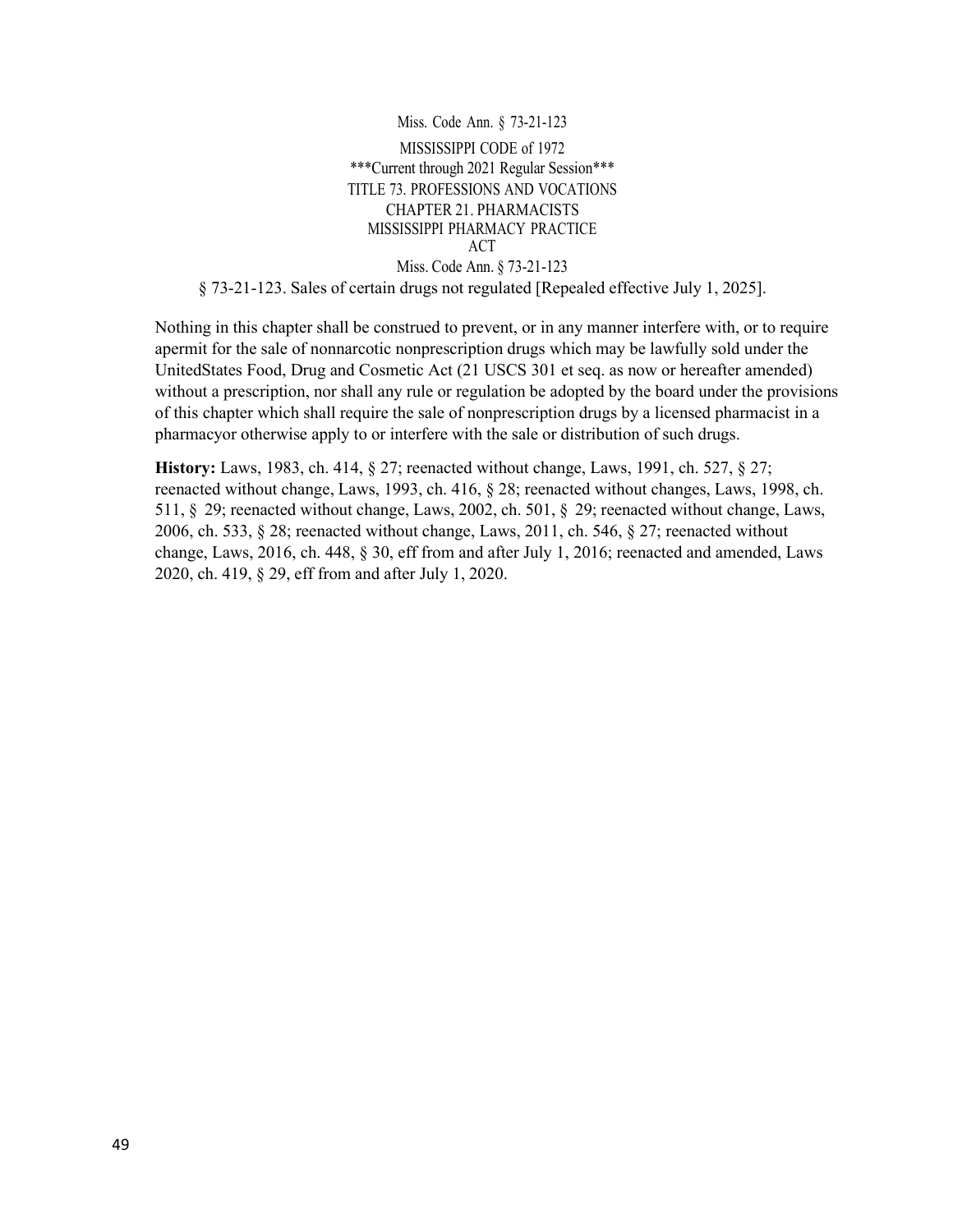# Miss. Code Ann. § 73-21-125 MISSISSIPPI CODE of 1972 \*\*\*Current through 2021 Regular Session\*\*\* TITLE 73. PROFESSIONS AND VOCATIONS CHAPTER 21. PHARMACISTS MISSISSIPPI PHARMACY PRACTICE ACT Miss. Code Ann. § 73-21-125

§ 73-21-125. Community pharmacies and pharmacists and volunteers working therein immune from civil liability for actions arising out of provision of charitable or gratuitous pharmaceutical products [Repealed effective July 1, 2025].

**(1)** Any community pharmacy, including a faith-based community pharmacy, or any licensed pharmacist who voluntarily provides charitable services in a community pharmacy, or any other person who serves as a volunteer in a community pharmacy, shall be immune from liability for any civil action arising out of supplying pharmaceutical products in the course of providing such charitableor gratuitous pharmaceutical products. This section shall not extend immunity to acts of gross negligence or willful or wanton misconduct or to the manufacturer or designer of products provided.

**(2)** Any community pharmacy seeking immunity under this section shall post a notice, in a conspicuous place adjacent to the area where prescriptions are picked up by consumers, reading substantially as follows: "NOTICE: If you are harmed by medication that you receive here, you do not have the same legal recourse as you have against other pharmacies." Failure to post the notice negates the immunity from liability provided under this section. The notice shall be no less than eleven

(11) by fourteen (14) inches in size, and the type used shall be no smaller than thirty-six (36) pointand surrounded by a one-inch solid black border.

**(3)** For purposes of this section, "community pharmacy" means a pharmacy operated solely for charitable purposes, whose only function is to supply gratuitous pharmaceutical products, and which isoperated by a nonprofit organization qualified or eligible for qualification as a tax-exempt organizationunder 26 USCS 501.

**History:** Laws, 2005, ch. 459, § 1; brought forward without change, Laws, 2016, ch. 448, § 31, efffrom and after July 1, 2016; reenacted without change, Laws, 2020, ch. 419, § 30, eff from and afterJuly 1, 2020.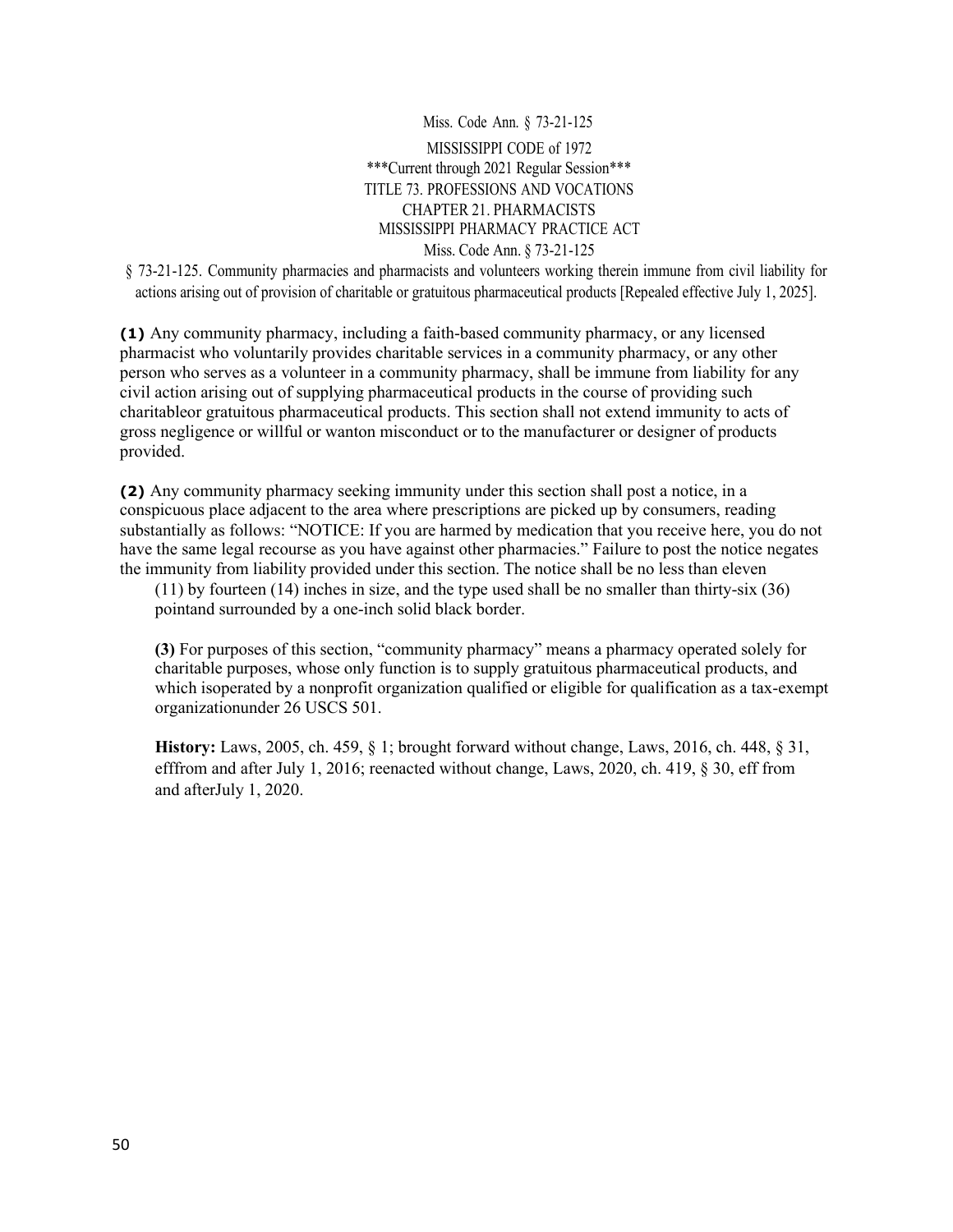Miss. Code Ann. § 73-21-126 MISSISSIPPI CODE of 1972 \*\*\*Current through 2021 Regular Session\*\*\* TITLE 73. PROFESSIONS AND VOCATIONS CHAPTER 21. PHARMACISTS MISSISSIPPI PHARMACY PRACTICE ACT Miss. Code Ann. § 73-21-126

§ 73-21-126. Community pharmacies and pharmacists and volunteers working therein immune from civil liability for actions arising out of provision of charitable or gratuitous pharmaceutical products [Repealed effective July 1, 2025].

**(1)** The State Board of Pharmacy shall promulgate rules regarding the issuance and renewal of licenses and permits for new or renewal application requirements for both in- and out-of-state wholesale distributors, chain pharmacy warehouses and repackagers shipping into Mississippi. Requirements for new and/or renewal applications, if information has not been previously provided to the board, will include, but not be limited to, the following:

- **(a)** Type of ownership (individual, partnership or corporation);
- **(b)** Names of principal owners or officers and social security numbers;
- **(c)** Names of designated representatives and social security numbers;
- **(d)** Criminal background checks of applicants and designated representatives as required by rule;
- **(e)** Copy of license in home state;
- **(f)** Bond requirements.

**(2)** To ensure that all applicants are of good moral character, the board shall conduct a criminal history records check on all applicants for a license. In order to determine the applicant's suitability for licensing, the applicant shall be fingerprinted. The board shall submit the fingerprints to the Department of Public Safety for a check of the state criminal records and forward to the Federal Bureau of Investigation for a check of the national criminal records. The Department of Public Safety shall disseminate the results of the state check and the national check to the board for a suitability determination. The board shall be authorized to collect from the applicant the amount of the fee that the Department of Public Safety charges the board for the fingerprinting, whether manual or electronic, and the state and national criminal history records checks.

**(3)** The board shall promulgate rules for the establishment of a pedigree or electronic file to be used by wholesale distributors, chain pharmacy warehouses and repackagers for the purpose of ensuring the integrity of drugs owned, purchased, distributed, returned, transferred and sold when the productsleave the normal distribution channel.

**(4)** The board is authorized to use an outside agency to accredit wholesale distributors and repackagers, including the National Association of Boards of Pharmacy's (NABP) Verified AccreditedWholesale Distributors (VAWD) program.

**(5)** Pharmacies shall not be responsible for verification or adjudication of the pedigree forpharmaceuticals.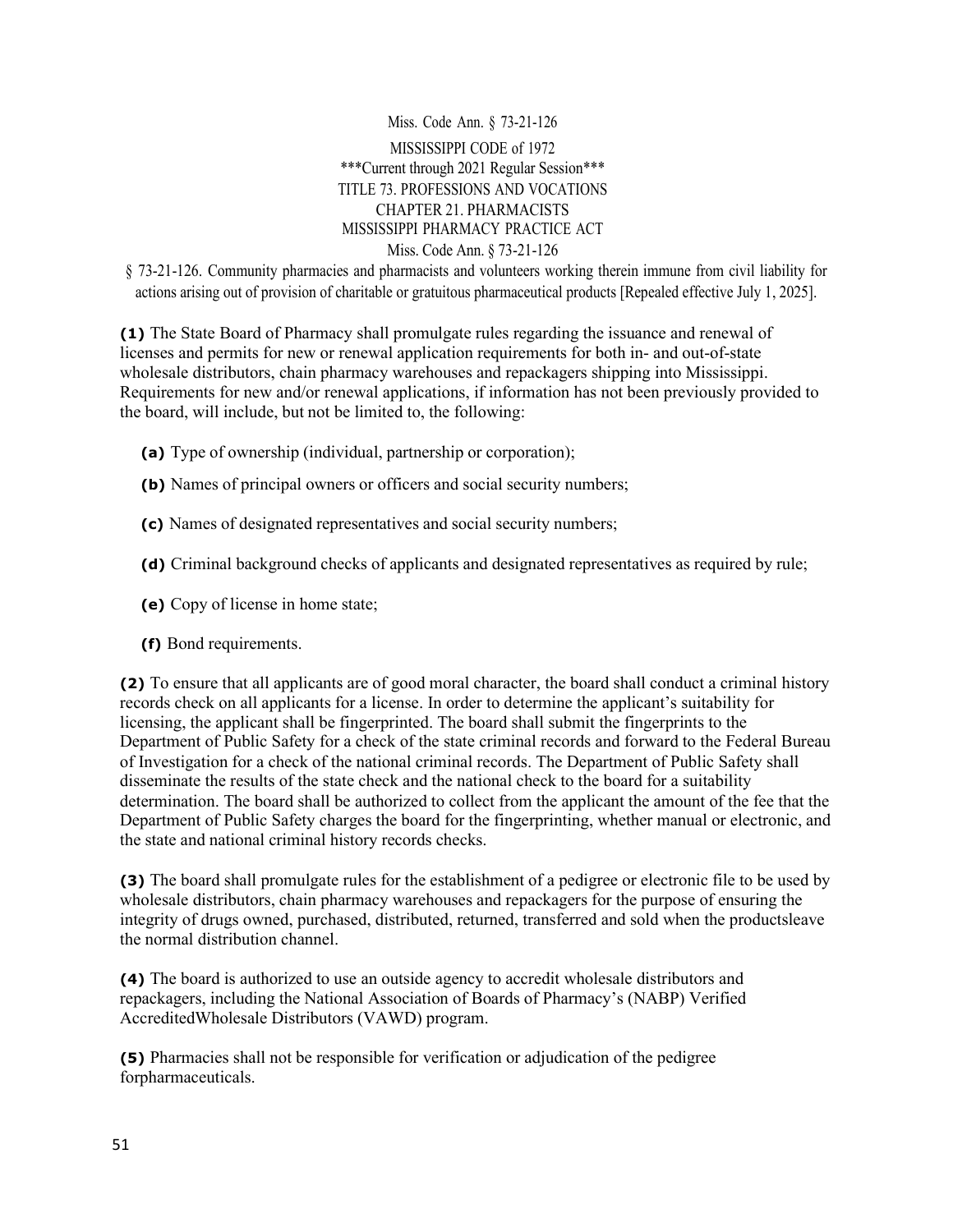**(6)** The board may exempt wholesalers accredited by the VAWD program from the aboverequirements.

**History:** Laws, 2006, ch. 533, § 30; Laws, 2016, ch. 448, § 32, eff from and after July 1, 2016; Laws, 2019, ch. 373, § 1, eff from and after July 1, 2019; reenacted without change, Laws, 2020, ch. 419, § 31, eff from and after July 1, 2020.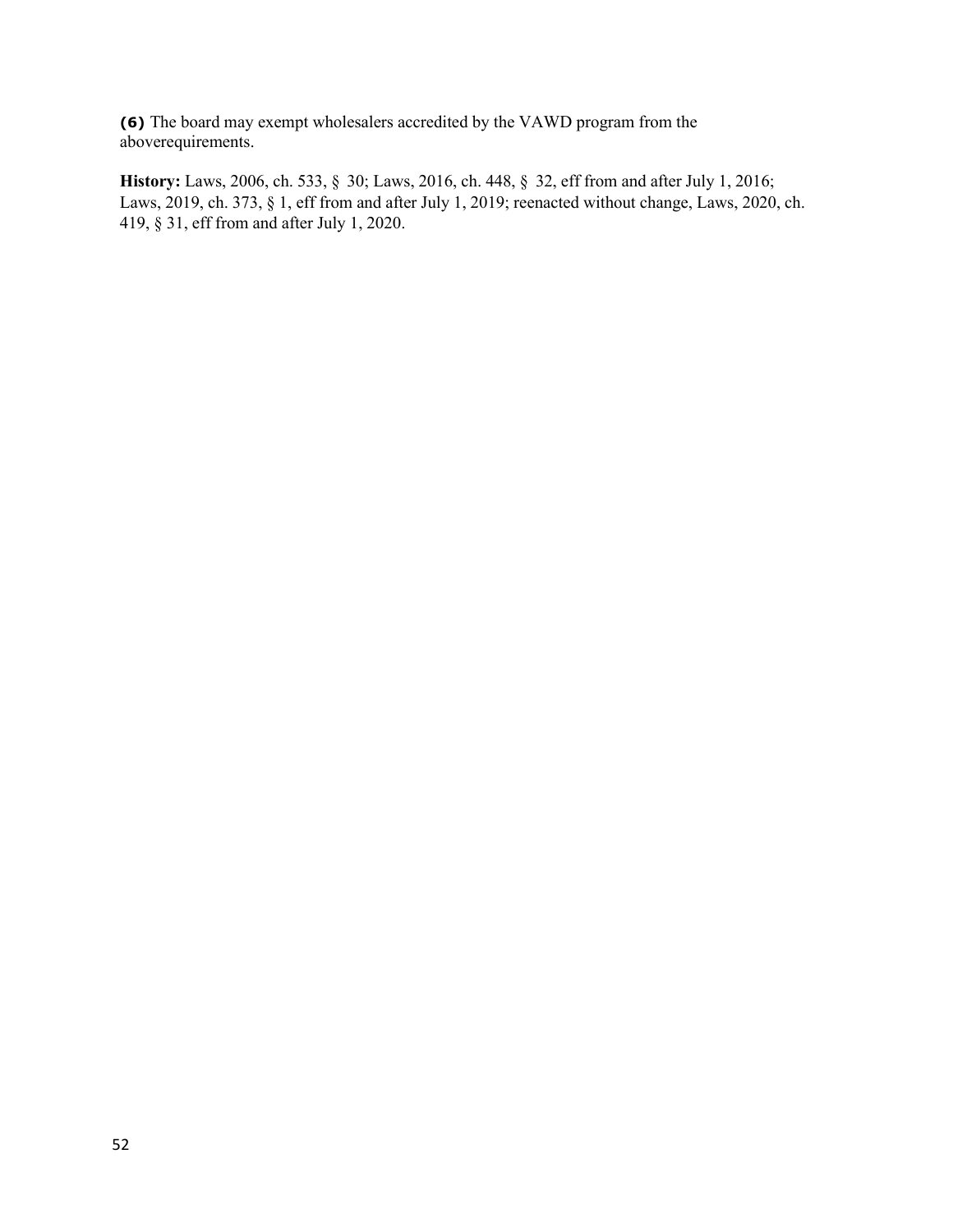#### Miss. Code Ann. § 73-21-127

MISSISSIPPI CODE of 1972 \*\*\*Current through 2021 Regular Session\*\*\* TITLE 73. PROFESSIONS AND VOCATIONS CHAPTER 21. PHARMACISTS MISSISSIPPI PHARMACY PRACTICE ACT Miss. Code Ann. § 73-21-127

§ 73-21-127. Board of Pharmacy to develop and implement computerized program to track certain prescriptions; report of suspected abuse and misuse of controlled substances; access to collected data; confidentiality; penalties for knowingly failing to submit or submitting incorrect dispensing information [Repealed effective July 1, 2025].

The Board of Pharmacy shall develop and implement a computerized program to track prescriptions for controlled substances and to report suspected abuse and misuse of controlled substances in compliance with the federal regulations promulgated under authority of the National All Schedules Prescription Electronic Reporting Act of 2005 and in compliance with the federal HIPAA law, under thefollowing conditions:

**(a)** Submission or reporting of dispensing information shall be mandatory and required by the State Board of Pharmacy for any entity dispensing controlled substances in or into the State of Mississippi, except for the dispensing of controlled substance drugs by a veterinarian residing in the State of Mississippi.

**(b)** The prescriptions tracked shall be prescriptions for controlled substances listed in Schedule II, III, IV or V and specified noncontrolled substances identified by the State Board of Pharmacy that are dispensed to residents in the State of Mississippi by licensed pharmacies, nonresident pharmacies, institutions and dispensing practitioners, regardless of dispenser location.

**(c)** The Board of Pharmacy shall report any activity it reasonably suspects may be fraudulent or illegal to the appropriate law enforcement agency or occupational licensing board and provide them with the relevant information obtained for further investigation.

**(d)** The program shall provide information regarding the potential inappropriate use of controlled substances and the specified noncontrolled substances to practitioners, pharmacists-in-charge and appropriate state agencies in order to prevent the inappropriate or illegal use of these controlled substances. The specific purposes of the program shall be to: be proactive in safeguarding public health and safety; support the legitimate use of controlled substances; facilitate and encourage the identification, intervention with and treatment of individuals addicted to controlled substances and specified noncontrolled drugs; identify and prevent drug diversion; provide assistance to those state and federal law enforcement and regulatory agencies investigating cases of drug diversion or other misuse; and inform the public and health care professionals of the use and abuse trends related to controlled substance and specified noncontrolled drugs.

**(e)**

**(i)** Access to collected data shall be confidential and not subject to the provisions of the federal Freedom of Information Act or the Mississippi Public Records Act. Upon request, the State Board of Pharmacy shall provide collected information to: pharmacists or practitioners who are properly registered with the State Board of Pharmacy and are authorized to prescribe or dispense controlled substances for the purpose of providing medical and pharmaceutical care for their patients; local, state and federal law enforcement officials engaged in the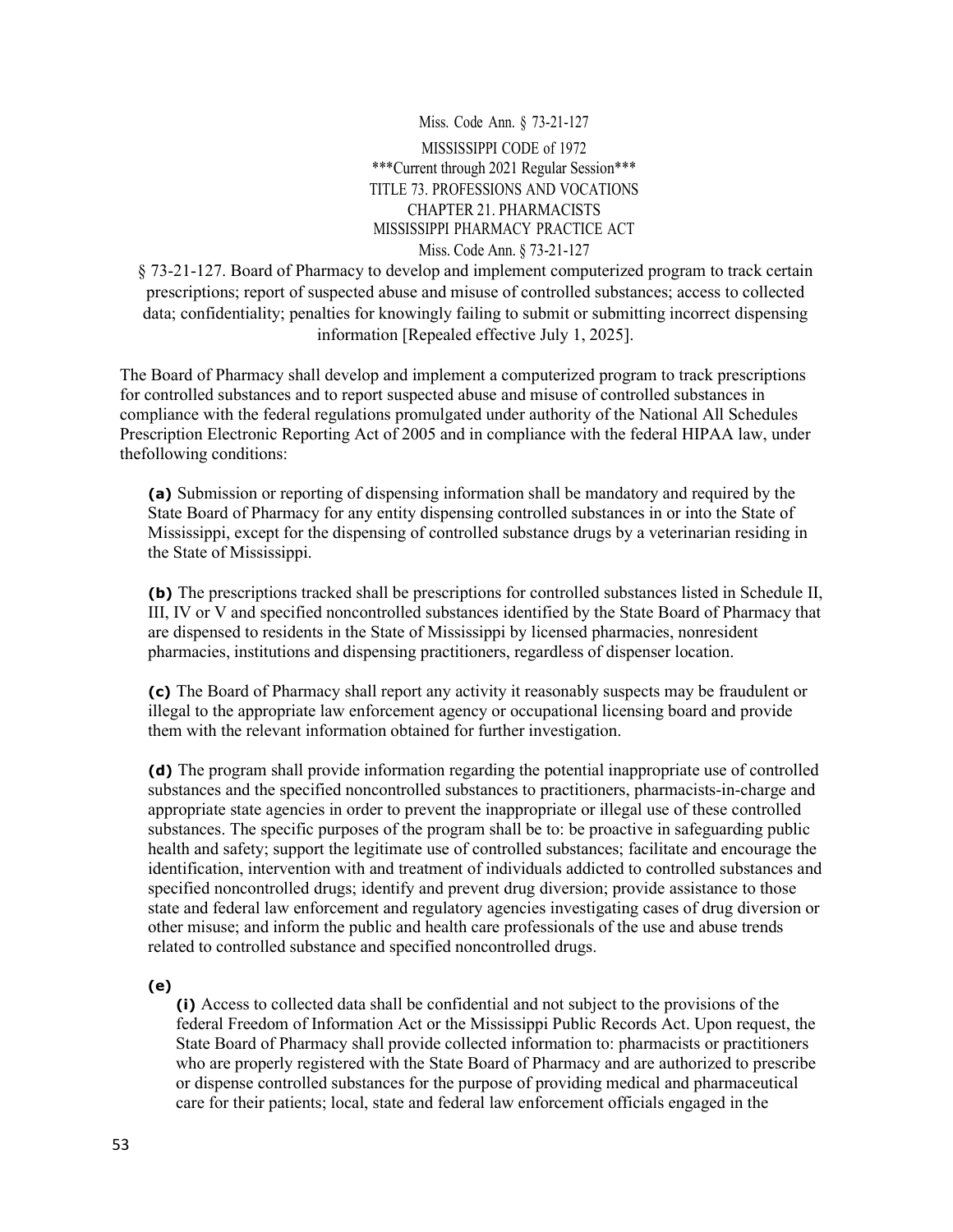administration, investigation or enforcement of the laws governing illicit drug use; regulatory and licensing boards in this state; Division of Medicaid regarding Medicaid and Medicare Program recipients; judicial authorities under grand jury subpoena; an individual who requests the individual's own prescription monitoring information; and prescription monitoring programs in other states through mutual agreement adhering to State Board of Pharmacy policies.

**(ii)** The Director of the Mississippi Bureau of Narcotics, or his designee, shall have access tothe Prescription Monitoring Program (PMP) database for the purpose of investigating the potential illegal acquisition, distribution, dispensing, prescribing or administering of the controlled and noncontrolled substances monitored by the program, subject to all legal restrictions on further dissemination of the information obtained.

**(iii)** The State Board of Pharmacy may also provide statistical data for research or educational purposes if the board determines the use of the data to be of significant benefit to public health and safety. The board maintains the right to refuse any request for PMP data.

**(iv)** A pharmacist licensed by the Mississippi Board of Pharmacy must be a registered user of the PMP. Failure of a pharmacist licensed by the Mississippi Board of Pharmacy to register as auser of the PMP is grounds for disciplinary action by the board.

**(v)** All licensed practitioners as defined under Section 73-21-73(ee) holding an active DEAnumber shall register as users of the PMP.

**(f)** The Prescription Monitoring Program through the Board of Pharmacy may:

**(i)** Establish the cost of administration, maintenance, and operation of the program and chargeto like agencies a fee based on a formula to be determined by the board with collaboration andinput from participating agencies; and

**(ii)** Assess charges for information and/or statistical data provided to agencies, institutions and individuals. The amounts of those fees shall be set by the Executive Director of the Board of Pharmacy based on the recommendation of the Director of the PMP. All such fees collected shall be deposited into the special fund of the State Board of Pharmacy and used to support the operations of the PMP.

**(g)** A dispenser pharmacist or practitioner licensed to dispense controlled substances and specified noncontrolled substance drugs who knowingly fails to submit drug-monitoring information or knowingly submits incorrect dispensing information shall be subject to actions against the pharmacist's or practitioner's license, registrations or permit and/or an administrative penalty as provided in Sections 73-21-97 and 73-21-103. Any misuse of the PMP is subject to penalties as provided in Sections 73-21-97 and 73-21-103.

**(h)** The Board of Pharmacy and the Prescription Monitoring Program shall be immune from civilliability arising from inaccuracy of any of the information submitted to the program.

**(i)** "Practitioner," as used in this section, shall include any person licensed, registered or otherwise permitted to distribute, dispense, prescribe or administer a controlled substance, as defined under Section  $41-29-105(y)$ , and any person defined as a "practitioner" under Section  $73-21-73$ (ee).

**(j)** In addition to any funds appropriated by the Legislature, the State Board of Pharmacy may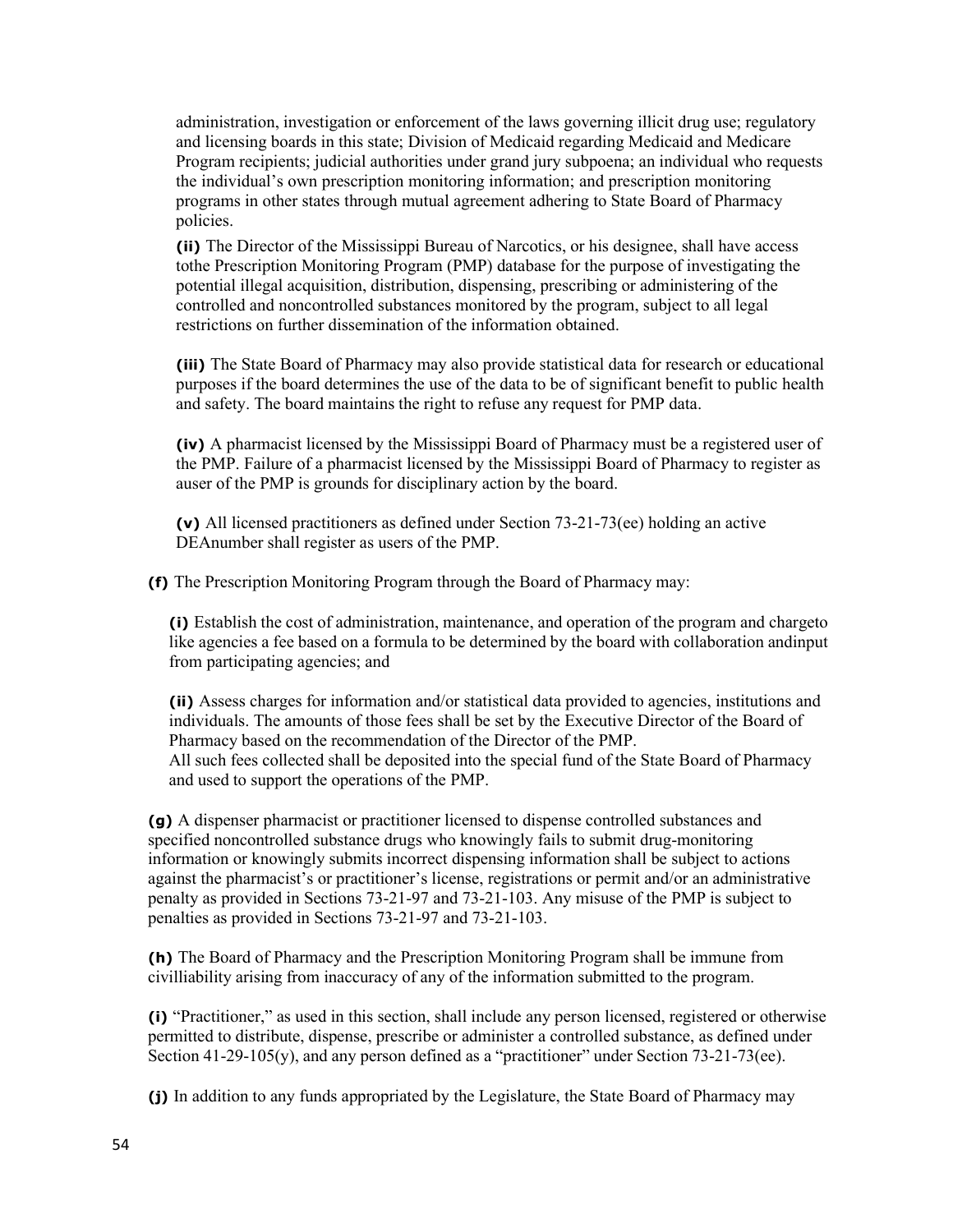apply for any available grants and accept any gifts, grants or donations to assist in future development or in maintaining the program.

**History:** Laws, 2006, ch. 533, § 29; Laws, 2008, ch. 516, § 1; Laws, 2011, ch. 533, § 1; Laws, 2011, ch. 546, § 35; Laws, 2014, ch. 324, § 1; Laws, 2016, ch. 448, § 33; Laws, 2017, ch. 334, § 1, eff from and after July 1, 2017; Laws, 2019, ch. 366, § 4, eff from and after July 1, 2019; reenacted without change, Laws, 2020, ch. 419, § 32, eff from and after July 1, 2020.